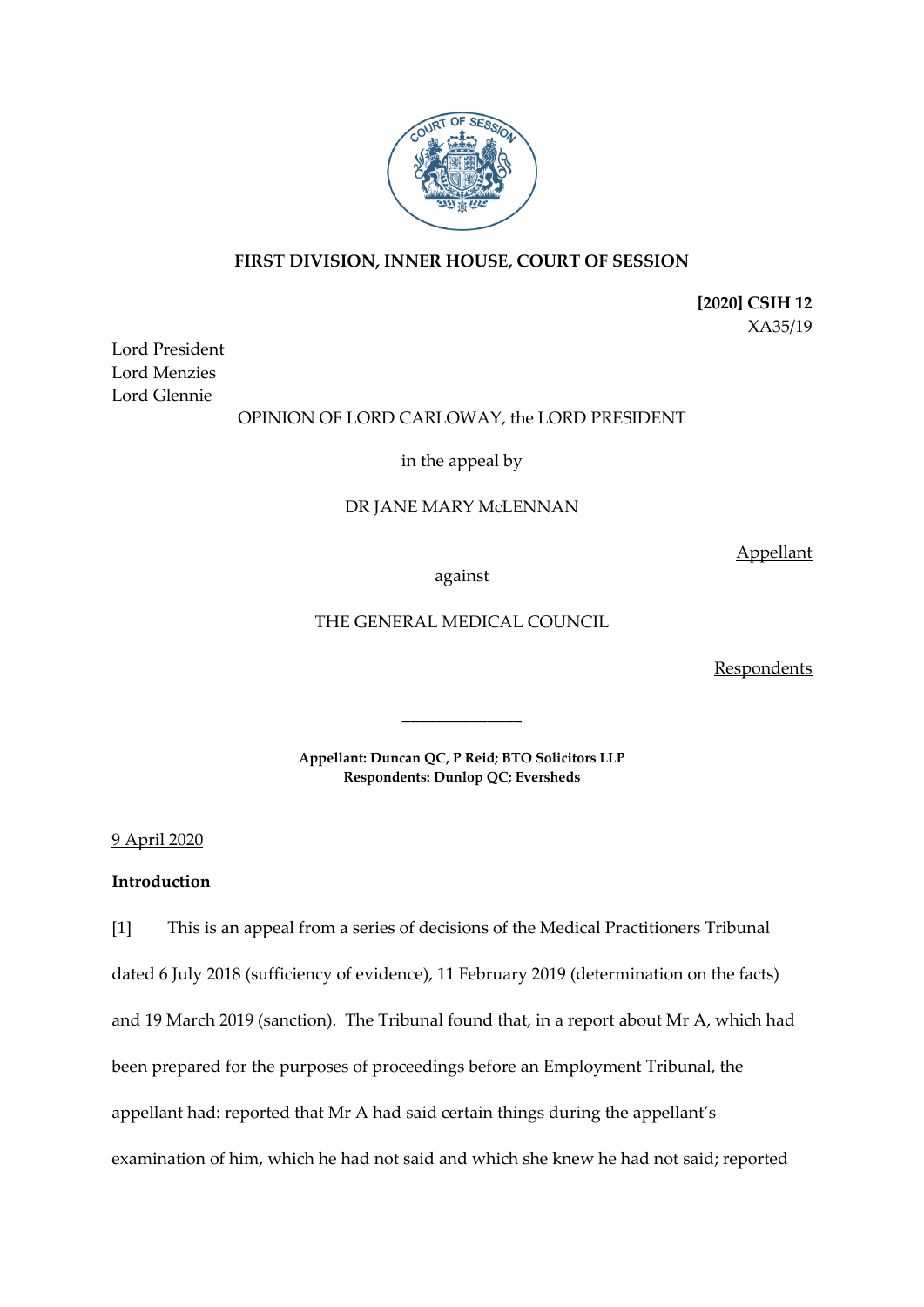that "his speech was heavily peppered with expletives" during the examination, which was untrue; and maintained at the Employment Tribunal hearing that the report was accurate, when she knew that it was not. She had attributed direct quotations to Mr A which she had known to be false. The Tribunal found that the appellant's actions had been dishonest. On 19 March 2019, it determined that the appellant's name should be erased from the medical register.

[2] The primary issue in the appeal is whether the Tribunal was entitled to make the finding of dishonesty and whether that finding was adequately reasoned. The appeal raises a subsidiary issue in relation to decisions on the sufficiency of evidence at the conclusion of the evidence against an individual. It also involves a question about the role of evidence of character or reputation in determining whether an individual is proved to have acted dishonestly or has otherwise misconducted himself or herself.

### **The Report**

[3] Mr A had brought a claim in the Employment Tribunal against his former employers, namely the Criminal Injuries Compensation Authority. He alleged that he had a disability in terms of section 6 the Equality Act 2010. He maintained that he suffered from depression, irritable bowel syndrome (IBS) and severe headaches, which had a substantial and long-term adverse effect on his ability to carry out his normal day-to-day activities. On this basis, he contended that he had been discriminated against when he had been dismissed from his employment on 27 May 2013.

[4] The appellant was a NHS consultant, specialising in Old Age Psychiatry, at the Royal Edinburgh Hospital. She had qualified in 1984 and had become a consultant in 1994. She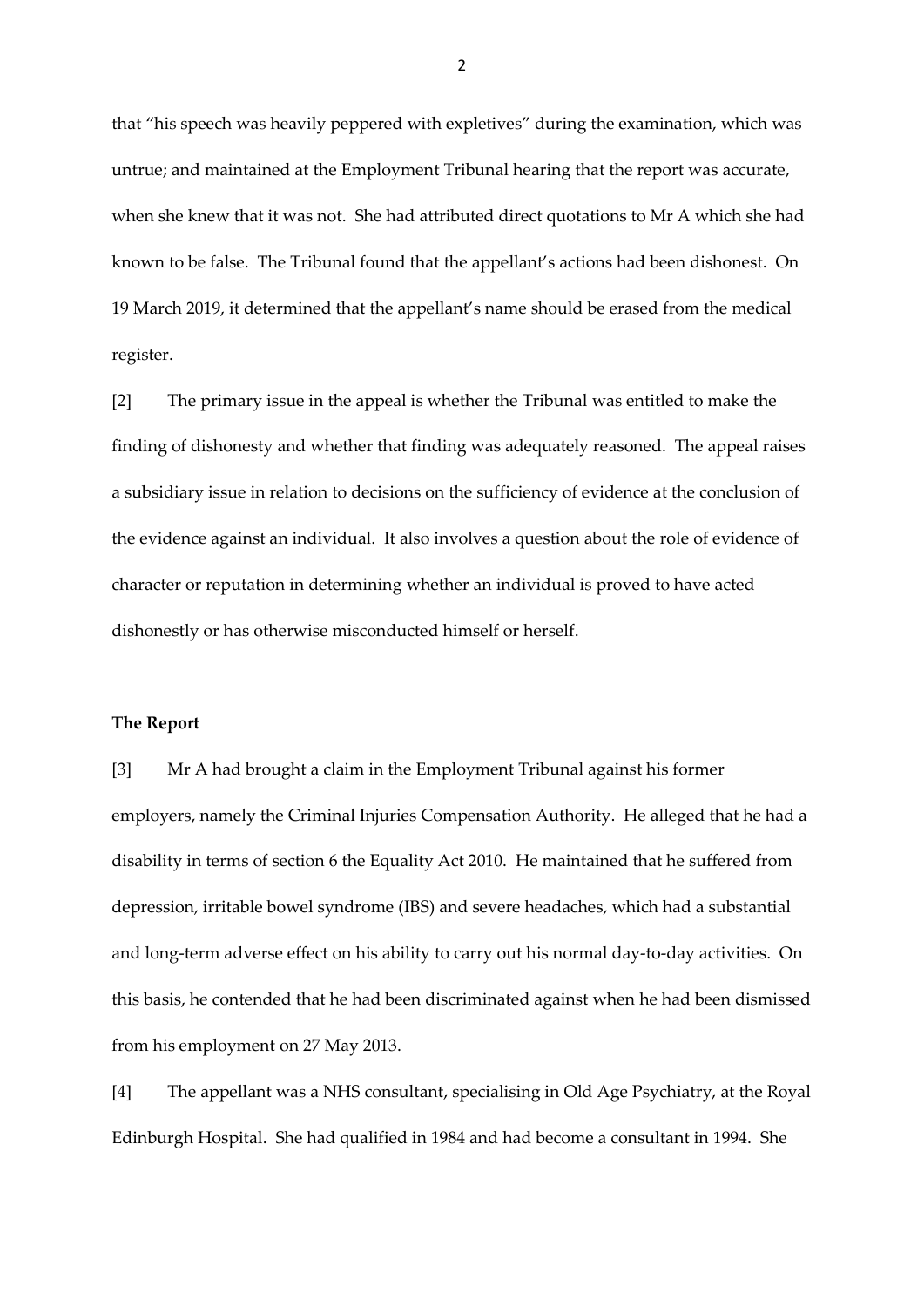had an extensive private practice which included the preparation of reports for both claimants and employers in Employment Tribunal cases.

[5] The appellant was instructed by solicitors acting on behalf of the Ministry of Justice, who have responsibility for the CICA, to provide a report on Mr A's condition. She was asked for her views on: whether, during the period of his employment, Mr A had a physical or mental impairment; if so, what the diagnosis was; what the relative dates of the onset of his condition were; and whether his condition met the statutory criteria. The appellant saw Mr A on 19 July 2014. She prepared a report dated 18 August 2014.

[6] After certain preliminary matters, the report commenced with a first section on Mr A's family and personal history. It was said that Mr A lived with his parents. He had started work with the CICA in 2009. Ever since then he said that he had been bullied and victimised. He had been obstructed in his attempts to find alternative employment by the terms of his employers' references. The second section dealt with Mr A's past medical and psychiatric history. This started:

"2.01 Mr A said that he had kept exceptionally well in the past, prior to working with CICA. He said he had never had problems with anxiety, depression or his bowels prior to commencing work with them in 2009. This is not consistent with the evidence in his case notes."

References to earlier episodes of depression, as revealed in the general medical practitioner's records, were then mentioned.

[7] The third section covered Mr A's "occupational difficulties". This started:

"3.01 Mr A's account was rather difficult to follow, as he displayed significant pressure of speech… He cursed freely…

3.02 Mr A said that he had been harassed and victimised almost since his first day at work with CICA. He said he became 'f….d off' at the language that CICA Applicants used when they were on the phone with him. He did not feel he should be subjected to such language from 'these f...ing girning bastards' and on one occasion he became irritable with a caller."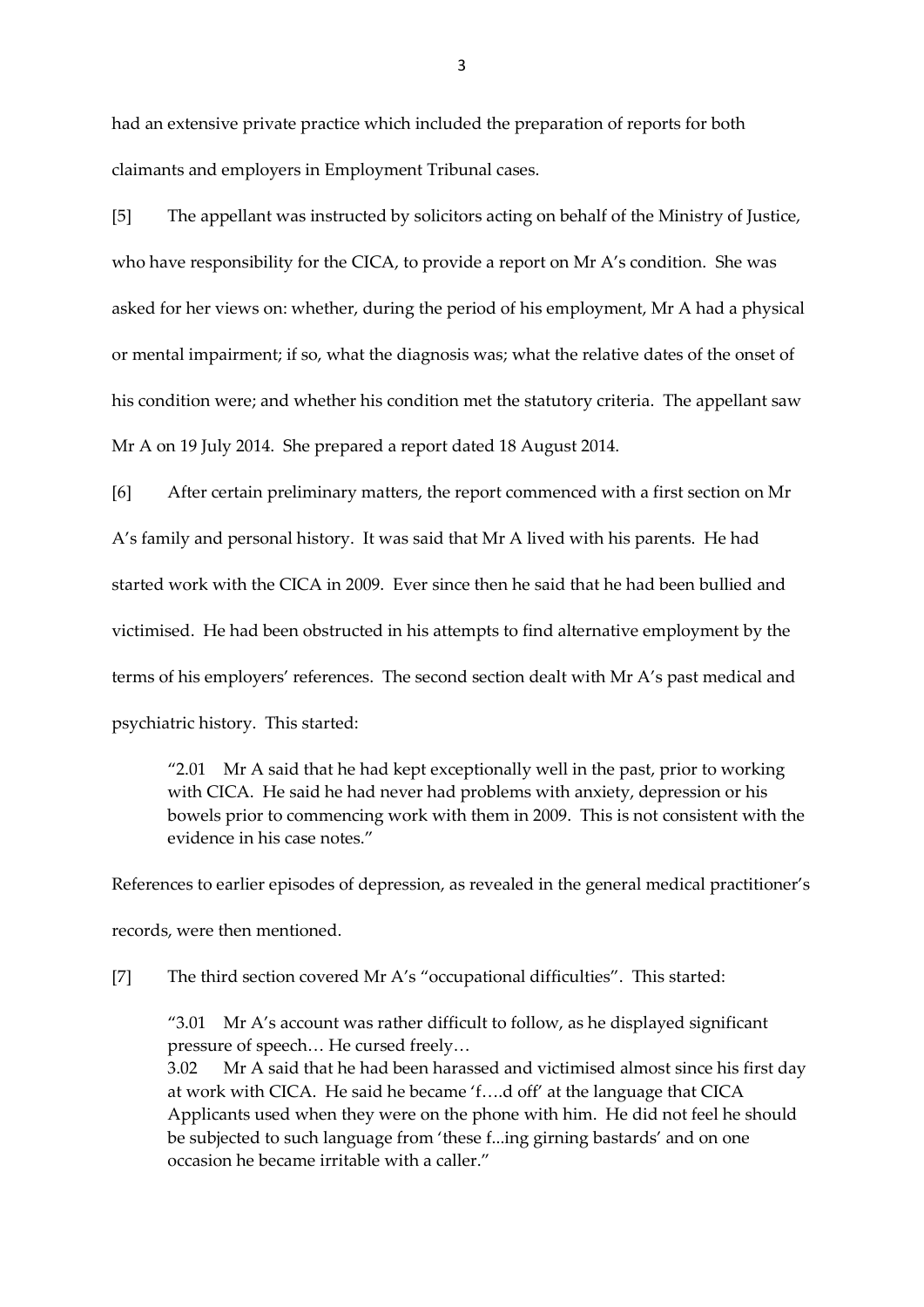Mr A reported that he had become increasingly irritable, "stressed out", developing "crushing headaches" and being lethargic and lacking appetite. His bowel problem was described. He talked about being sent to do menial tasks, at which point "His range of expletives increased".

[8] The report continued:

"3.13 He said his Managers frequently accused him of being confused about discussions they had or instructions he had been given and so he kept recordings of conversations with them, to demonstrate the 'f…ing lies the f…ing bastards telt'…".

Mr A said that he had been given access to his employers' file on him by accident. This revealed that his managers had been communicating information on allegations against him to prospective employers. He had seen some of the "f…ing lies" which his managers had told.

[9] In relation to his condition, the report said:

"3.17 In terms of depressive symptoms, Mr A found it difficult to describe these other than in very vague terms. He said he felt constantly irritable and snappy…".

Mr A described obsessive behaviour in relation to checking light switches, locks and door handles. He did not mention any diurnal (daily) variation in mood, early morning awakening, reduced concentration, attention or recent memory. He was always angry and felt like hitting people at work. He found it difficult to restrain himself. He had contemplated suicide. He had stopped socialising because of his IBS. He had withdrawn from his family and friends. He was chronically tired and exhausted. He could not be bothered doing anything and spent much of his time in bed.

[10] On capacity for work, the report stated:

 $"6.01$  Mr A appeared to be a fit and well young man although he was very irritable. His conversation was somewhat difficult to follow at times, partly because of the number of expletives he peppered it with and partly because of the inconsistency in his account".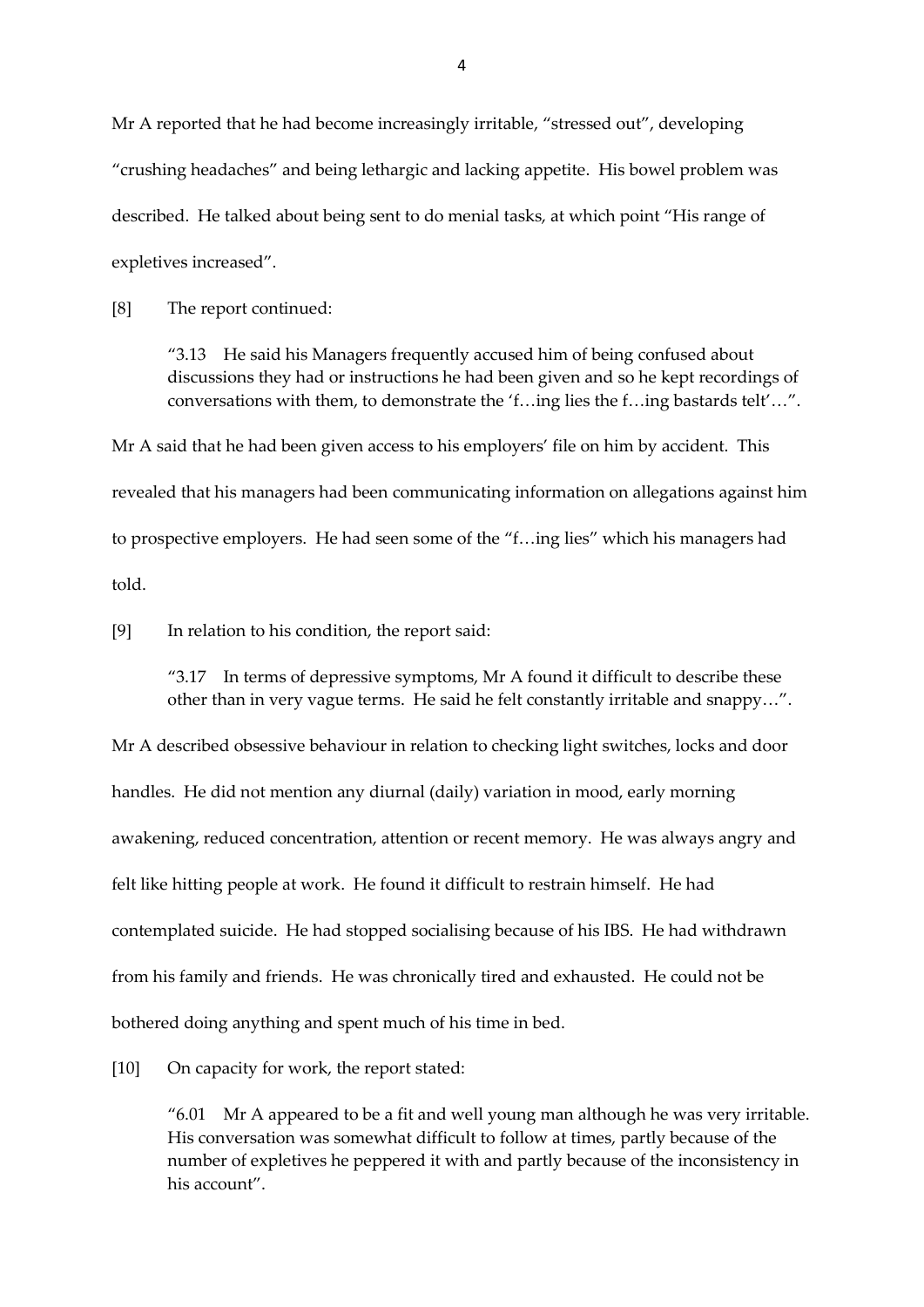[11] In relation to the effect of Mr A's conditions, the report continued:

"7.01 Mr A was very clear that he did not require any assistance or support in carrying out normal activities of daily living as a result of his [IBS], chronic headaches or depression. He said he had never needed any help or assistance because of his conditions and they did not disable him in any way. 7.02 He is able to see to his self care and personal hygiene without assistance, is able to buy and prepare food, he does not require to do housework as he lives with his parents."

[12] The description of Mr A's mental state examination was as follows:

"8.01 Mr A… presented as being somewhat bombastic and had a degree of pressure and prolixity of speech. His thought content was preoccupied by the perceived injustices his Employers and colleagues had inflicted upon him, he was clearly significantly angry… His speech was heavily peppered with expletives. There was no evidence of depression or anxiety, abnormal perceptions or thoughts. His attention, concentration and recent memory were good…".

The appellant described the content of some of the Employment Tribunal documents (ET1

and ET3), which had been lodged by Mr A, and his GP's records.

[13] The report's summary and opinion included a statement that Mr A's assertion, that

his employment had been the sole cause of a depressive disorder, IBS and headaches, was

plainly inaccurate as these conditions had predated his employment. His account was not

consistent and was "tinged with mendacity" (deception). The report continued:

"10.08 As Mr A did not provide a consistent account nor one which accorded with the evidence in his case notes, it is not easy to come to a view regarding the effect of his alleged symptoms. I was unable to find evidence either from his account, his presentation nor the evidence before me that he was disabled in any way by Depression, [IBS] or… headaches and he was clear that he had no disabilities as a consequence of these".

The appellant expressed the view that Mr A had a condition which was akin to a Paranoid Personality Disorder with some features of a Dissocial Personality Disorder. Her report ended with a docquet which stated that the facts contained in the report, in so far as within her knowledge, were true.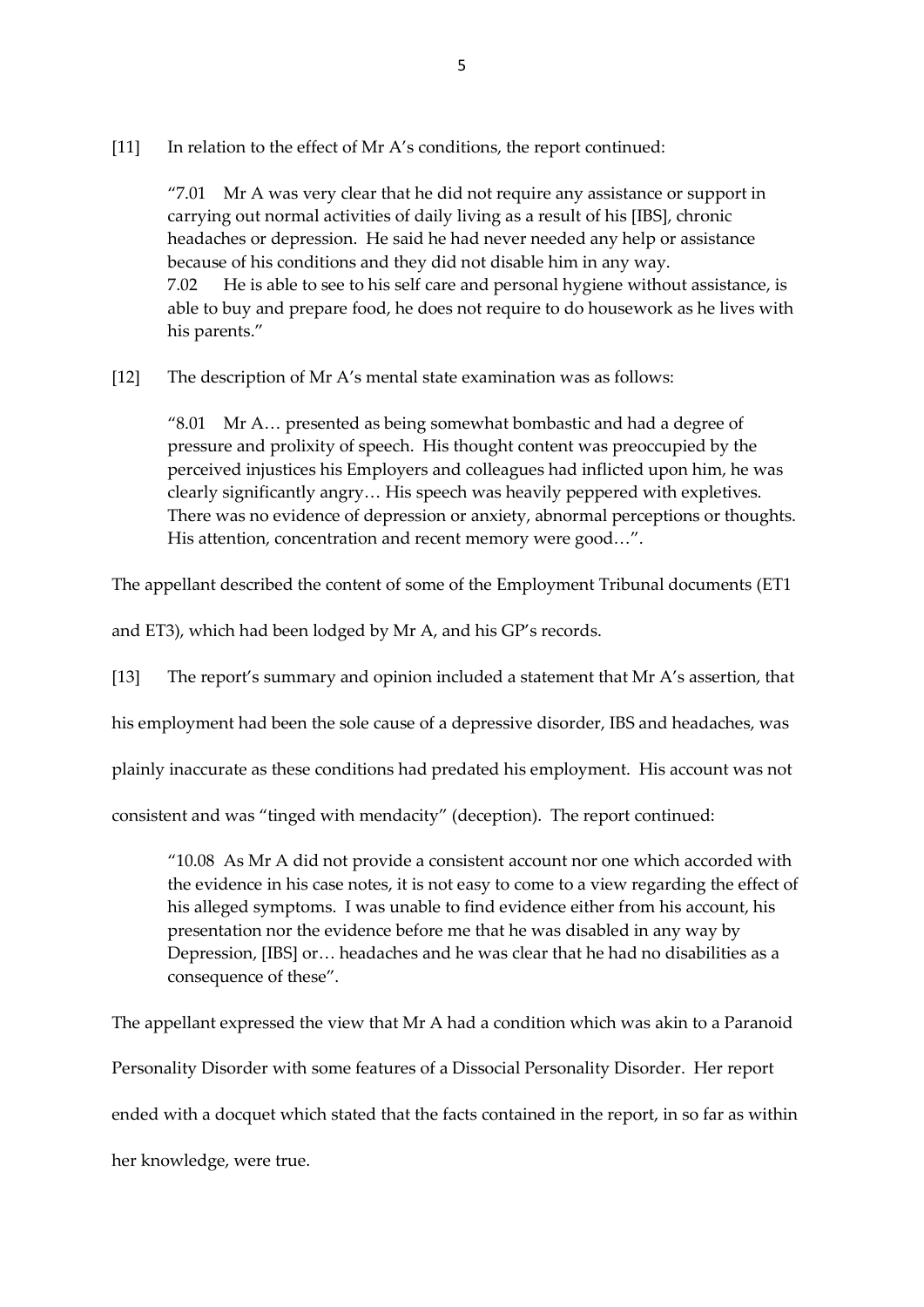#### **The Employment Tribunal**

[14] The Tribunal Hearing took place in Glasgow on 6 January 2015. Mr A represented himself. On 13 January, the Tribunal held that Mr A did not have a disability within the terms of section 6 of the Equality Act 2010. During the hearing, Mr A announced that he had covertly recorded his examination by the appellant. He maintained that the recording (which he had not formally produced) and his transcription of it (which he had lodged) demonstrated that the appellant had fabricated what he had said and that her account of the examination was inaccurate. One example was the appellant's reference to Mr A having sworn during the examination. His transcript showed (inaccurately) no swearing at all. The Tribunal declined (at para 5) to listen to the recording. It was not persuaded "regarding the authenticity" of Mr A's transcript and attached (para 35) no weight to it. Rather, the Tribunal, not having listened to the recording or having had regard to the transcript, expressed (para 39) a lack of surprise about Mr A and the appellant having different views on what had been said during the examination.

[15] The Tribunal noted (para 41), specifically in relation to swearing, that the appellant had recorded "in quotation marks, some of the comments made... where expletives were used" and that the appellant had described Mr A as having sworn "frequently and freely". Although the Tribunal did not consider that the issue of swearing was material, it accepted (para 42) the appellant's account about it.

[16] In what are erroneously headed "Findings of fact", the Tribunal rehearsed large tracts of the appellant's report, including most of her summary and opinion. It had not been disputed that Mr A had IBS and headaches. The Tribunal accepted that he had a mental impairment in the form of "anxiety/depression". These conditions had had adverse effects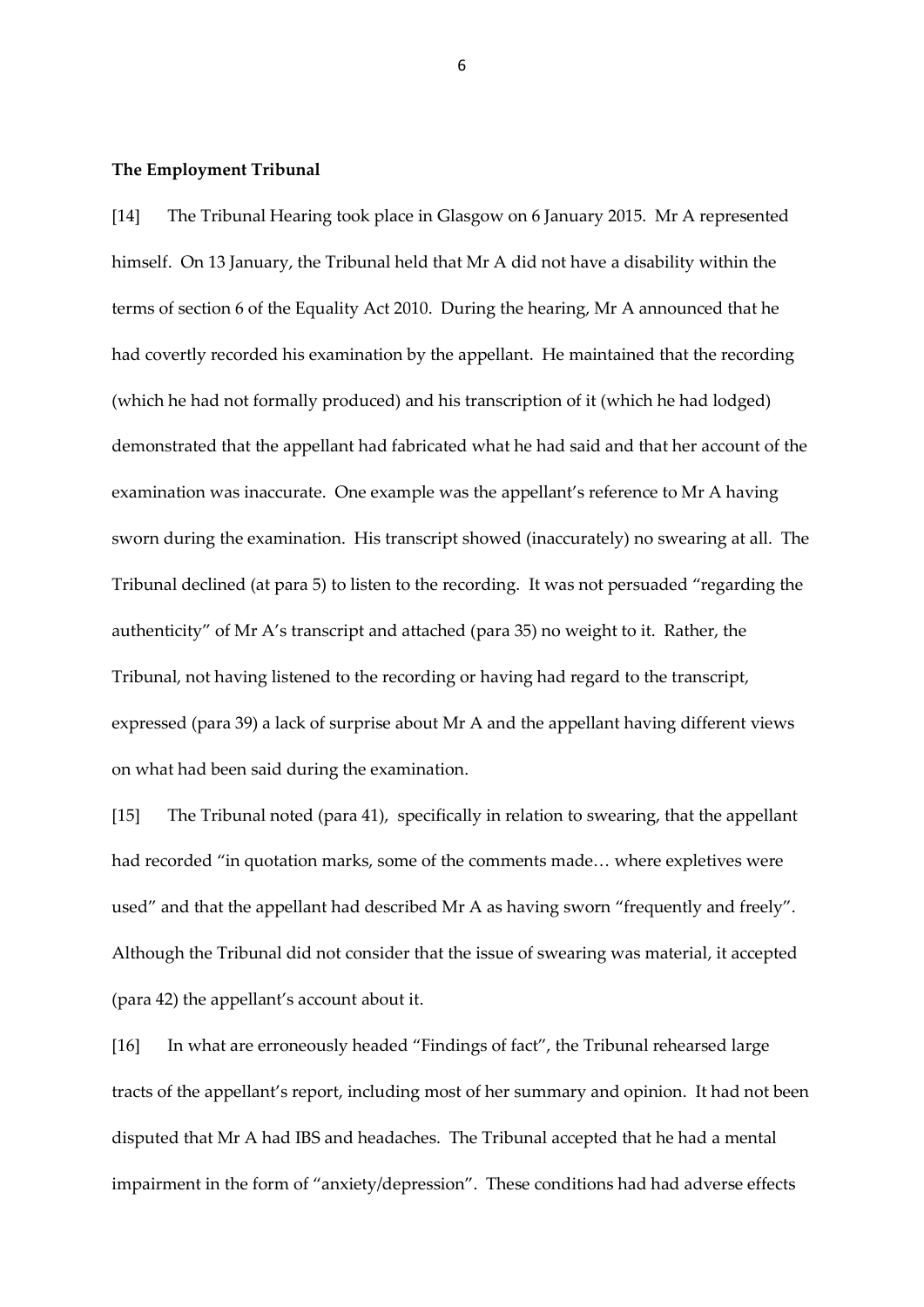on Mr A's ability to carry out normal day to day activities. The Tribunal found, in accordance with the appellant's view, that Mr A had provided no details to support his assertions. It noted (para 84) that the appellant had:

"specifically asked [Mr A] questions to identify the effect the impairments had on day to day activities, but she found he could provide no details and became irritated by her questions".

The Tribunal did not find "substantial" adverse effect proved, as would have been required for a finding of disability under the 2010 Act.

[17] On the physical element (IBS), the Tribunal founded (para 89) upon the appellant's view that Mr A had said that he did not require any assistance or support in carrying out normal day to day activities. It found (para 90) the appellant's report "persuasive", especially (para 93) in relation to the appellant's conclusion that Mr A's account had been dramatic and exaggerated. Mr A's claim on this basis, and that relative to his headaches, failed. In relation to the combined effects of the various conditions, which Mr A undoubtedly had, the Tribunal was guided (para 108) by the appellant's opinion in rejecting that there were any substantial adverse effects.

# **The Medical Practitioners Tribunal**

## *General*

[18] Meantime, on 14 November 2014, Mr A had raised his concerns about the report with the General Medical Council. He provided the GMC with the recording and his transcript. In January 2015, the GMC told Mr A that the matter was not to be pursued. He successfully sought a review of that decision. Although the GMC decided to review the case in August 2015, it was not until March 2018 that a hearing commenced. It lasted a remarkable 26 days over the following 12 months.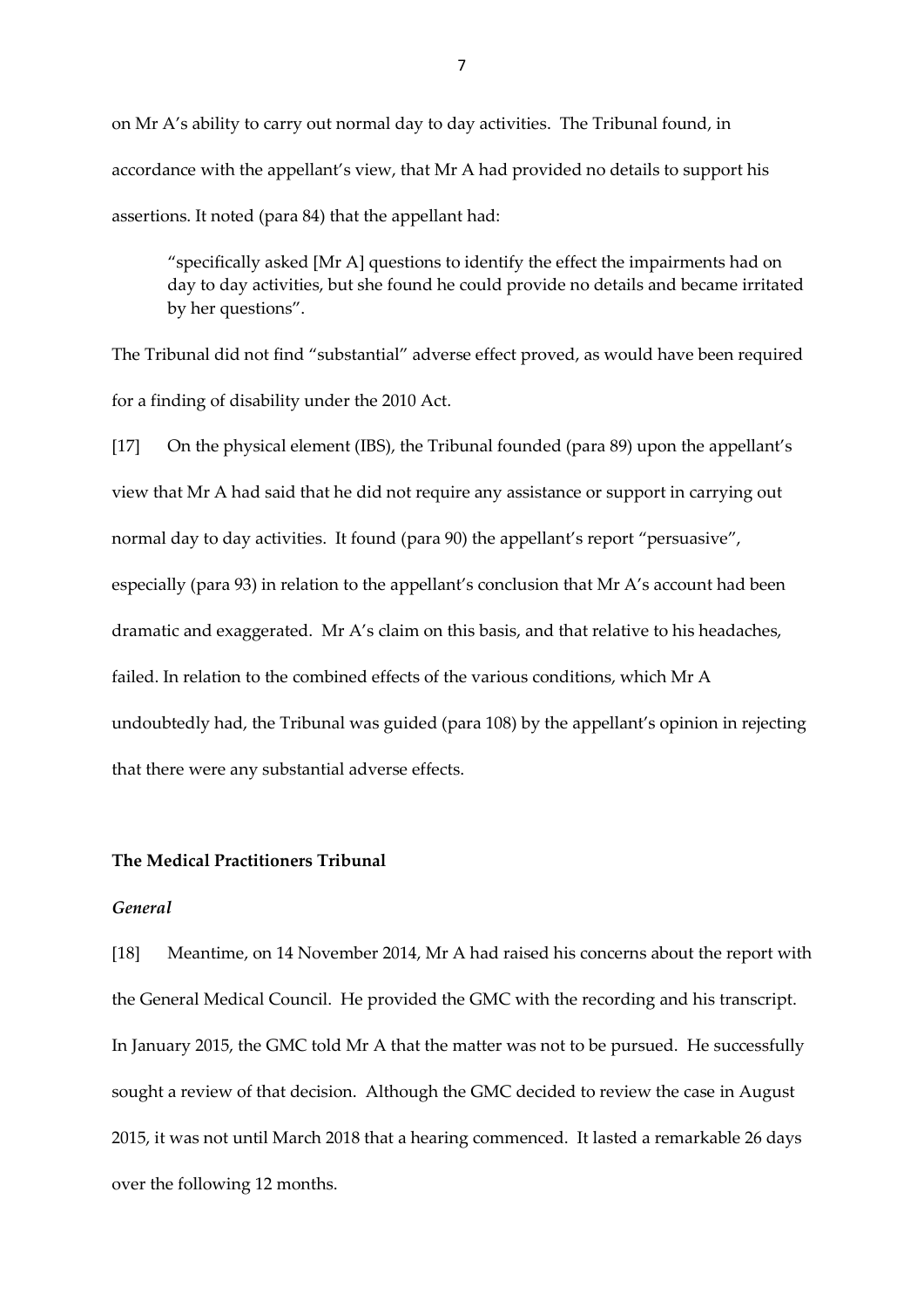[19] The Tribunal had obtained a professionally produced transcript of Mr A's recording. It had the appellant's notes, which extended to only three pages for the 1 hour and 48 minutes of the examination. There was expert evidence from an "audio analyst" on the content of the recording and from a professor of phonetics who specialised in Glaswegian accents.

[20] In its determination of a submission on the sufficiency of evidence (The General Medical Council (Fitness to Practise) Rules Order in Council 2004, rule  $17(2)(g)$ ), prior to the appellant giving evidence, the Tribunal made certain comments about Mr A's account. It noted, in relation to swearing, that, taking the expert evidence at its highest, only eight instances of swearing could be identified; five of which had been noted by the audio analyst. The Tribunal stated:

"34. …Whilst there are over 200 inaudible sections in the recording, many of these are no more than a second in length, and many occur when [the appellant] herself is speaking. Further, the inaudibles are not always contextually relevant to the allegation. They also amount to only a very small percentage of the total recording. The Tribunal cannot conceive that it would be practically possible for Mr A to have consistently masked the use of expletives in the recording, and in any event notes his view that such use is acceptable."

[21] The Tribunal regarded (para 35) Mr A as a reliable witness, in so far as proceedings before it were concerned. This view was based partly on Mr A's ability accurately to recollect the layout of the examination room some four years after having been there. The Tribunal took into account that Mr A had earlier denied using expletives, although at the hearing he conceded that he had done so. Mr A denied using the word "bastards", whereas the tribunal found that he had done. The Tribunal held that this did not materially affect his reliability because his use of swearing had not been deliberate or conscious. His demeanour during the hearing had been composed and calm.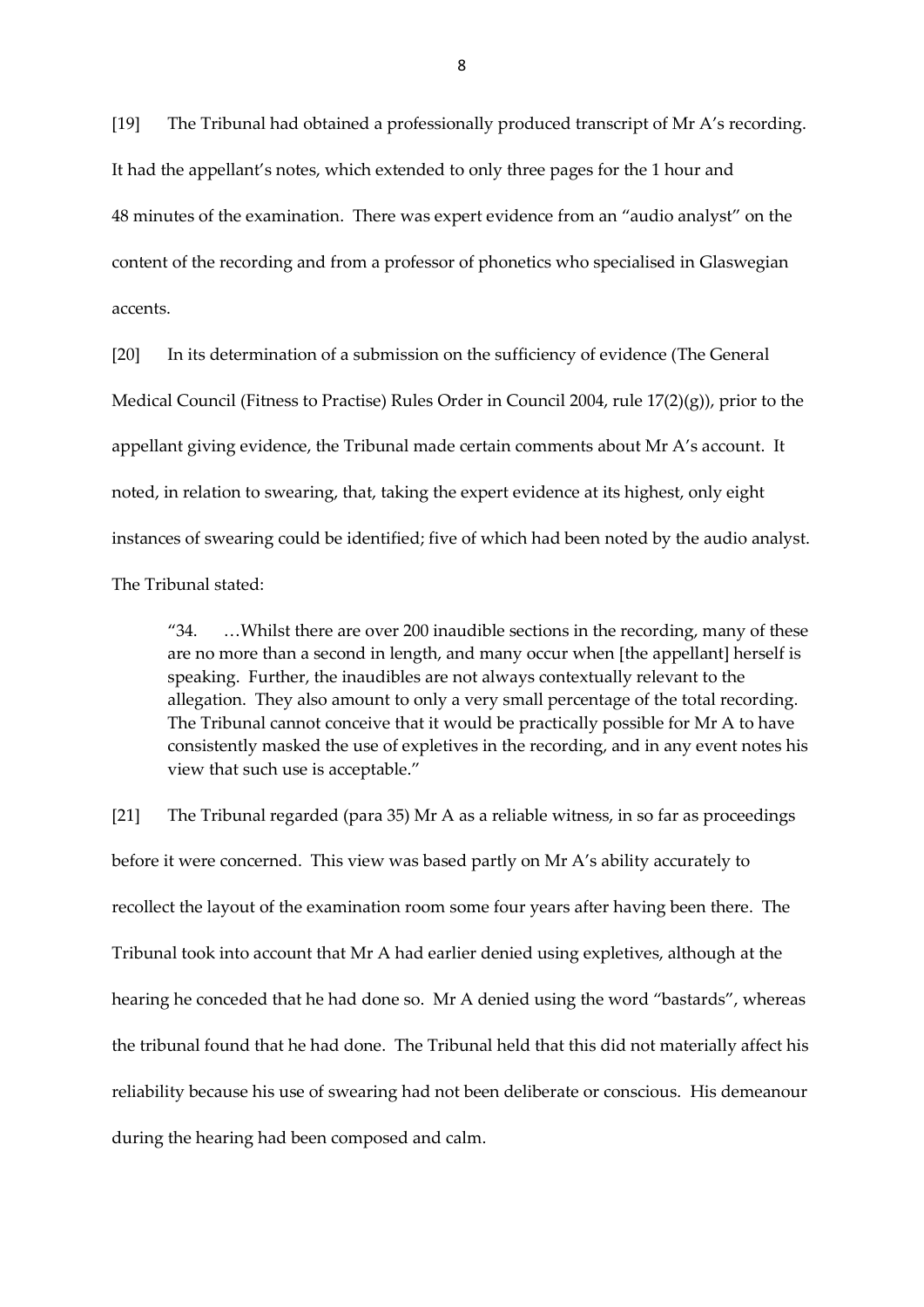[22] In reaching its view on sufficiency, the Tribunal had regard to *Soni* v *General Medical Council* [2015] EWHC 364 (Admin), in which Holroyde J expressed the view (para 61), which was founded upon by the appellant, that, before an inference of dishonesty could properly be drawn, a Tribunal required:

"…to be able safely to exclude, as less than probable, other possible explanations for [the doctor's] conduct".

Holroyde J considered that powerful evidence of a positive good character was relevant to the equation as was the evidence, in that case, that a particular written form may not have been completed because of "…oversight, or administrative error, or loss of the form". He continued (para 62):

"Thus the possibility of there being an explanation other than dishonesty for the absence of [the forms] was clearly before the [Tribunal]. … [T]here was no evidential basis on which the [Tribunal] could conclude that any such explanation was less probable than deliberate dishonesty".

[23] On this basis the Tribunal determined that, in relation to alternative explanations for the inaccuracies in the appellant's report:

"45 … Only where those explanations were less probable than deliberate dishonesty, did [the Tribunal] determine there was a case to answer in respect of the dishonesty aspect of the allegation".

Thus, when it came to the allegation that Mr A had not said that he had been given access to his file by accident, and that the file had shown that his employers had been informing prospective employers of allegations against him, the Tribunal considered that the relevant entries in the appellant's report could be explained by the appellant having poor recollection of the consultation "due to the passage of time or inadequate notes, and that this is not less probable than dishonesty". Similarly, although the Tribunal held that Mr A had not felt "'paranoid' and as though everyone was against him", this too could be explained by poor recollection or inadequate notes. These alternative explanations were not "more probable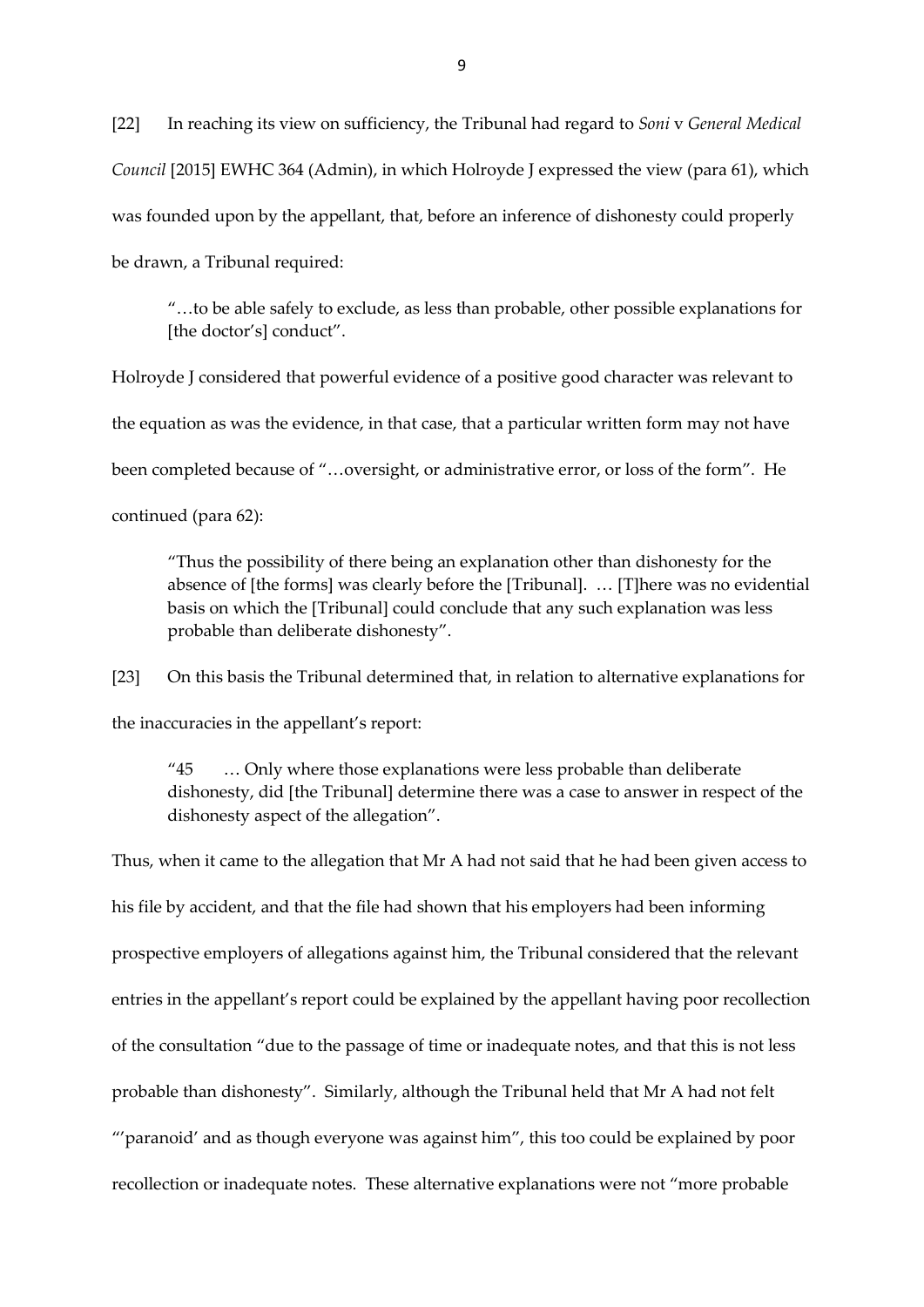than dishonesty…, particularly in view of [the appellant's] many years of experience and status as an expert witness".

[24] The Tribunal having rejected most of the appellant's submissions on sufficiency, the appellant gave evidence. The Tribunal:

"20.  $\ldots$  noted that [the appellant] has been candid in the sense that she accepts that this report was not 'her finest hour' and that she was distracted due to problems with her father at the time and the fact that she was sleep deprived. It took account of her evidence that she was working full–time in the NHS, amounting to 12 sessions over 5 days each week. She had an on-call commitment of one in eleven. The Tribunal also had regard to the volume of private work she was undertaking. In 2014, she prepared 160 reports, which would have averaged three per week".

The Tribunal accepted the appellant's evidence on this, but continued that:

"…whilst all of these factors could have a bearing on the quality of a written report, this would only pertain where a report lacks detail. In the cases where the report contains a high level of detail including a number of direct quotes the explanation is less convincing…".

[25] The Tribunal recorded that its chair had advised that previous good character was

something which could be taken into account. In the result, the Tribunal gave limited

weight to the appellant's previous good character. The chair had also referred the Tribunal

to *Ivey* v *Genting Casinos* (UK) [2018] AC 391 in which Lord Hughes had said:

"74 …When dishonesty is in question the fact-finding tribunal must first ascertain (subjectively) the actual state of the individual's knowledge or belief as to the facts… [O]nce his actual state of mind as to knowledge or belief as to facts is established, the question whether his conduct was honest or dishonest is to be determined… by applying the (objective) standards of ordinary decent people. There is no requirement that the defendant must appreciate that what he has done is, by those standards, dishonest."

# *The allegations and their determination*

[26] The first issue for determination by the Tribunal (allegation para  $1(a)$ ) was whether the appellant's report had contained a number of comments, which she had attributed to Mr A, which had not been made by him and (para 1(b)) whether she knew that they had not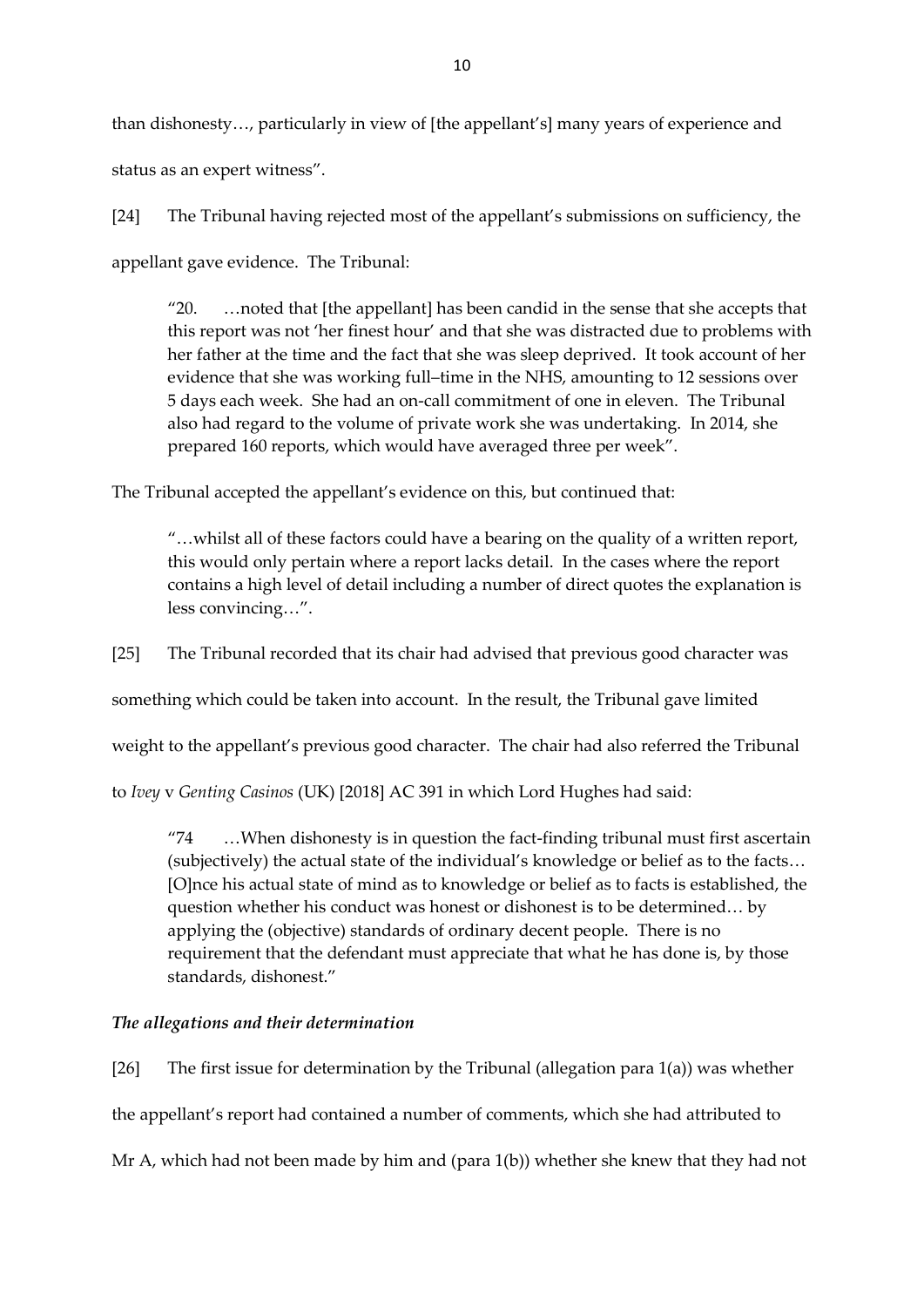been made by him. The comments were detailed in a schedule. They were 17 in number. The Tribunal held that it had been proved that some 14 of these had been inaccurate and that each had involved dishonesty. Only three items, numbers 2, 8 and 13, in relation to whether the statements were accurate, were ultimately challenged in the appeal. It was accepted that the Tribunal had been entitled to reach the conclusions which it did in relation to the other items in relation to accuracy (although not dishonesty). The Tribunal's conclusions, including those on the disputed items, were as follows:

[27] *Item 1*: Mr A had not said (cf para 2.01 of the appellant's report) that he had never had problems with anxiety, depression or his bowels prior to commencing work with the CICA in 2009. As already observed, at the stage of the submission on sufficiency, the Tribunal had considered whether, in relation to the allegation of dishonesty, it was possible that the problem had simply been poor recollection by the appellant, either because of the passage of time between the examination and the report (three weeks) or the absence of adequate notes; there being only three pages to cover the whole examination. The Tribunal considered the possibility of misunderstanding or conflation of evidence from other sources. It did not consider that either of these explanations "would be more probable than dishonesty at this stage, particularly in view of [the appellant's] many years of experience and status as an expert witness".

[28] As it transpired, the appellant accepted in her evidence that Mr A had not made the statement which she had attributed to him. Not only had Mr A not said it, it was contrary to what he did say. This was demonstrated by the recording and the transcript in which Mr A had said that he had depression since 2004. The appellant had acknowledged that Mr A had depression prior to working for the CICA. Although the appellant disputed that she had known that Mr A had not made this statement, the Tribunal found that she had.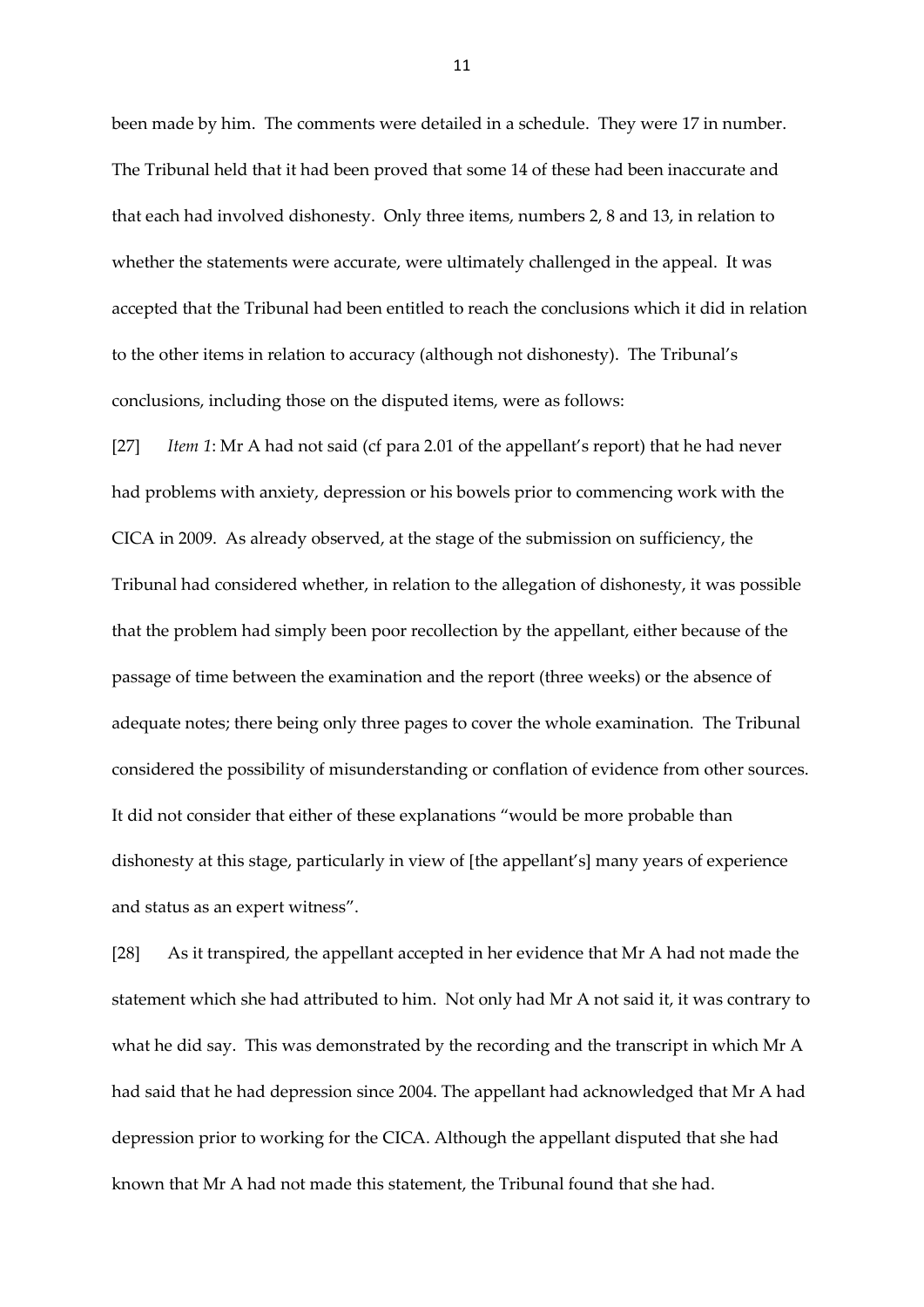[29] *Item 2*: Mr A had not "cursed freely" (cf para 3.01). The Tribunal had, in the course of the submission on sufficiency, interpreted "freely" as meaning "with regularity" and "within natural conversation". The Tribunal accepted the appellant's evidence that she had understood "freely" to mean "as part of normal speech" and without inhibition. The Tribunal identified only eight occasions in the recording on which a swear word had been used. The first was at 25 minutes; the second at 58 minutes; and the last one was at 1 hour, 45 minutes. In its determination on sufficiency, the Tribunal repeated the formula regarding whether the possibility of poor recollection or misunderstanding was "more probable than dishonesty at this stage". It repeated this formula at the sufficiency stage in relation to items 3-8, 12-13, 15 and 17.

[30] In their final determination, the Tribunal had regard to the appellant's notes, which did not record any swear words or that Mr A had sworn. The explanation, which the appellant had tendered, that she had not noted them because she was afraid that Mr A might see her writing, was not accepted. She had exaggerated the frequency of his swearing and would have known this.

[31] *Item 3:* Mr A had not said (cf para 3.02), in the context of the CICA applicants, that he had become "f...d off" at their language on the phone. The appellant's notes did not contain this as a direct quotation. The appellant's explanation, that Mr A had used the phrase in another context and she had mistakenly attributed it to the phone calls, was not accepted. The appellant had directly attributed comments to Mr A which he had not made.

[32] *Item 4*: Mr A had not referred (cf para 3.02) to CICA applicants as "these f.....g girning bastards". He had used the word "bastards" twice, at 58 minutes and at 1 hour 42 minutes, but not the words "these f…ing girning". There had been no credible explanation as to why the report directly quoted something that Mr A had said, when he had not said it.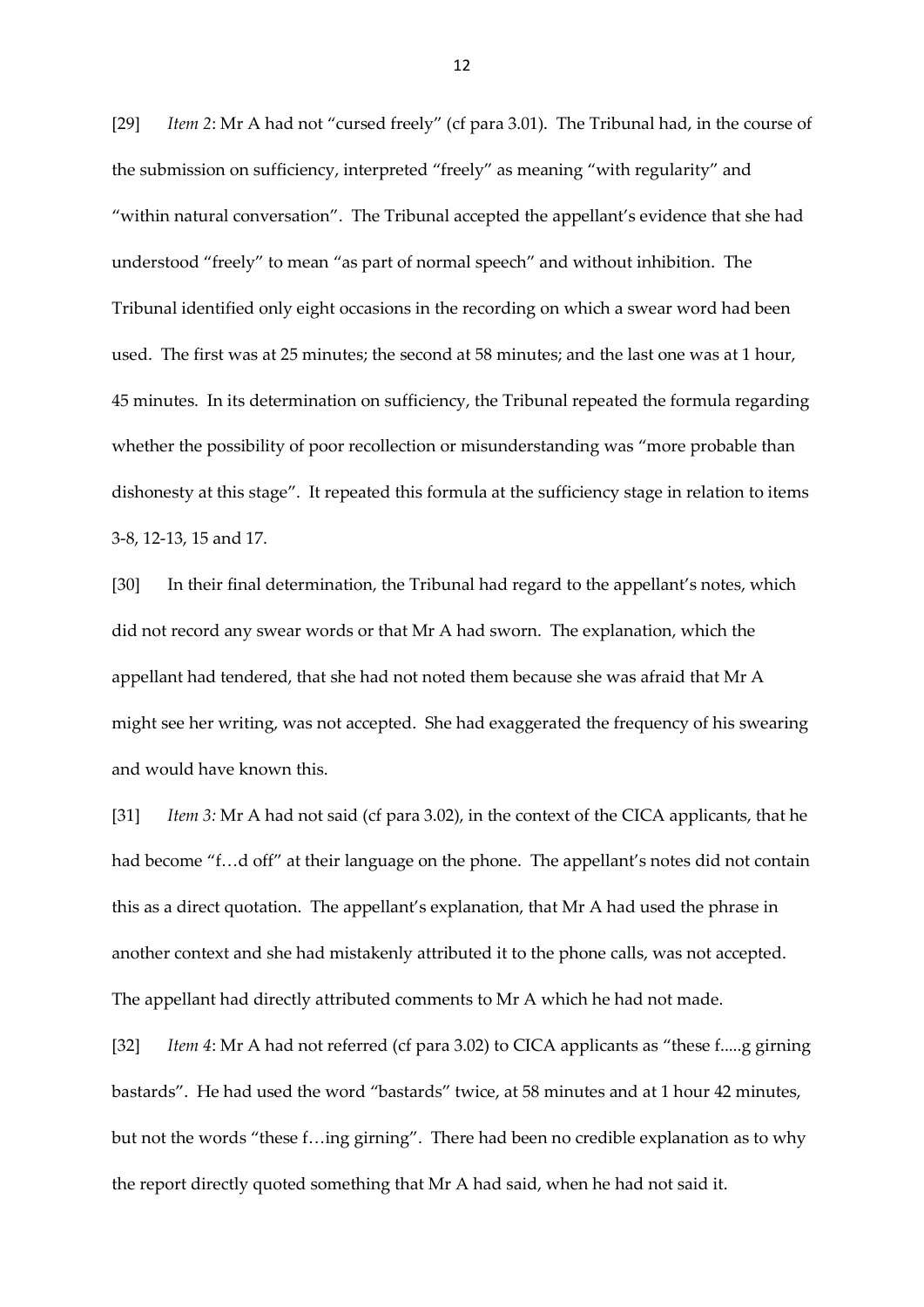[33] *Item 5*: Mr A's range of expletives had not (cf para 3.10) increased when he had described being given menial tasks. The Tribunal noticed eight occasions when expletives were used, *viz*: "Christ", "Christ sake", "bastards", "hell", "f…ing, "f...ed"" and "f..k". No new swear words were used after the reference point. The Tribunal did not accept the appellant's evidence that her memory may have been at fault. It reasoned that, whereas poor recollection might lead to vagueness or a lack of detail, it would not lead a doctor, who was experienced in the writing of expert reports, to include a highly specific detail incorrectly.

[34] *Item 6*: Mr A had not said (cf para 3.13) that he had kept recordings of conversations with his employers, to demonstrate the "f...ing lies the f...ing bastards telt". There was no evidence in the recording of this comment having been made. In light of, *inter alia*, the lack of a contemporaneous record of this remark in the appellant's notes, the Tribunal did not find the assertion that this comment had been made to be credible.

[35] *Item 7*: The complaint had originally been a wider one, involving access to his employer's file on him (*supra*). It had been narrowed down at the stage of the determination on sufficiency. In relation to the remaining element, Mr A had not said (cf para 3.14) that he had "seen some of the 'f.....g lies' that his Managers had put into his references". This was not audible on the recording. No note of it had been made by the appellant. Since the appellant must have been compiling her report from memory, she must have known that Mr A had not said this.

[36] *Item 8:* Mr A had not found it difficult to describe his depressive symptoms only in "very vague terms" (cf para 3.17). Prior to the examination, Mr A had sent the appellant an email, a copy of which he had given to the appellant at their meeting, in which he had set out his symptoms clearly. The appellant's evidence had been that the symptoms which he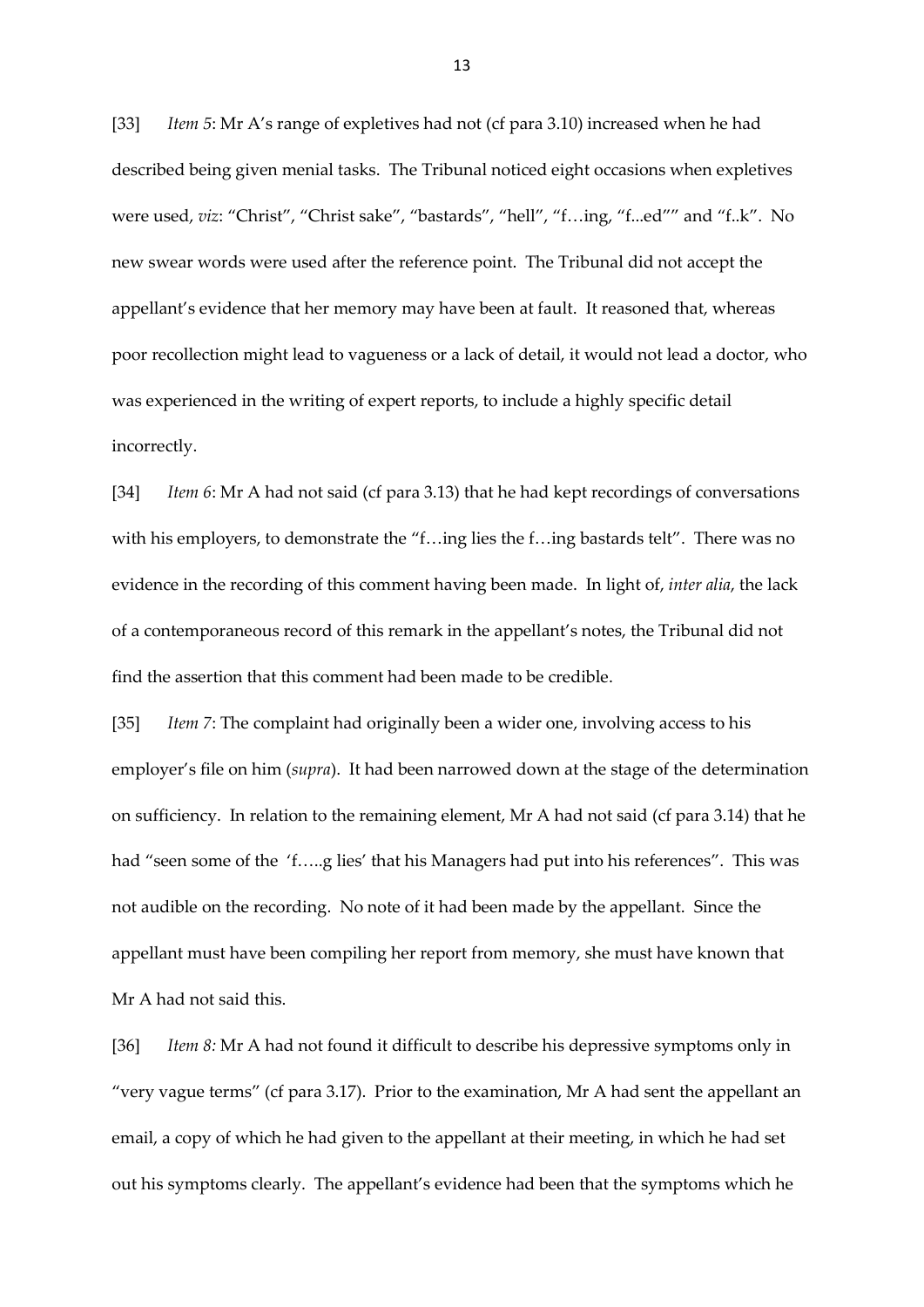had described were not those of depression. The appellant had listed a number of symptoms of depression. Mr A had reported the majority of these, notably problems with memory, concentration and sleeping, having no interest in socialising, anhedonia (lack of pleasure) and chronic anxiety, in both his email and at the examination. The appellant had not asked Mr A specifically about his symptoms or how they had affected him during his employment with CICA. There had been considerable evidence from the GP records that Mr A had been suffering from depression; having required treatment for many years. The appellant must have known that what she had written was incorrect.

[37] *Item 9*: Mr A had not said (cf para 3.19) that he was always angry, felt like hitting people at work that it was very difficult to restrain himself. He had not said that he was always irritable and often just felt like killing himself. This was not on the recording. There was an entry in the GP records from 5 April 2013 which stated:

"… says head going to explode - actually referring to headaches - also stressed at work - CICA in Glasgow - also short temper - had been falling out with people and nearly fighting with strangers…".

The appellant accepted that her comments had come from the GP records and that they had not been said during the examination.

[38] *Item 12*: Mr A had not said (cf para 5.01) that his condition had kept him inside the house for most of the day, watching TV or "playing on his computer". There was no reference to "playing" on the recording. The appellant accepted that Mr A had not said this. The phrase ought to have been "working on his computer".

[39] *Item 13:* Mr A's conversation had not been "peppered" (cf para 6.01) with expletives. In view of the length of the consultation and the use of a swear word on only eight occasions, the appellant would have known that this did not constitute being "heavily (*sic*) peppered".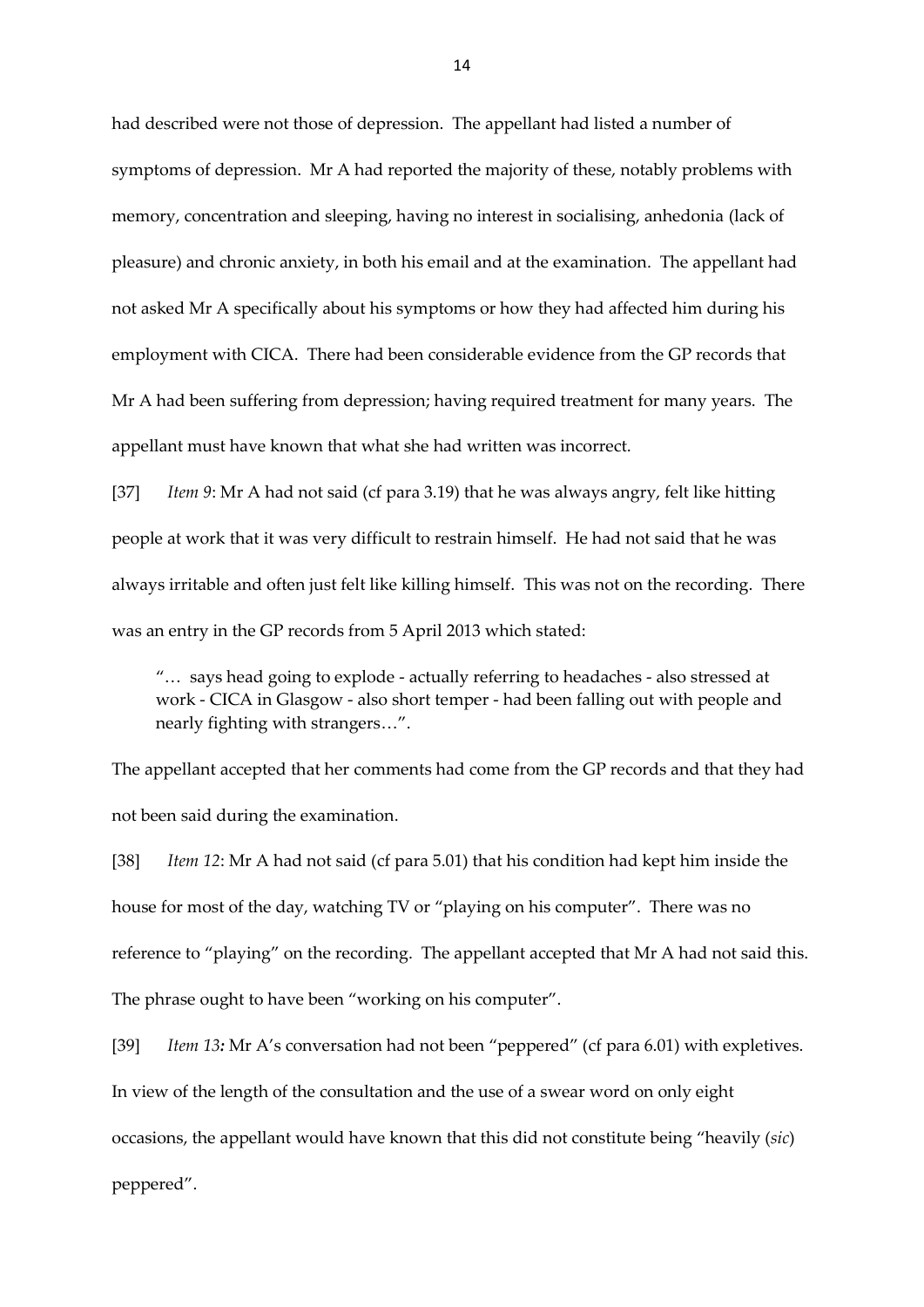[40] *Item 14*: Mr A had not said (cf paras 7.01 and 10.04-06) that he did not require any assistance or support in carrying out the normal activities of daily living. He had not said that his condition did not disable him in any way. There was no evidence in the recording that Mr A had said this. There was no contemporaneous record of it in the appellant's notes. She had not specifically asked Mr A about his daily activities. The appellant had said that she had retrieved this information from Mr A's application to the Employment Tribunal (Forms ET1 and ET3). The information on that form had been simply to inform the ET about whether Mr A would need any assistance as his claim progressed. It was not about whether he required assistance or support in carrying out daily activities. The appellant had not explained how she came to write (at para 7.01) that "Mr A was very clear" on these matters. She would have known that she had not asked Mr A about his daily living, but her report read as if she had.

[41] *Item* 15: Mr A had not said (cf paras 1.01 and 7.02) that he lived at home with his parents and elder brother. The appellant had accepted that this was an error. The appellant must have known that Mr A had not said that he lived with his parents. He did not in fact live with his parents.

[42] *Item 17*: Mr A had not become (cf para 9.04) verbally aggressive as the consultation continued. The Tribunal deleted the additional comment that Mr A had also become more agitated on the basis that this may not have shown up in the recording. The latter did not suggest that Mr A had become "verbally aggressive". In the recording he appeared to be calm and non-aggressive. He had maintained his composure. He could be heard laughing at times. The appellant's evidence was that her wording was "unfortunate". She must have known that he had not been verbally aggressive.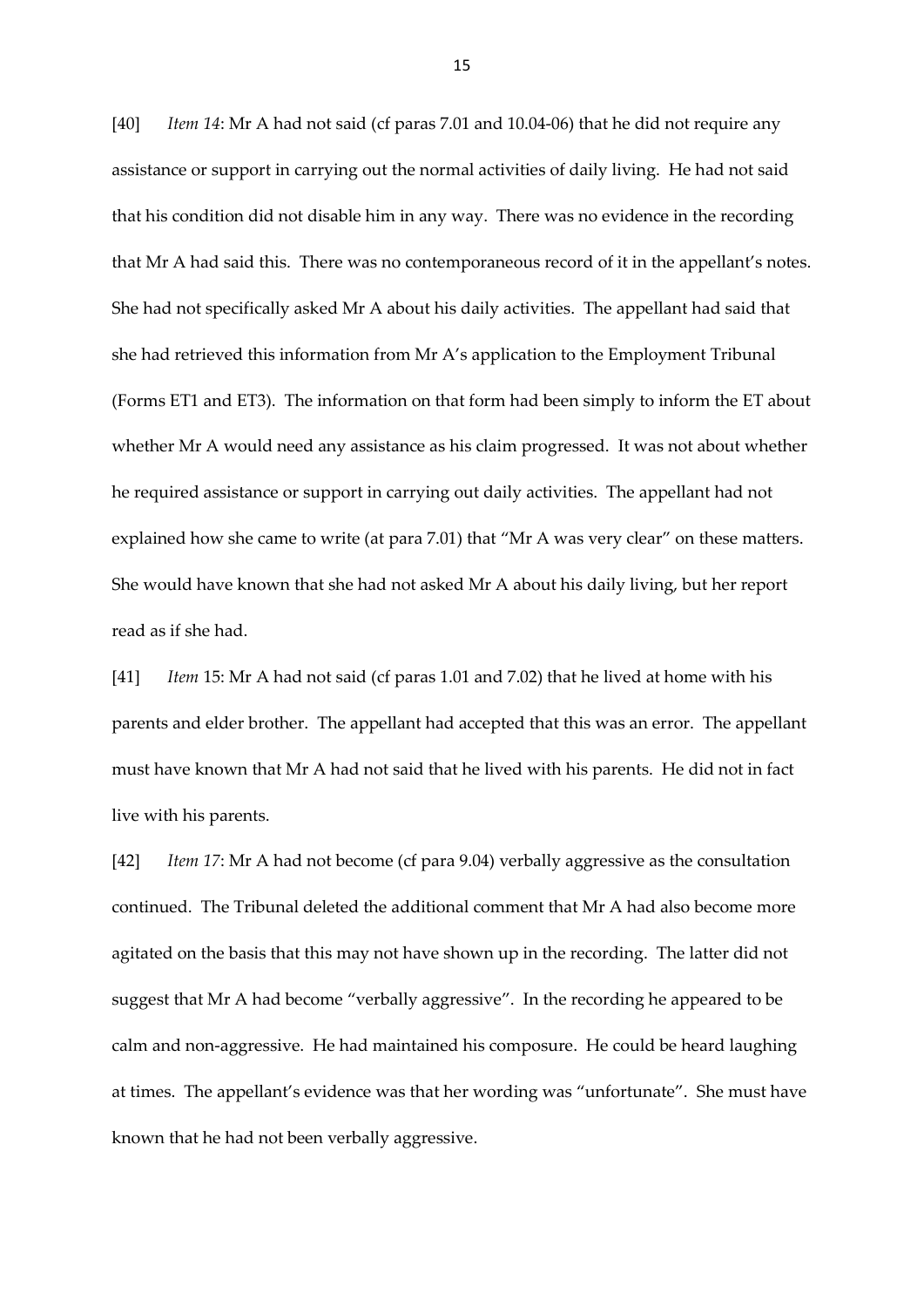[43] The remaining paragraphs of the allegation were, first (para 2), whether the statement in the appellant's report (at para 8.01) that Mr A's speech had been "heavily peppered with expletives" was untrue. This issue was similar to items 2 and 13 of paragraph 1 of the first allegation (*supra*). The Tribunal considered that eight expletives did not amount to Mr A's speech being heavily peppered, as the appellant had reported. The appellant had accepted that the phrase had been "an unfortunate use of words". The second allegation (para 3) was that, at the Employment Tribunal hearing, the appellant had maintained that her report had been accurate when the statements which she had attributed to Mr A had not been made. This was especially the case in relation to the direct quotations referred to in items 3, 4, and 6–8 (*supra*). The third allegation (para 4) was that the appellant's actions had been dishonest. All of these allegations were found established.

[44] The Tribunal considered (para 27), as they had been invited to do by the appellant, what motive there could be for the appellant to act dishonestly. The Tribunal took notice of certain aspects of the appellant's evidence which suggested that she had formed a dislike of Mr A. These were that she had referred to being uncomfortable with his demeanour and language and had perceived him to be overfamiliar. She had been keen for the consultation to end. It was unusual for her to consult with a patient who swore as often as Mr A had done. She had found it a particularly difficult task to draft the report. She had said in her written statement:

"I had been quite intimidated by Mr A and his presentation during our consultation. I felt I was being bullied in the way he was taking control of the consultation and I have never responded well to such behaviour, perhaps because of the way my father had been with me. I can only think that this had an effect on the way in which I was reluctant to address Mr A's report".

[45] The Tribunal concluded (para 28) that the appellant had chosen to select information from sources which supported her view that Mr A was not disabled. She did not look for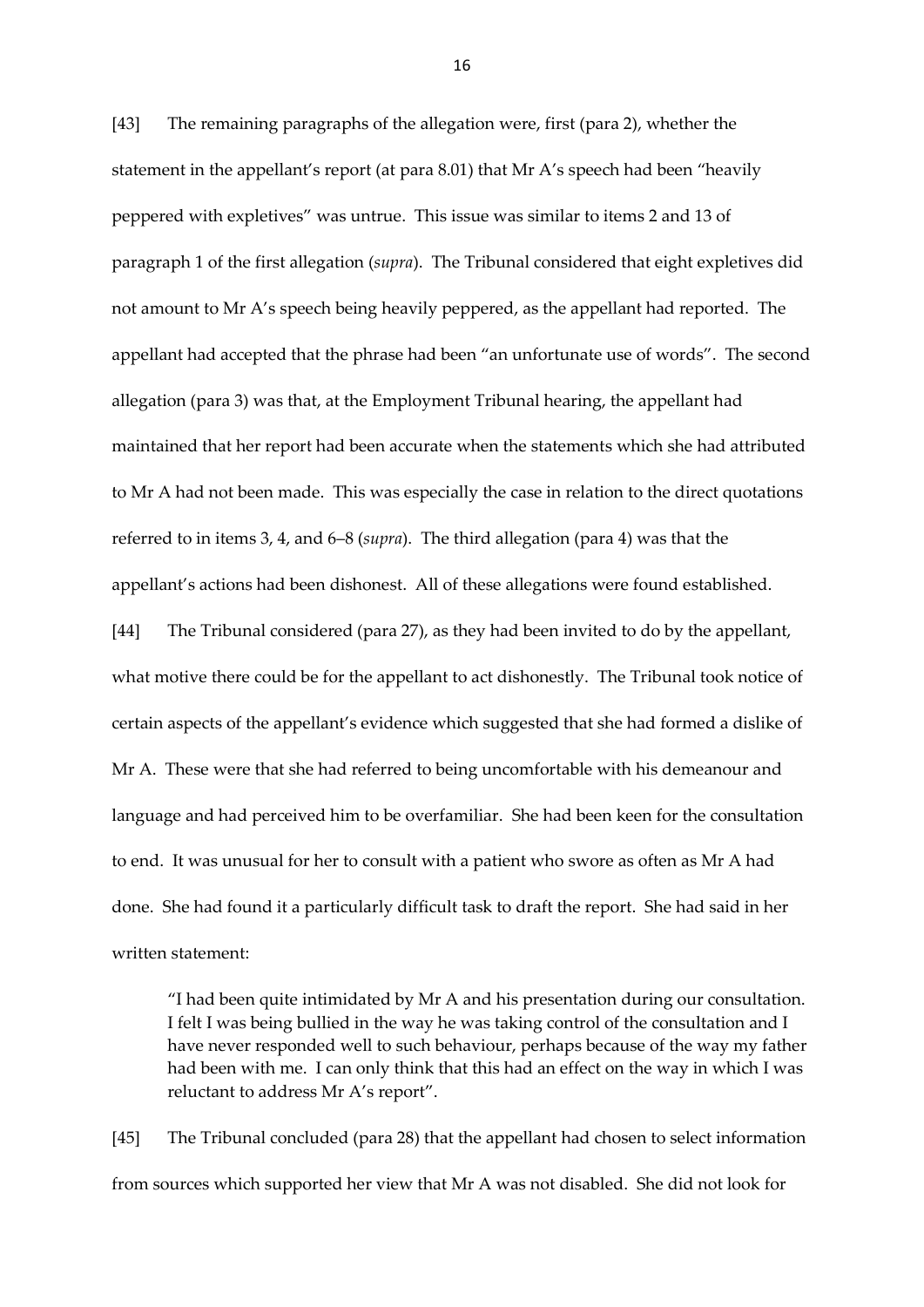support for Mr A's position. It did not consider (at para 29) that a professional could, in good faith, make fifteen errors of the kind that she had made due to problems with recollection. This was "far less probable than dishonesty". The Tribunal had first considered the appellant's knowledge or belief as to the facts. It concluded that she had included detail in her report that she had known to be incorrect. There was no other possible explanation other than her need to produce a report when she had not garnered the relevant information during the examination. Having identified her state of knowledge, the Tribunal applied the standards of ordinary decent people and determined that the appellant's behaviour had been dishonest.

### **Submissions**

### *Appellant*

[46] The appellant acknowledged that the bar in relation to disturbing the findings in fact of the Tribunal was a high one. Neither party had produced a transcript of the evidence at the Tribunal hearing. In summary, however, (1) in assessing the appellant's report, the Tribunal's reasoning had been affected by errors in relation to items 2, 8 and 13; (2) the Tribunal had failed to take into account that what the Tribunal had identified as errors in the report had involved subjective or impressionistic judgments; (3) the Tribunal had erred in: (i) reasoning that, in relation to the passage of time and the effect of stressors, memory could only be lost and a false memory could not be created; (ii) failing to proceed on the basis that dishonesty was inherently improbable; and (iii) overlooking the onus which had been on the respondents to demonstrate dishonesty rather than honest mistake; and (4) making the finding of dishonesty. It was unlikely that the appellant would have periled her career on the contents of the report.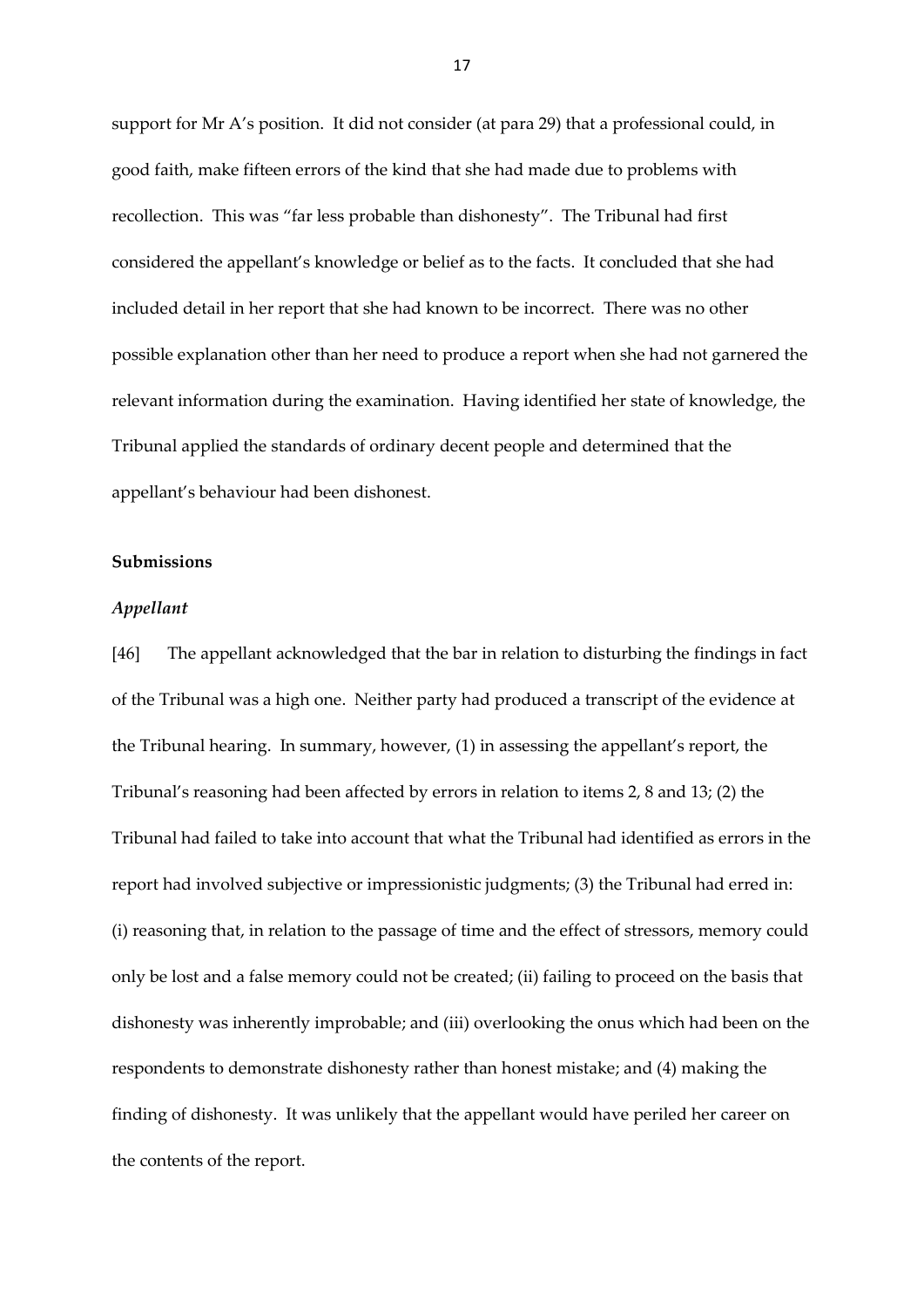[47] It was accepted that a court could not intervene with a tribunal's decision on fact, in the absence of a serious flaw in the process or the reasoning, unless it could be shown to have been "plainly wrong" (*Professional Standards Authority for Health and Social Care* v *Nursing and Midwifery Council* 2017 SC 542 at para [25]; *Garner* v *General Teaching Council* 2016 SC 1 at paras [18]–[22]). Where the decision did not concern matters within the Tribunal's specialist area, however, there was little to inhibit the court from substituting its own judgment if there was cause to do so (*Mallon* v *General Medical Council* 2007 SC 426 at para [20]).

[48] When making a finding of dishonesty, a tribunal had first to ascertain (subjectively) the individual's knowledge or belief as to the facts. It had then to determine whether the conduct was dishonest by applying the standards of ordinary decent people (*Ivey* v *Genting Casinos (UK)* (*supra*) at para 74, following *Royal Brunei Airlines* v *Tan* [1995] 2 AC 378 and *Barlow Clowes International* v *Eurotrust International* [2006] 1 WLR 1476 at para 10; *Frank Houlgate Investment* v *Biggart Baillie* 2015 SC 187 at para 44).

[49] The appellant departed from the submission, which had been contained in the written Note of Argument, that the Tribunal had not had regard to the personal attributes of the appellant, including her experience, intelligence and motive (*Royal Brunei Airlines* (*supra*) at 391). Evidence of previous good character was relevant to the assessment of knowledge (*Bryant* v *Law Society* [2009] 1 WLR 163). It was accepted that this was a matter of weight and that the Tribunal had taken these factors into account.

[50] It was a general rule of thumb that the more serious the allegation, the less likely it was to have occurred. Thus, fraud was inherently less likely to have occurred than negligence (*Re H (Minors)* [1996] AC 563 at 886-7; *In re S-B (Children)* [2010] 1 AC 678 at para 11). A finding of dishonesty required careful reasoning (*Qureshi* v *General Medical*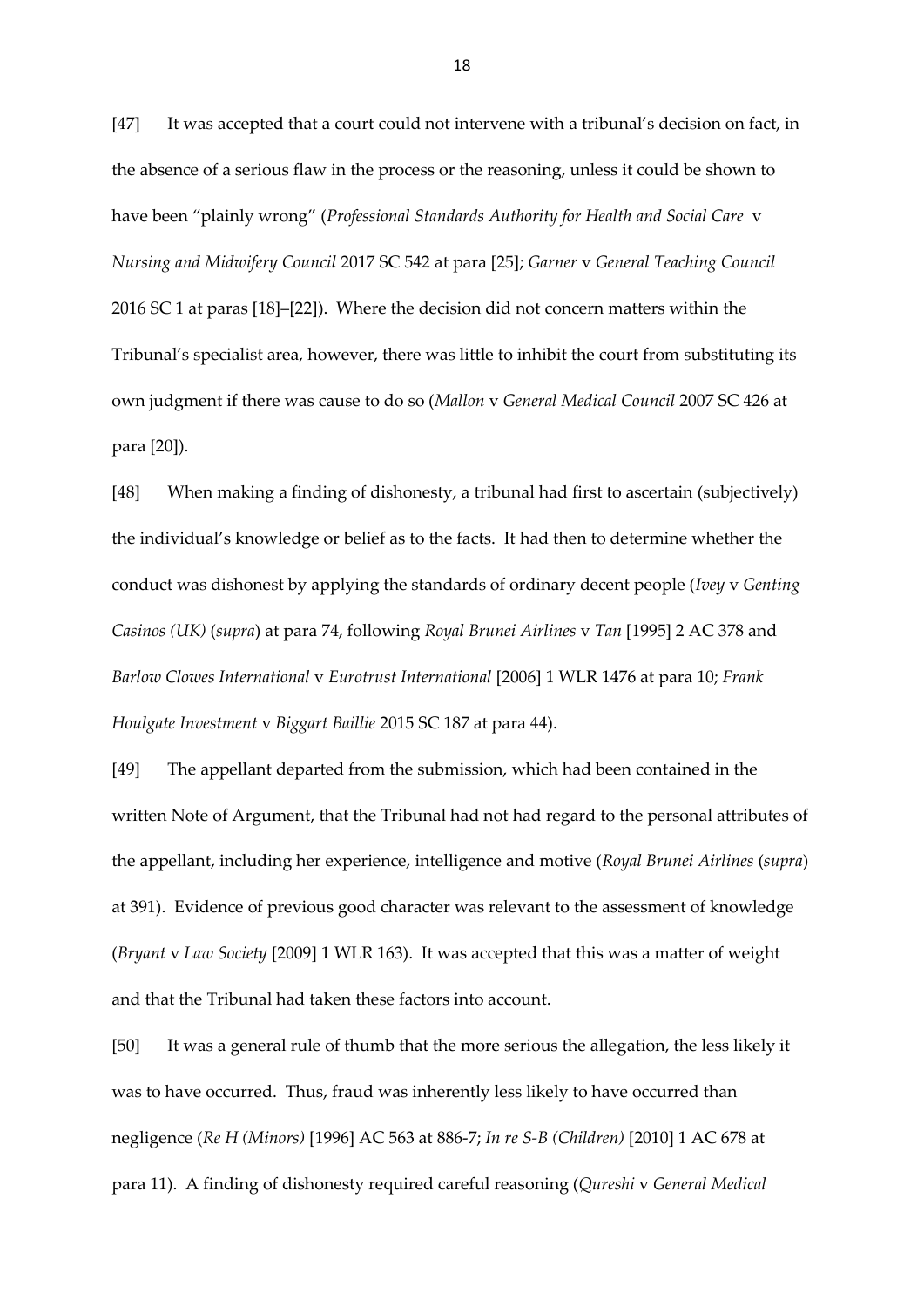*Counsel* [2015] EWHC 3729 (Admin) at paras 45-46); the test being that set out in *Wordie Property Co* v *Secretary of State for Scotland* 1984 SLT 345). A professional person ought to have a presumption of innocence, so that very cogent evidence would be required before the allegation is held to be established (*Lawrance* v *General Medical Council* [2015] EWHC 586 (Admin)).

[51] The appellant did not challenge the findings on items 1, 9, 12 and 15 (*supra*) in so far as they found that what the appellant had reported Mr A as saying had not been what he had said. She accepted that, in the absence of a transcript of the evidence before the Tribunal, she had some difficulty in challenging the other items other than 2, 8 and 13. The latter items were all reports of the appellant's impression, recorded three weeks after the examination and in the absence of adequate notes.

[52] On item 2 (cursed freely) the Tribunal's approach to the word "freely" was wrong. The appellant's assessment had been subjective. She had used the word in the sense of Mr A being uninhibited, having regard to what was a relatively formal setting, as opposed to it meaning "with regularity". The Tribunal's arithmetical exercise was not appropriate. The Tribunal erred in failing to deal with the numerous inaudible passages. In equating their conclusion that Mr A did not curse freely with what the appellant actually knew, the Tribunal erred. This had been a subjective assessment. The effect of the use of expletives was a matter predominantly for the appellant to gauge. The Tribunal's assertion that the appellant had exaggerated the frequency of swearing had no basis in the evidence.

[53] On Item 8 (description of symptoms), the appellant's comment represented an impression formed by her rather than a statement made by Mr A. The Tribunal erred in relying upon the email, which had been sent to the appellant, and the GP records. Neither undermined the appellant's report that Mr A was a poor historian. The Tribunal failed to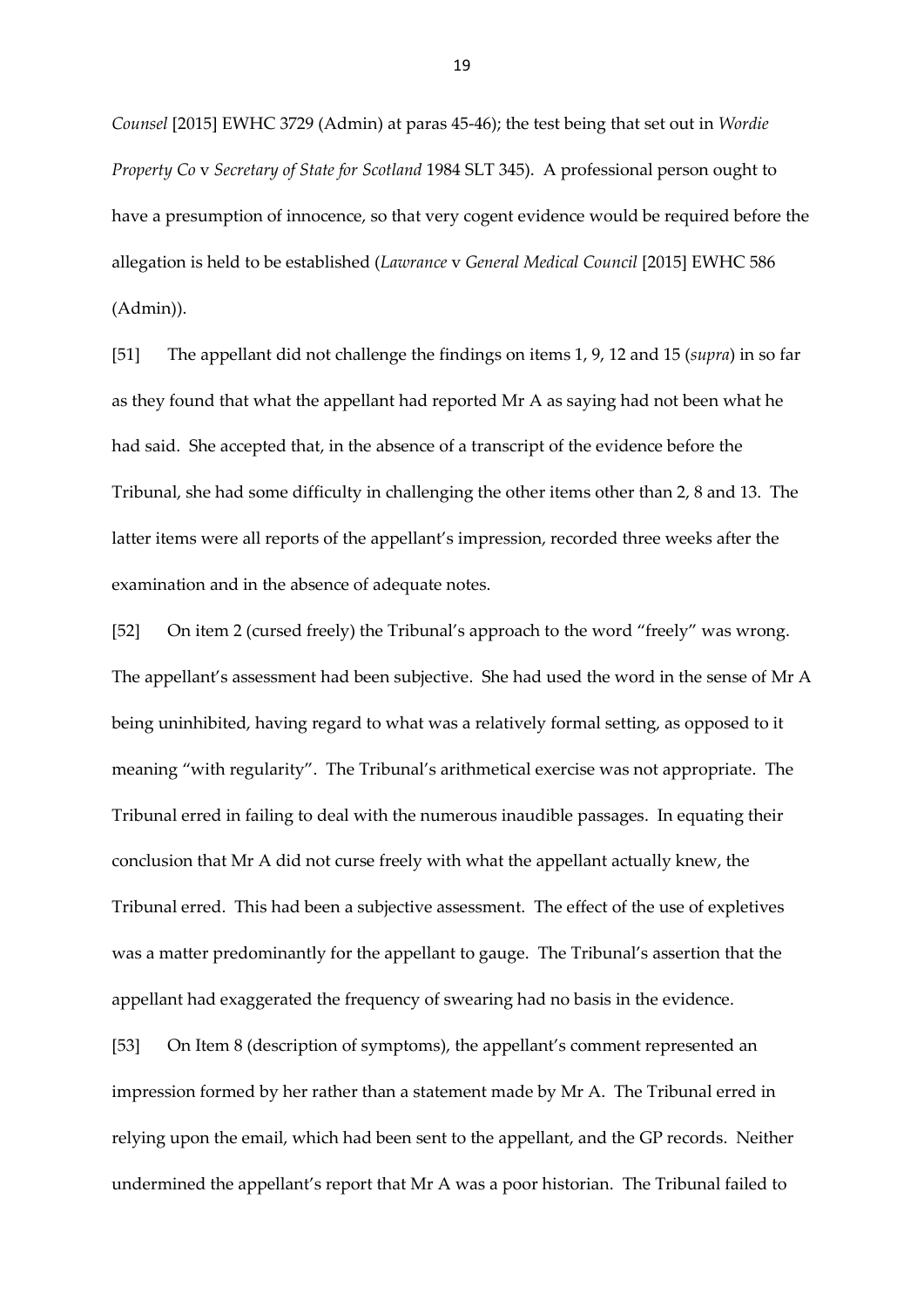have regard to the difficulty which the appellant had had in controlling and directing the examination. The appellant's report had been about oral presentation.

[54] On item 13, the allegation in the particular paragraph (6.01) was that Mr A's account was "peppered" and not "heavily peppered"(cf para 8.01). The Tribunal erred by failing to consider why this characterisation had not been open to the appellant. It failed to address the knowledge of the appellant.

[55] The Tribunal had made no proper assessment of the credibility and reliability of Mr A. Although, at the time of the decision on sufficiency, it had mentioned his reliability, that could only have been provisional. At that stage no assessment of credibility or reliability arose; beyond the Tribunal being satisfied that the evidence was not so inherently weak that it could not be relied upon (*Fox* v *HM Advocate* 1998 JC 94 at 113; *R* v *Galbraith* [1981] 1 WLR 1039 at 1042). The Tribunal required to return to the issue at the stage of the final determination. Saying that its view had not changed was not enough. A comparison of the competing positions was required. This was so even though it was acknowledged that there was force in the respondents' argument that the findings in fact would make little sense if the Tribunal had overlooked Mr A's credibility.

[56] In relation to the appellant's awareness that what she had written was untrue, the Tribunal had erred in its approach to how the memory worked. That approach did not coincide with day to day experience. This was against a background of dishonesty being an inherently improbable explanation and the onus being on the respondents. The Tribunal had not explained how it had come to find that what was inherently improbable had been established. At the sufficiency stage the Tribunal had misdirected itself in considering whether the alternative possibilities were "more probable" than dishonesty. This had been carried through to the determination stage. The Tribunal had moved away from a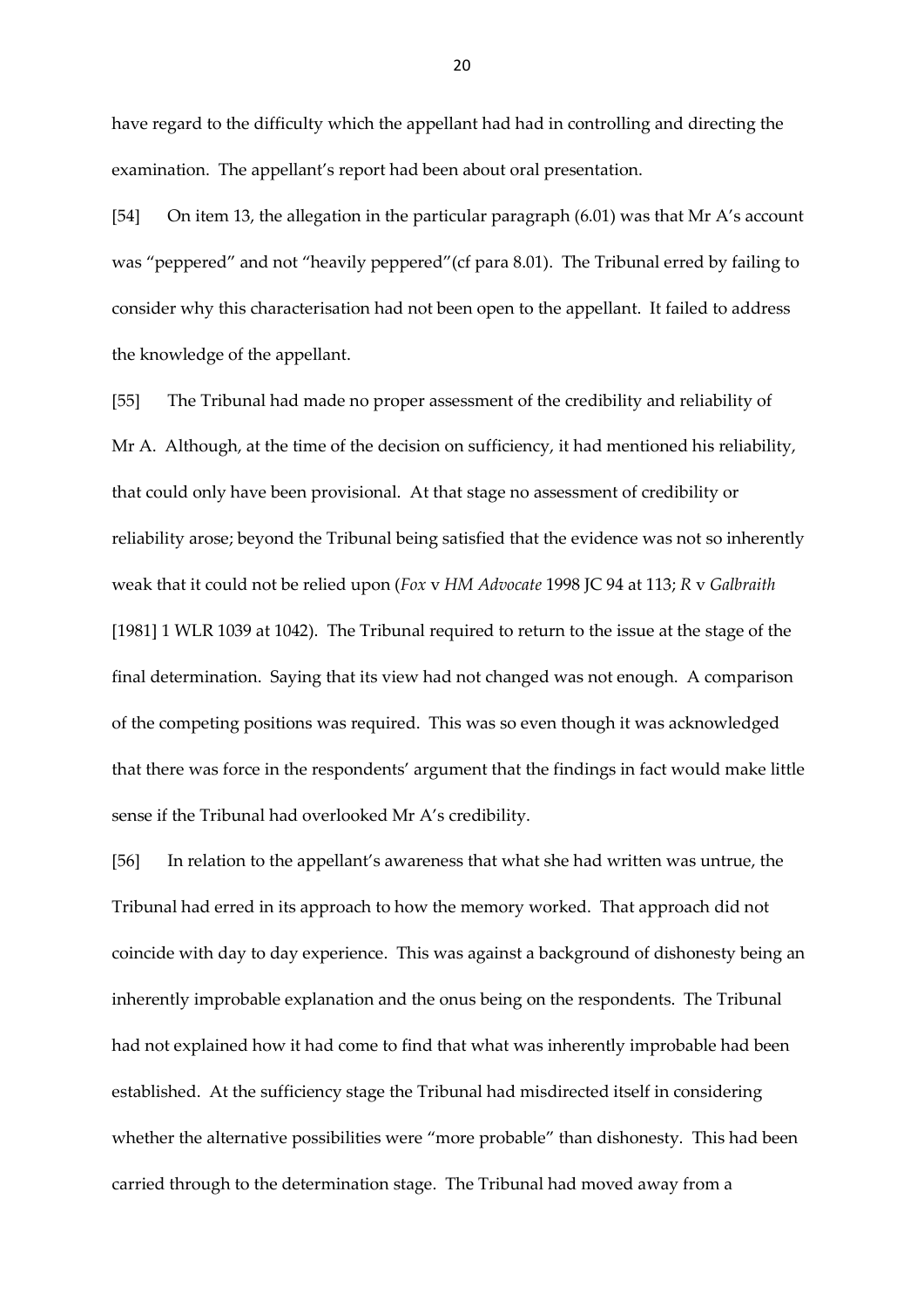presumption that dishonesty was less probable to one in which the appellant had had to establish that the alternatives were more probable.

[57] It was possible to misremember things. It was a *non sequitur* to hold, as the tribunal did repeatedly in relation to the individual items, that the fact that it was established that Mr A had not said what the appellant had reported him saying meant that the appellant had been aware, when writing her report, that he had not said what was reported. She had only taken three pages of notes. A period of three weeks had elapsed. The appellant's description of the extent of Mr A's swearing was very impressionistic in nature. The real issue in relation to many of the quotations was whether or not there had been swearing. In summary, the Tribunal's approach to awareness affected all of the findings.

[58] In relation to whether dishonesty had been proved, the Tribunal had erred in failing to make a finding on the appellant's knowledge. It had recited, but not applied, the test in *Ivey* v *Genting Casinos (UK)* (*supra*). It had not considered the possibility of carelessness. It had not explained how ordinary decent people would have considered the appellant to be dishonest. It had been important for the Tribunal to address why the appellant might have been dishonest. The conclusion that she had disliked Mr A was neither fair nor rational. It had not been suggested to the appellant that she had attempted to paint Mr A in the poorest light. The appellant had intended that the report be sent to Mr A for comment, although that had not happened. The Tribunal had failed to take account of the fact that any errors in the report had not affected the accuracy of the conclusion, which had not been challenged. The accuracy of much of the report had not been attacked. Some of the erroneous attributions had been garnered from other accurate sources. The Tribunal had not taken account of the trivial nature of many of the errors, including whether the appellant had been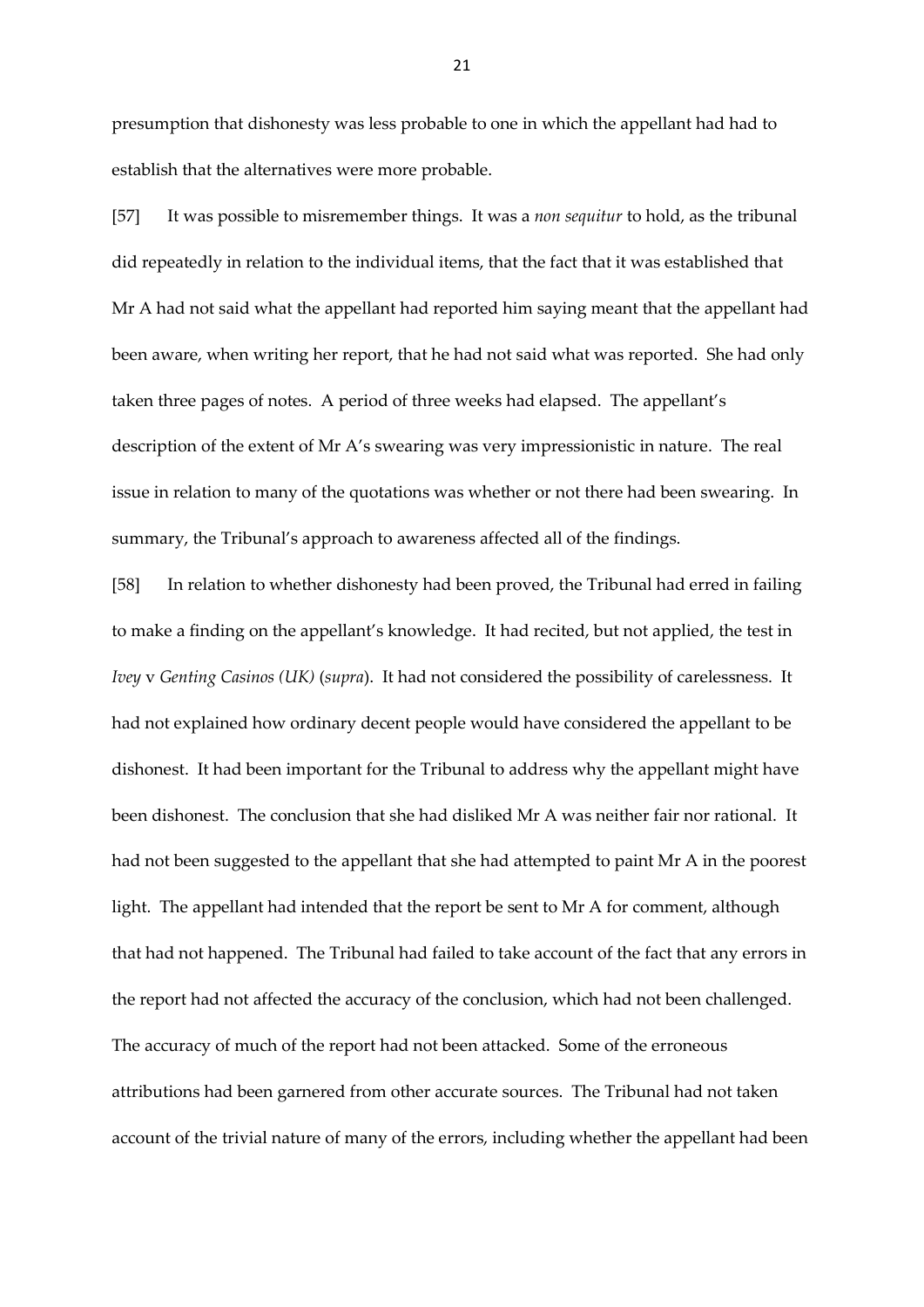playing on, or working with, his computer. The failure to attach weight to the appellant's good character was also an error.

#### *Respondents*

[59] The respondents did not dispute the appellant's summary of the law, with two qualifications. First, in relation to the inherent improbability of dishonesty, *In Re S-B (Children)* (*supra* at para 11) had made it clear, following *In Re B* [2009] 1 AC 11 (at para 13) that, despite earlier *dicta* in other cases in England and Wales, which suggested that the standard of proof may vary with the gravity of the allegation or the seriousness of the consequences to the individual who had been accused, there was only one standard of proof in civil cases. That was proof that the fact in issue more probably occurred than not. There was no connection between inherent probability and seriousness. In the present case, there had been between 12 and 15 inaccuracies in a report which had been compiled by an experienced professional for use at an Employment Tribunal. The decision to be made was a binary one: had there been dishonesty or a mistake? It was inherently improbable that the appellant had made this number of innocent mistakes. The choice, of where on the balance of probability the answer rested, was for the Tribunal to make.

[60] The Tribunal's determination on sufficiency had favoured the appellant. The appellant had not suggested that the Tribunal ought to have sustained the appellant's "no case to answer" submission. It was not legitimate to take the generous approach of the Tribunal at that stage and then to build on that for the purposes of the final determination. The assessment of probability had to involve looking at the evidence as a whole. The court had to ask whether the Tribunal's determination of the facts had been "plainly wrong". It was not possible to do this without a transcription of the evidence at the Tribunal (*Robertson*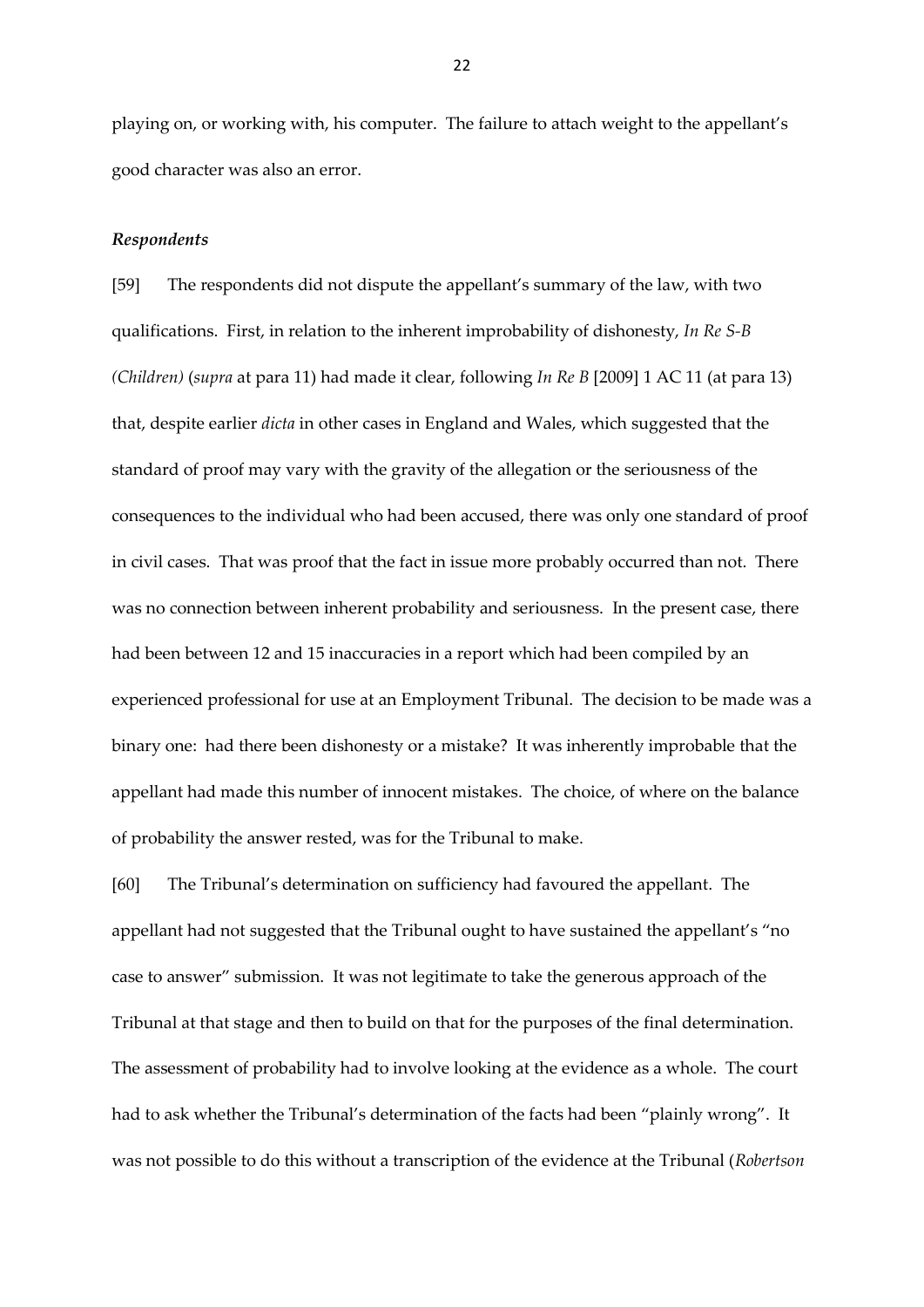v *Council of the Law Society* 2016 SLT 103 at para [21], following *Allardice* v *Wallace* 1957 SLT 225 at 227).

[61] It was for the Tribunal to decide what evidence to accept, what weight to give to it and to make findings in fact based upon it (*Garner* v *General Teaching Council* (*supra*) at para [47]). The test for interference on matters of fact was that in *Thomas* v *Thomas* 1947 SC (HL) 45 (at 54); that the court should only do so when an error "unmistakably… appears from the evidence". Deference should be paid to a specialist tribunal, dealing with professional persons, in relation to the writing of a specialist medical report. In any event, the test for overturning findings in fact was a high one (*Robertson* v *Council of the Law Society*  (*supra*) at para [22]; *Gupta* v *General Medical Council* [2002] 1 WLR 1691 at para 10; *Perry* v *Raleys Solicitors* [2019] 2 WLR 636 at para 52).

[62] On item 1 (history of depression), the appellant had reported that Mr A had said that he did not suffer from depression until he had started with the CICA. The appellant's statement to that effect was designed to demonstrate that Mr A had been lying. She had accepted that he had not said this. In the summary section of her report, the appellant had said that Mr A had said that his employment had been the sole cause for the development of depression and his other problems. She had said (para 10.3) that "This [is] plainly not the case, as these conditions all began some years prior to his employment…". She continued by stating (at para 10.7) that Mr A's account was "tinged with mendacity".

[63] On items 2 (cursing freely) and 13 (number of expletives), it had been for the Tribunal to assess the evidence, including the recording and the transcript, in order to determine what could be heard and what, on the evidence as a whole, could be determined as fact. The Tribunal's arithmetic on the number of swear words, which had been used, was not challenged. The Tribunal's finding on the allegation (para 2) was that eight occasions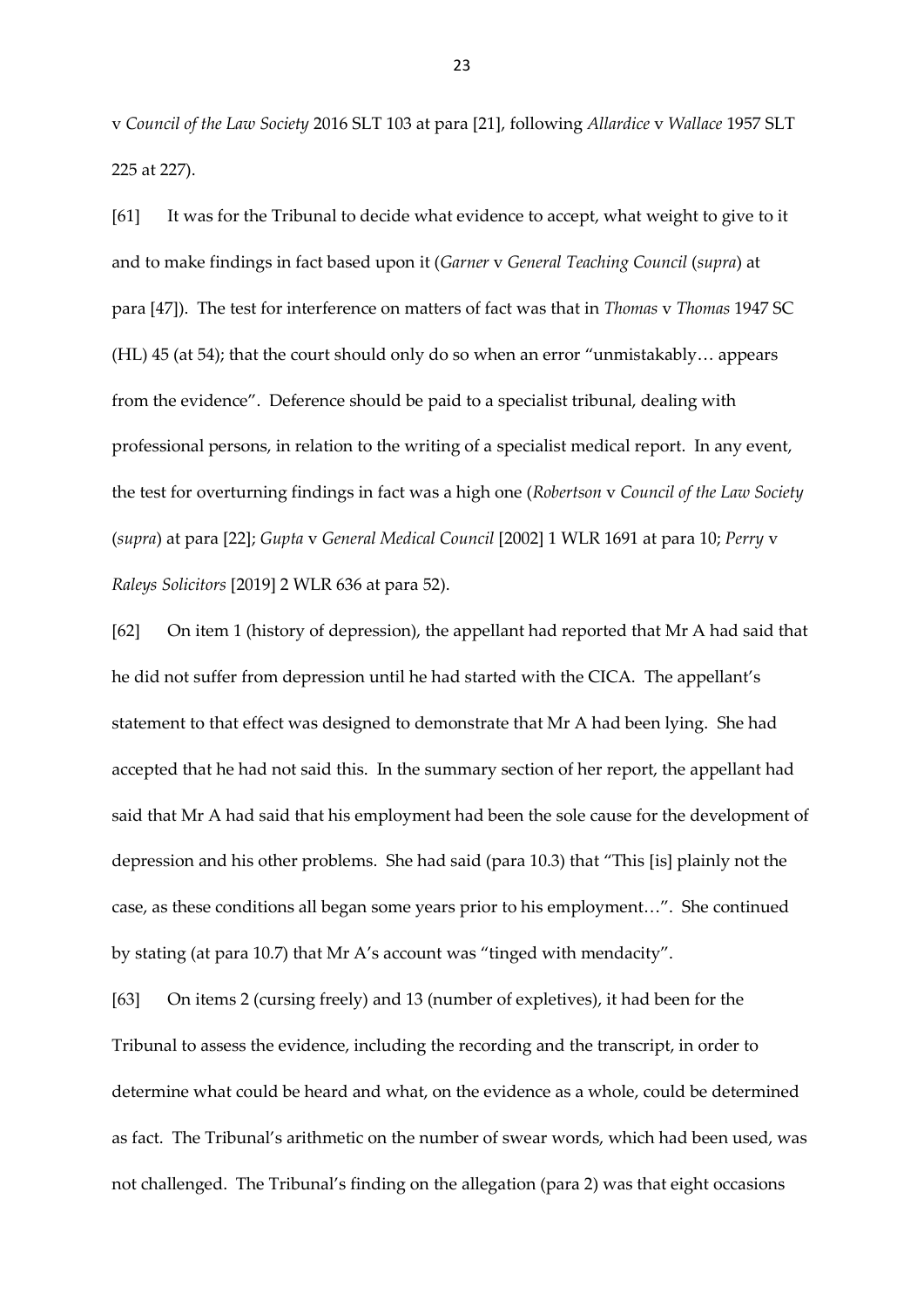did not amount to a heavy peppering or a liberal sprinkling. That conclusion was not plainly wrong.

[64] On item 8 (vagueness on symptoms), Mr A had handed the appellant an email which described his symptoms. He had spoken about his symptoms of depression. The challenge on all three items (2, 8 and 13) was not made out.

[65] It was inconceivable that the Tribunal had not found Mr A credible, given the findings in fact. Where there was a straightforward dispute, whose resolution depended simply on which person was telling the truth, it is likely to be enough for the judge to indicate that he believes X rather than Y. There may be nothing else to say (*Flannery* v *Halifax Estate Agencies* [2000] 1 WLR 377 at 382). Even if it had not determined his credibility, that did not take the appellant anywhere, since eleven of the items were not challenged.

[66] In relation to the appellant's awareness, the Tribunal had methodically gone through every item and explained why it had found, in each instance, that the appellant had been aware of the true position. It set out what the appellant had written, what Mr A had said and what the appellant had known. There was a clear analysis of what the appellant had believed. The Tribunal had referred to the appellant's explanation; that her mental state may have contributed to the errors, being less convincing when she had included a high level of detail. That was a matter for the Tribunal to assess. In relation to the number of inaccuracies in the report, there was no "magic" in the use of quotation marks. The appellant had been reporting what Mr A had said or done, whether or not direct speech was used. It was common sense that a person may have forgotten something, but it was difficult to understand how so many statements could be attributed to Mr A when he had not made them. Out of 14 allegations, nine had been accepted as errors. The Tribunal's approach in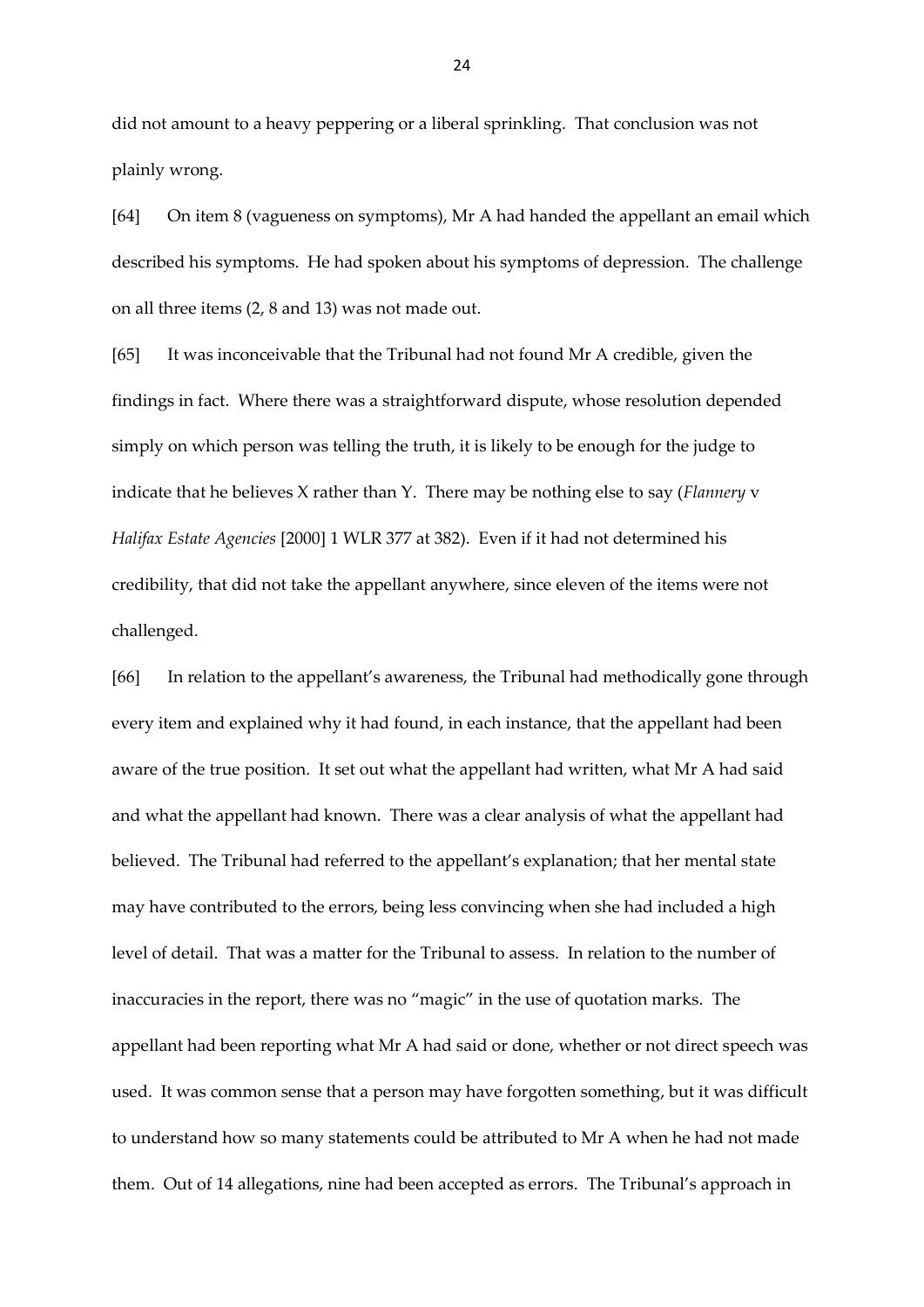relation to probability at the sufficiency stage had been created by the appellant's citation of *Soni* v *General Medical Council* (*supra*). Inaccuracies having been established, the binary choice of deliberate or accidental remained. The Tribunal had found that the appellant must have known that she was not reporting the truth.

[67] On dishonesty, there was no complexity. As in *Ivey* v *Genting Casinos* (*supra*), the question was whether right thinking people would consider that the appellant had knowingly misstated the position. The Tribunal had been specifically directed to this test and had applied it. The Tribunal found, in relation to each item, that the appellant had said things that she had known to be untrue. These were clear examples of dishonesty. In reaching its decision, the Tribunal had taken into account all of the factors relied upon by the appellant, including her unblemished career, possible absence of motive, intimation of the report to Mr A and stressors. The Tribunal's approach to memory, and the recollection of detail, was plainly correct. There was no need for a finding of motive, although the Tribunal had thought that *animus* played a part. Once a tribunal finds that a person has said something which he or she knows to be untrue, in the absence of exceptional circumstances, there is no room for anything other than a finding of dishonesty. Given the binary nature of the decision which was taken, no informed reader would have been in any doubt as to the reasons for the decision in terms of *Wordie Property Co* v *Secretary of State for Scotland* (*supra*).

### **Decision**

#### *Sufficiency of Evidence*

[68] It is worth commenting, *in limine*, that the Tribunal's approach, to the issue of whether there had been a sufficiency of evidence at the conclusion of the respondents' case (The General Medical Council (Fitness to Practise) Rules Order in Council 2004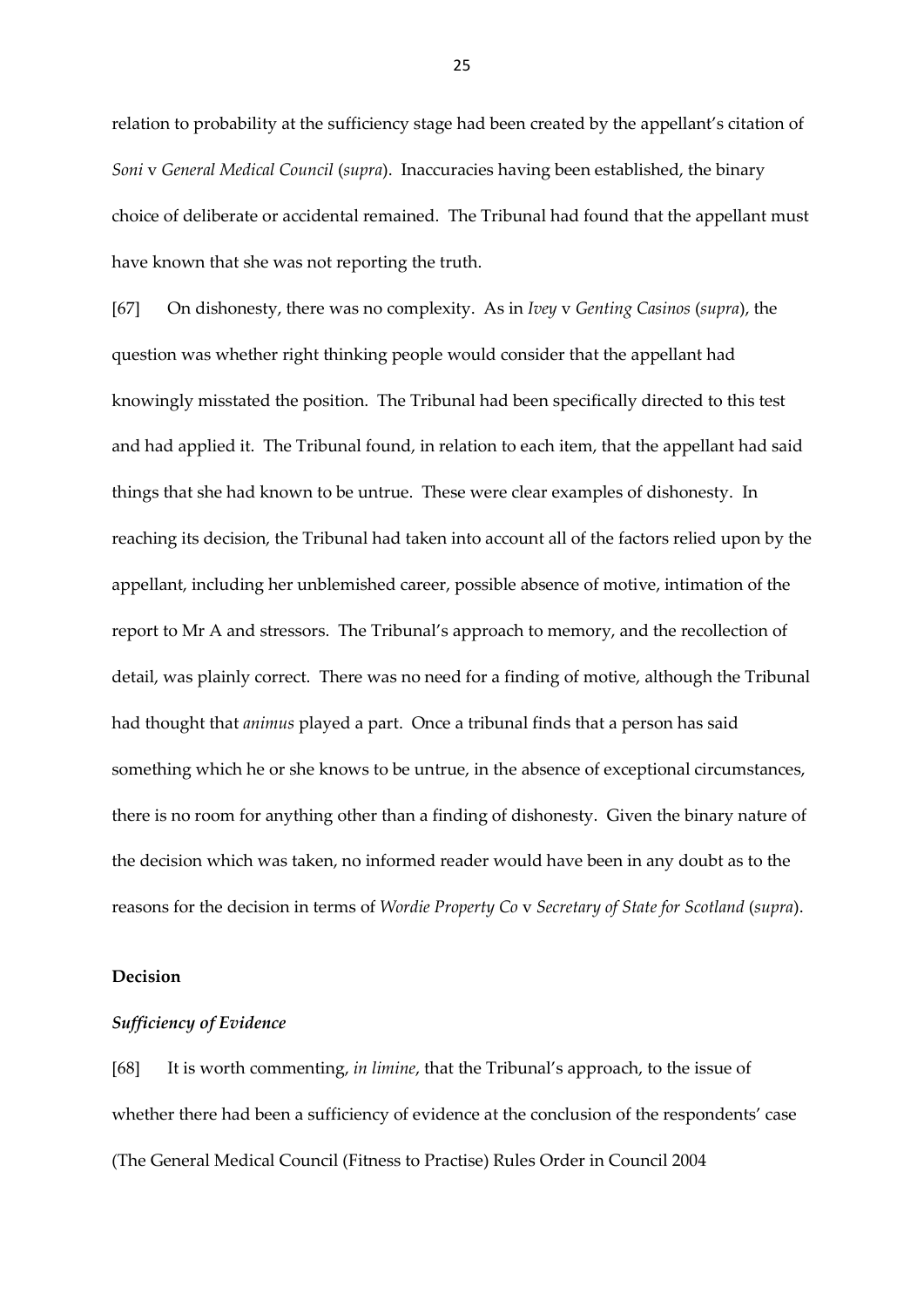rule 17(2)(g)), was very much in favour of the appellant. Sufficiency of evidence is not about whether one version of events is more or less probable than another. It is whether, on the evidence already led at that stage of the proceedings, a Tribunal would be entitled to draw the inference that the facts, which form the allegation, have been proved.

[69] It is not normally legitimate at the stage of determining sufficiency to take into account alternative explanations, especially if there has been no evidence to support the existence of these alternatives. It is not appropriate to offer a view on probability at that stage. Probability is concerned with the assessment of the weight to be attributed to evidence supporting competing versions of fact. Even if probability were a feature, it would not be correct to reject a claim of dishonesty because an alternative was not regarded as more probable. The test would have to be whether dishonesty was more probable. This, however, is essentially a semantic debate in the context of this case.

[70] The evidence led by the respondents, if it were ultimately accepted by the Tribunal, was capable of demonstrating that a significant proportion of what the appellant had attributed to Mr A in her report had not been said by him. In the absence of an acceptable explanation from the appellant, which did not exist at the sufficiency stage of the proceedings, a Tribunal would be entitled to infer dishonesty on the part of the appellant from the fact of the multiple discrepancies alone. In any event, when testing sufficiency, the Tribunal ought to disregard any explanation because, after all the evidence is led, that explanation may either not be live or it may be rejected as not credible or reliable (*Fox* v *HM Advocate* 1998 JC 94, LJG (Rodger) at 101). The Tribunal is not ultimately bound to draw the inference, but it is one which was open to it to draw from the disconnection between the terms of the report and the evidence of what was said at the examination. In deciding at the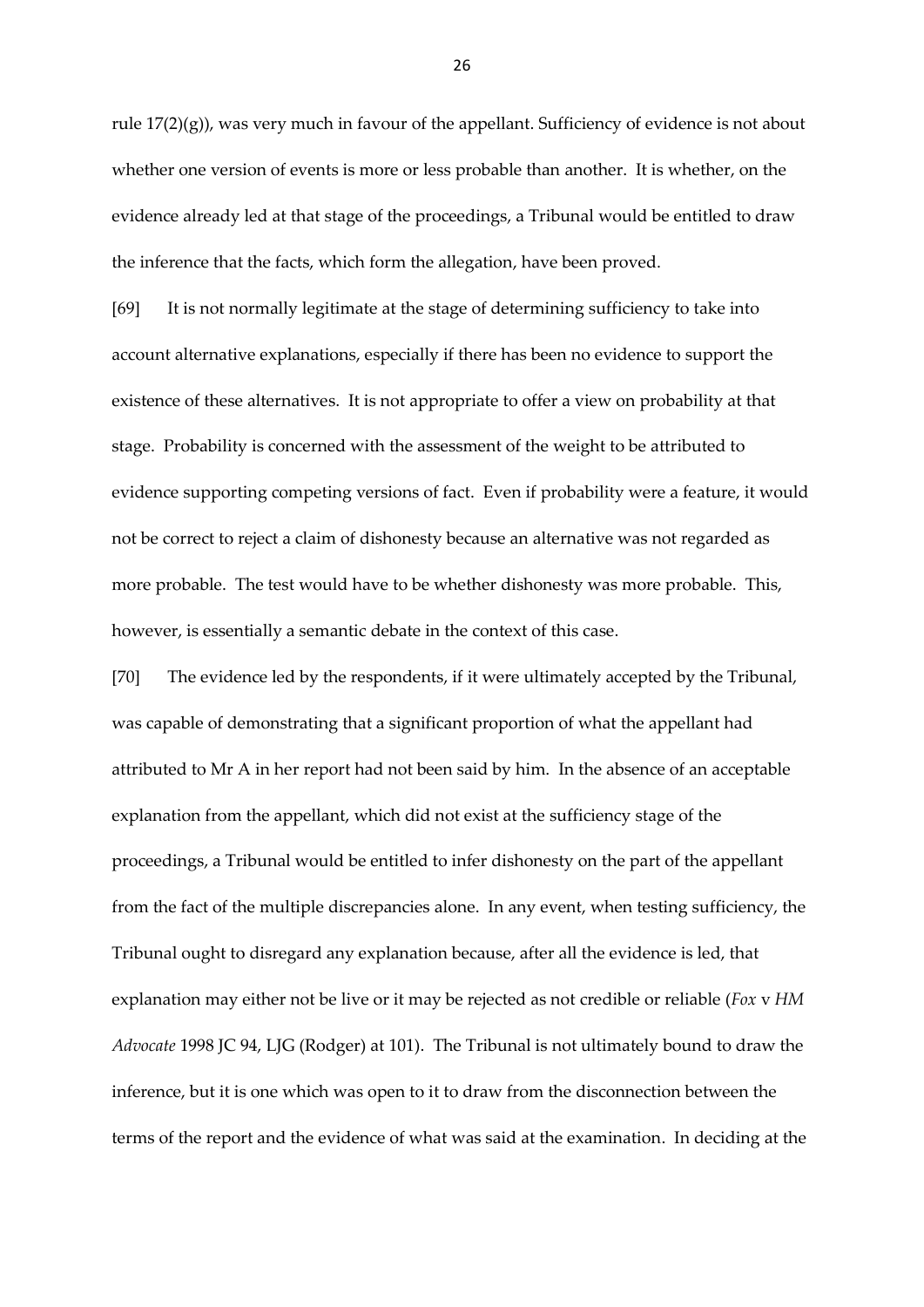stage of determining sufficiency whether that inference can be drawn, the character or reputation of the appellant is irrelevant (see *infra*).

[71] The possibility of poor recollection, or a conflation of different sources of material, having been the cause of the disconnect, and stemming from the time lapse of three weeks or thereby between the examination and the preparation of the report, did not arise at the stage of sufficiency. It was not for the appellant to proffer alternative causes in advance of giving evidence. It follows that the Tribunal should not have dismissed those parts of the allegations which were deemed by it to be the possible consequence of poor recollection (eg in items 7 and 17). The court must disagree with the *dicta* to a contrary effect in *Soni* v *General Medical Council* [2015] EWHC 364 (Admin) (Holroyde J at paras 61 and 62 *supra*).

### *The Standard of Proof of Dishonesty*

[72] It was for the respondents to prove the allegations which they had proffered. However, once all the evidence in a dispute of fact is adduced, the question of onus seldom remains in play (*SSE Generation* v *Hochtief Solutions* 2018 SLT 579, LP (Carloway) at para [273] citing *Gibson* v *British Insulated Callenders Construction Co* 1973 SC (HL) 15, Lord Reid, at 22). The straightforward question for the Tribunal was whether, on the balance of probabilities, the allegation of dishonesty had been made out. It is no doubt correct to say that a finding of dishonesty requires careful reasoning. Almost all tribunal decisions do. The required quality of that reasoning remains that described in *Wordie Property Co* v *Secretary of State for Scotland* 1984 SLT 345 (LP (Emslie) at 348); being whether the decision leaves:

"… the informed reader and the court in no real and substantial doubt as to what the reasons for it were and what were the material considerations which were taken into account in reaching it".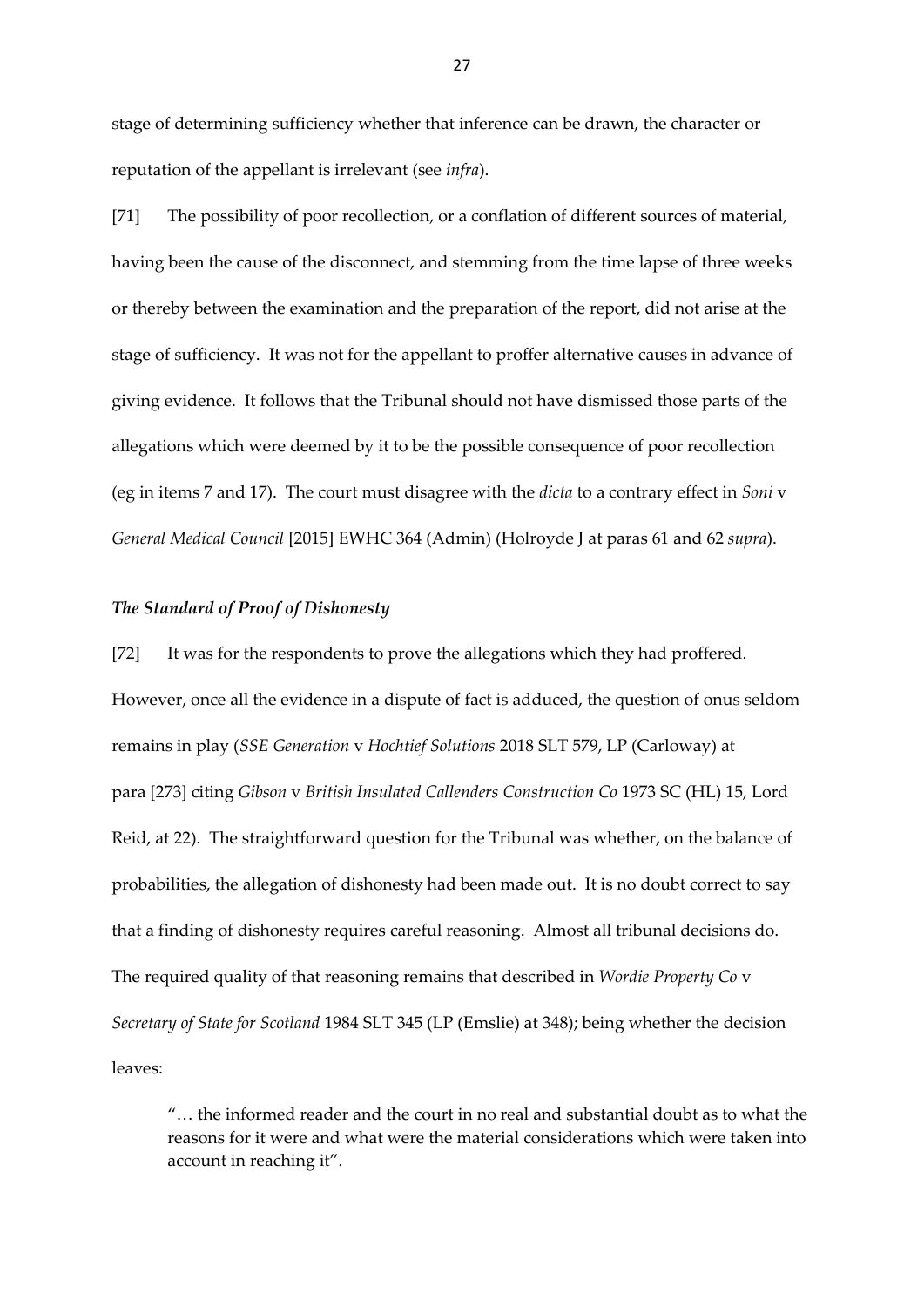[73] If there is a dispute on a critical fact, the resolution of which depends upon the oral accounts of witnesses, if the fact finder accepts one or more witnesses and rejects others, it will rarely be sufficient for the Tribunal merely to state the fact of acceptance or rejection. Some reason, albeit that it may be a short one, will almost always be required in the event of a challenge to the decision. If the *dicta* in *Flannery* v *Halifax Estate Agencies* [2000] 1 WLR 377 (Henry LJ, delivering the opinion of the Court of Appeal at 382 (para (3)), is taken as suggesting otherwise, the court must disagree.

[74] Equally, there ought to be cogent evidence before dishonesty is found. In that respect, the court agrees with *Lawrance* v *General Medical Council* [2015] EWHC 586 (Admin) (Collins J at para 35). However, the use of such axiomatic language does not detract from the general legal proposition that the test to be applied in determining whether a crucial fact, including dishonesty, is to be found remains the balance of probabilities (cf Walker  $\&$ Walker: *Evidence* (4<sup>th</sup> ed) para 4.3). Is the fact, on the whole relevant evidence which is accepted by the Tribunal, more likely than not to be the case?

[75] In approaching the exercise of deciding the critical issue, a Tribunal should keep an open mind, untinged by any preconceived general notions that dishonesty is less likely than not to have occurred or that it is inherently improbable, especially when the person accused is one of good repute. Whether dishonestly is made out will depend entirely on what facts are ultimately admitted or proved and what inferences can legitimately be drawn from them. If, for example, there is a lack of coincidence between what a patient is proved to have said at an examination and what the doctor reports that patient to have said, and the disconnect occurs on multiple occasions, it may not be too onerous a task for a Tribunal to draw an inference of dishonesty, even if it need not do so in particular circumstances.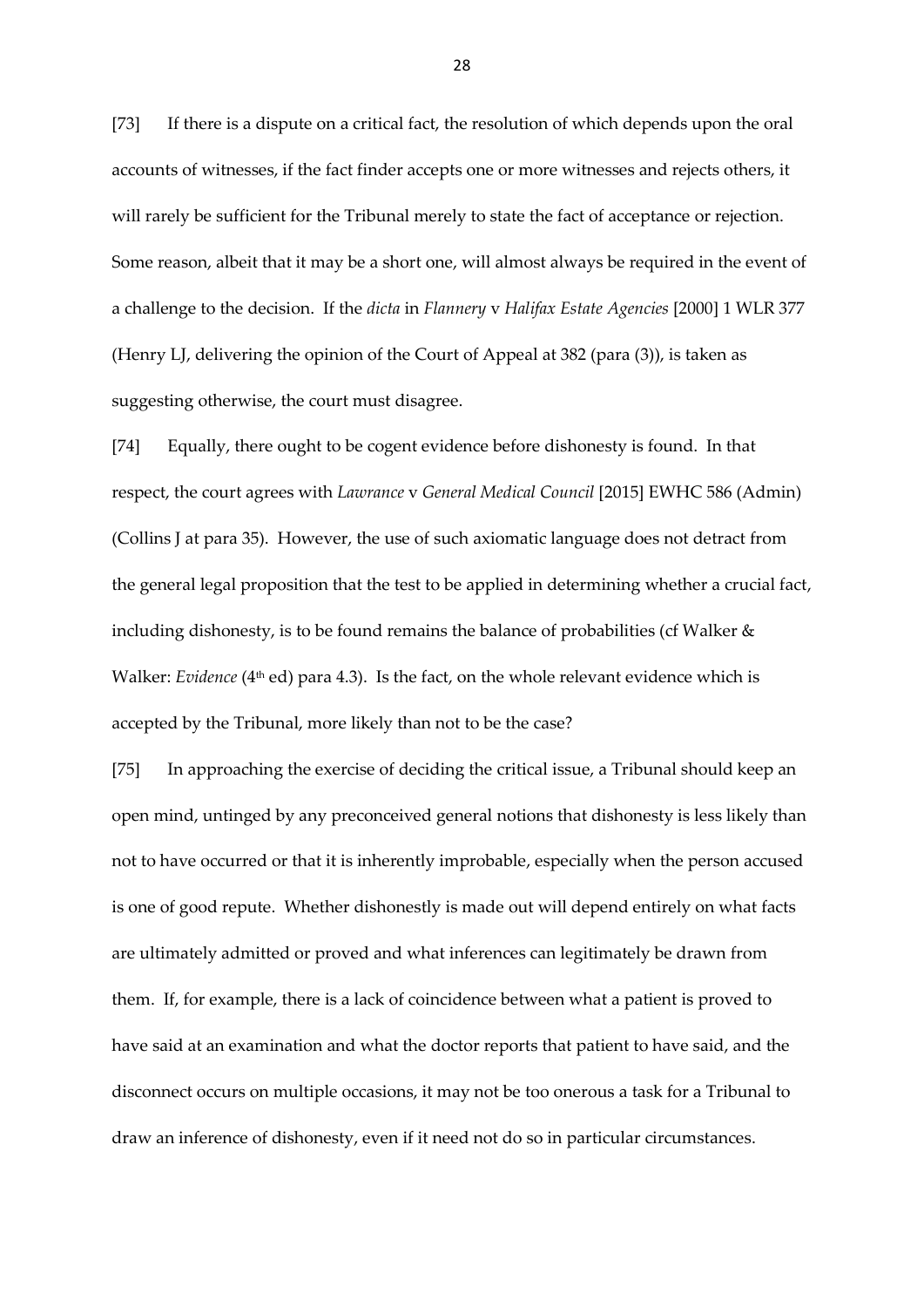[76] In order to find dishonesty established, all that was required was a determination that it was more probable than not. That would involve eliminating any alternative possibilities which were live at the end of the evidential hearing, but there was no need to find that these alternatives were "more probable" than dishonesty in order to find that dishonesty was not proved. Nevertheless, it is clear that the Tribunal found that dishonesty was more probable; in fact that it was, in relation to many of the items, the only possible explanation for what the appellant had reported.

[77] In *Ivey* v *Genting Casinos (UK)* [2018] AC 391, Lord Hughes explained (at para 74) that the exercise of determining whether dishonesty had occurred involved, first, the ascertainment of the individual's knowledge or belief as to the facts and, secondly, the application of the standards of ordinary decent people. That was a useful test in the context, which arose in that case, of distinguishing dishonesty from "cheating" at cards. It explained that the fact that the person's belief was reasonable was not a factor in the dishonesty equation. The issues in the present case may be more easily resolved, whilst still applying that test. As Lord Hughes observed (at para 53) "…dishonesty is… primarily a jury concept, characterised by recognition rather than by definition". It was his taking notice of the view of the English Criminal Law Revision Committee ( $8<sup>th</sup>$  report, para 39), that dishonesty was "… something which laymen can easily recognise when they see it…", that may have prompted his reference to ordinary decent people, when disapproving of the complexities introduced in England and Wales by *R* v *Ghosh* [1982] QB 1053. Once it had been established that Mr A had not said what the appellant had reported him as having said, the simple question could be more simply expressed as being whether the appellant knew that what she was reporting was not true. If that were the case, there would only be one inference that an ordinary decent person could draw.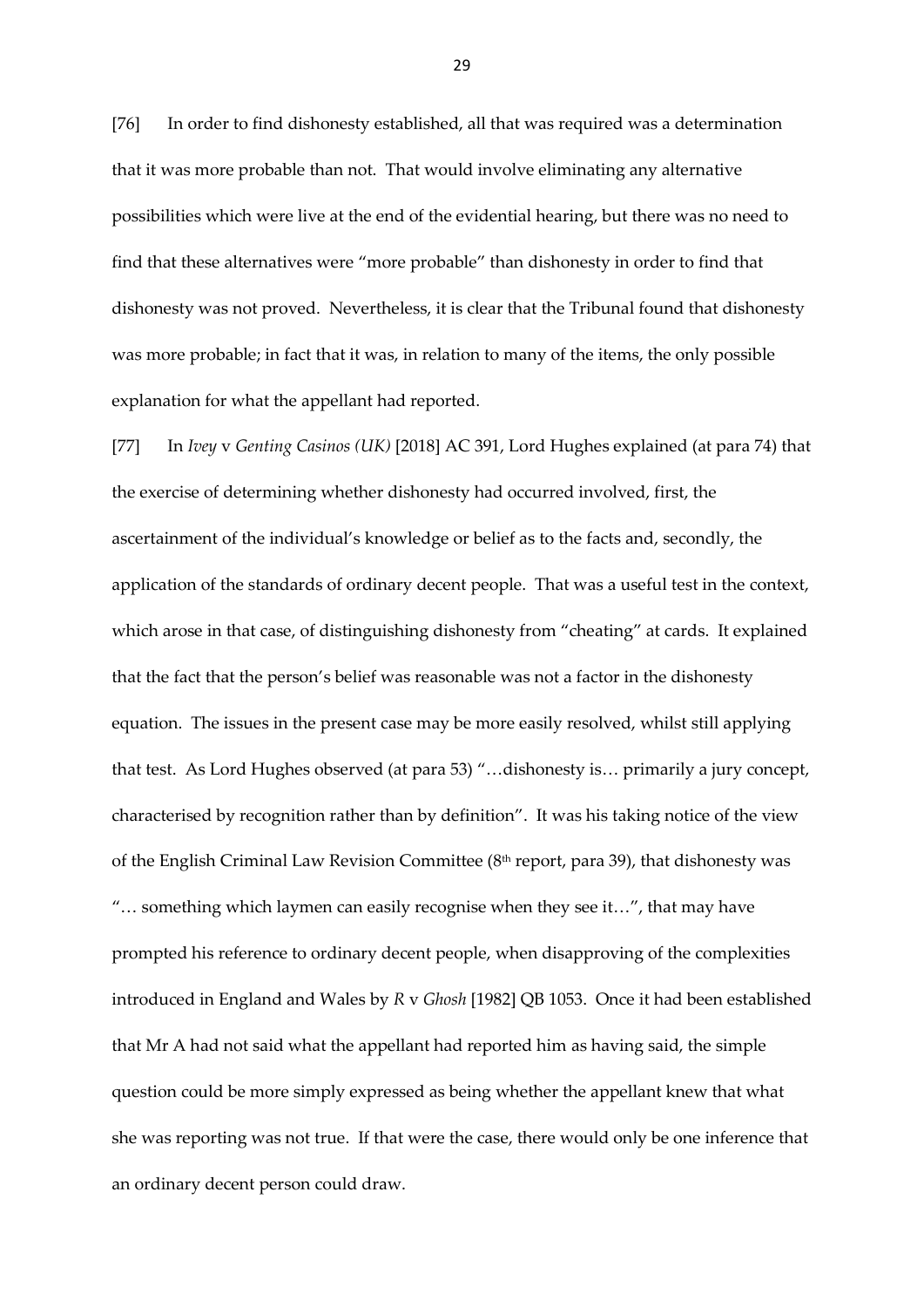## *Evidence of Character*

[78] A person's character, whether good or bad, is normally a matter which is collateral to the issue of whether a person acted dishonestly on a particular occasion. It is not directly relevant to the proof of that issue. In the court setting, the evidence would be inadmissible (Dickson: *Evidence* (Grierson ed) para 6; Walker & Walker: *Evidence* (4th ed) para 7.4.1; Davidson: *Evidence* para 10.01). The quality of a person's general repute does not make the particular dishonesty on the occasion libelled more or less likely. Even if it did have some peripheral relevance, inquiry into it would normally be excluded on expediency grounds (*A* v *B* (1895) 22 R 402, LP (Robertson) at 404). Character may, however, be taken into account by a court or tribunal when assessing a person's credibility and, to a lesser extent, reliability; should he or she give evidence which refutes the allegation and invokes his or her reputation as a factor in assessing her credibility. *Bryant* v *Law Society* [2009] 1 WLR 163 (Richards LJ, delivering the opinion of the court, at para 161, following *Donkin* v *Law Society* [2007] EWHC 414 (Admin) Maurice Kay LJ at para 24) is correct on the effect of character or reputation on credibility, but not on it having a bearing on whether the person had or did not have a "propensity" to have been dishonest on the particular occasion under investigation.

[79] The degree to which evidence of character or reputation may be significant to the issue of credibility or reliability will vary according to the facts and circumstances of the particular case. Some caution is required, however, before giving it too much weight. The inquiry by a Tribunal into an allegedly dishonest act or other misconduct will, or at least should, focus on the act itself. The Tribunal will look primarily at the evidence which bears directly on whether or not the act occurred. It is important for a Tribunal not to be deflected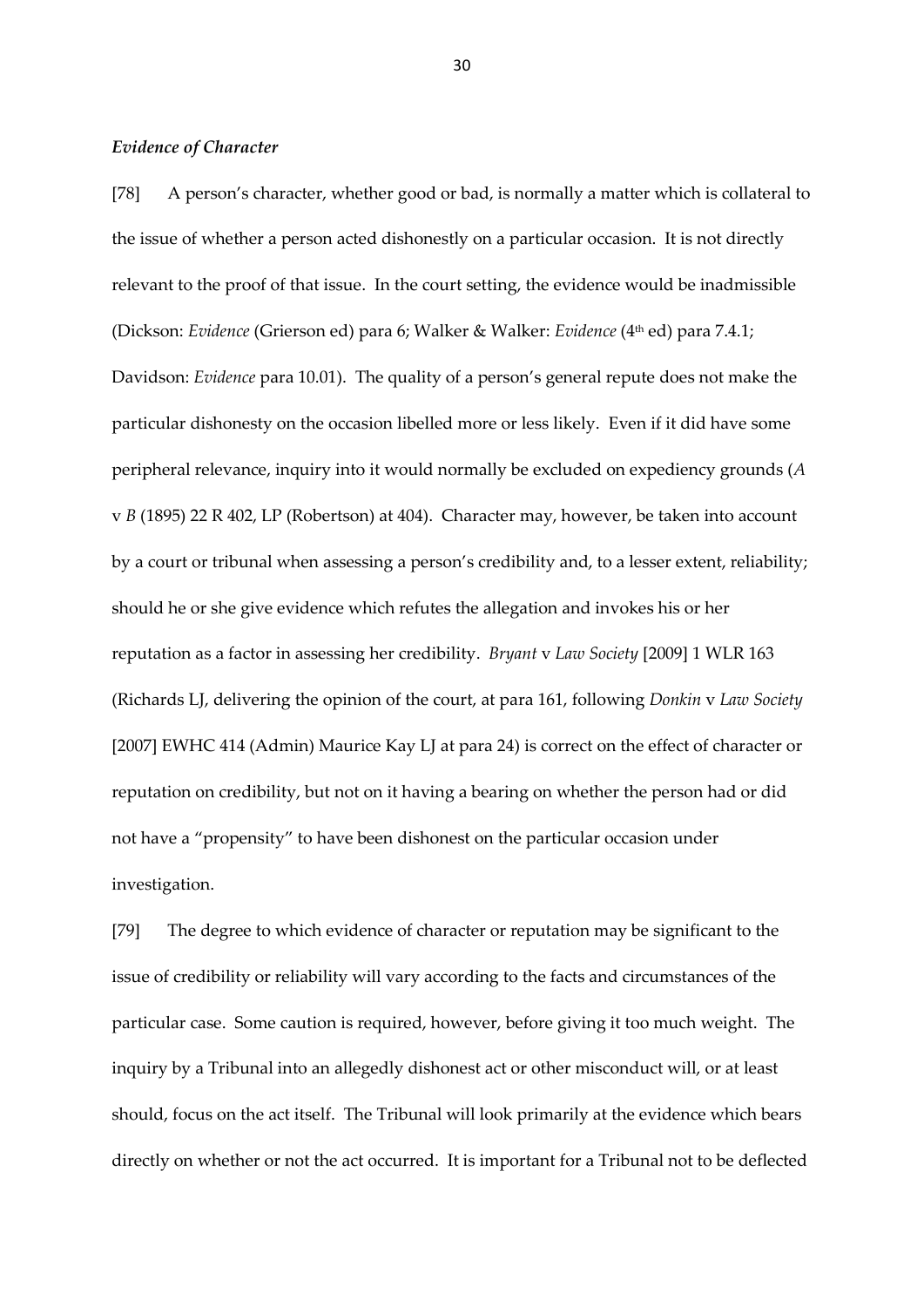from that task by delving too deeply into an individual's professional or personal background. Although that individual may well be able to secure testimonials to his or her good character from amongst his or her close associates, it is unlikely that the opposing party, who is attempting to prove the allegation, will have either the time, resources or ability to delve into the individual's past in an attempt either simply to refute the terms of such references or to secure evidence of a less than perfect past.

[80] As with evidence of good character, proof of bad character will equally have no direct relevance to a central issue of dishonesty in a particular setting. Even if it had a direct bearing on whether the individual had a "propensity" to act in the manner alleged, that is not relevant to proof of the particular act. As a generality, those pursuing disciplinary proceedings should not be permitted to introduce evidence of general bad character as an element in the proof of dishonesty on a specific occasion. They are not to be encouraged to ingather evidence of bad character either to refute the terms of references, which might be, or have been, produced, or as an attempt to undermine either credibility or reliability. If it were to be otherwise, tribunal hearings would be greatly prolonged, and the tribunal could be deflected from its purpose, by parties addressing matters of peripheral, if any, significance. Although it may be legitimate to establish that an individual has no previous disciplinary record, since that is a matter which is usually readily ascertainable, there must be practical constraints on the extent to which a tribunal should otherwise permit evidence of either general good or bad character, when that character is not the gravamen of the complaint. In this case, the Tribunal were entitled to attach little weight to the appellant's good character in so far as it bore upon the merits of the case.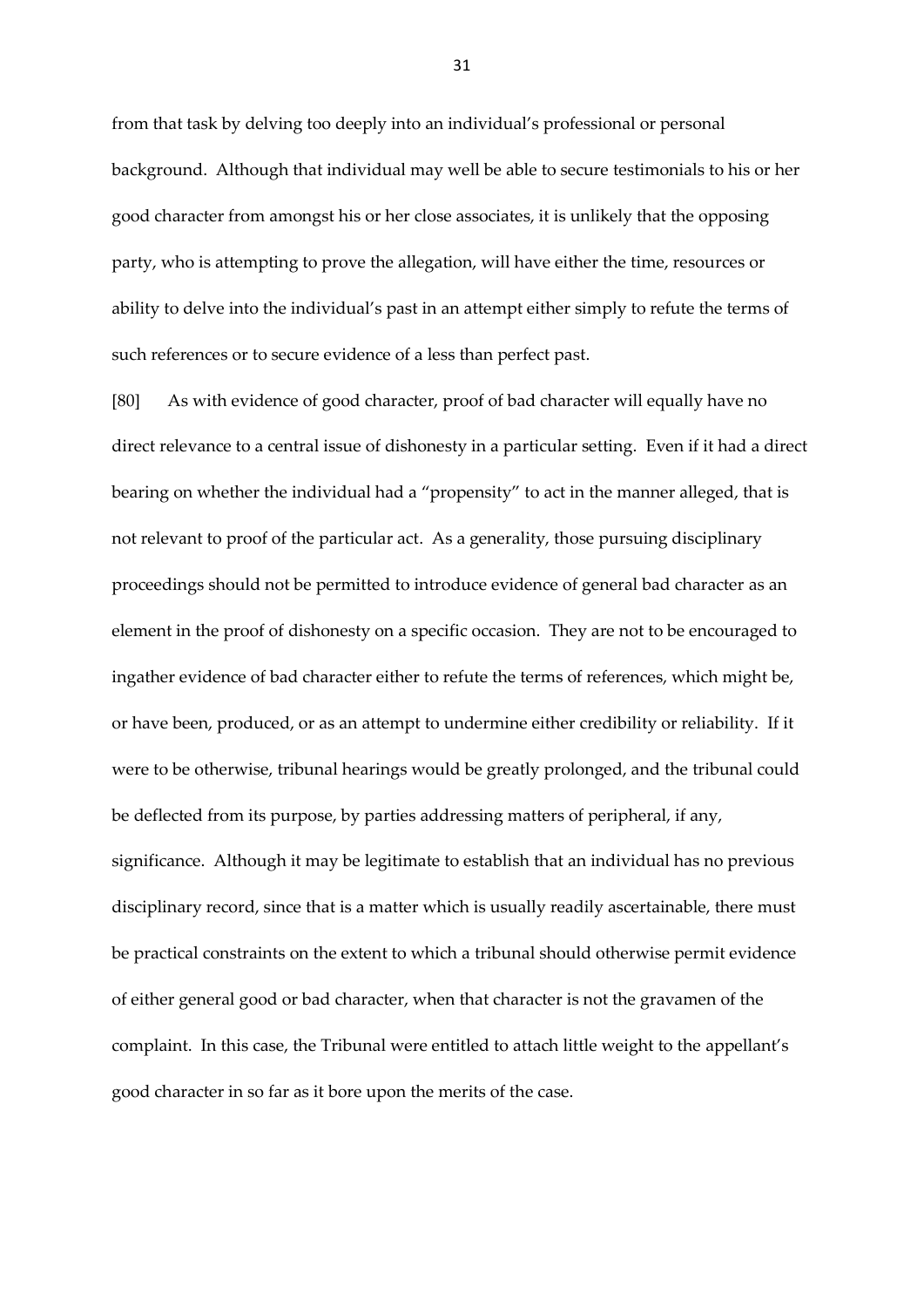### *Mr A's Credibility*

[81] It is not every case that requires a determination on the credibility and reliability of each party. In this case, Mr A's credibility and reliability was of limited importance. The essential matters requiring determination were, first, what Mr A had said at the consultation. That was, in large part, established by the recording and its transcription. It was not disputed that Mr A had made the recording of the examination. There was expert evidence from the audio analyst that the recording had not been tampered with. Secondly, there was the appellant's belief of what had been said. There was the appellant's evidence on that matter. The issue turned in large measure on her credibility and reliability. What the appellant had written in her report was not disputed.

[82] *Quantum valeat*, the extent to which Mr A's credibility, as distinct from his reliability, was an issue in the mind of the Tribunal is unclear. The Tribunal had, at the stage of the determination on the submission on sufficiency, expressed the view that it regarded his evidence as reliable. There is little point in addressing the reliability of a witness, if his or her credibility has not already been accepted. Given that the Tribunal ought not to have been making any concluded findings on credibility or reliability, other than perhaps in an extreme case, at the stage of a determination on sufficiency, it is reasonable to infer that what the Tribunal was saying about Mr A's reliability then was simply that, taking his evidence as both credible and reliable, there was a case to answer. At the determination stage, the Tribunal did state that its view on Mr A's reliability had not changed. In the context of a case in which his credibility and reliability was of marginal importance, that was sufficient to meet any reasons challenge.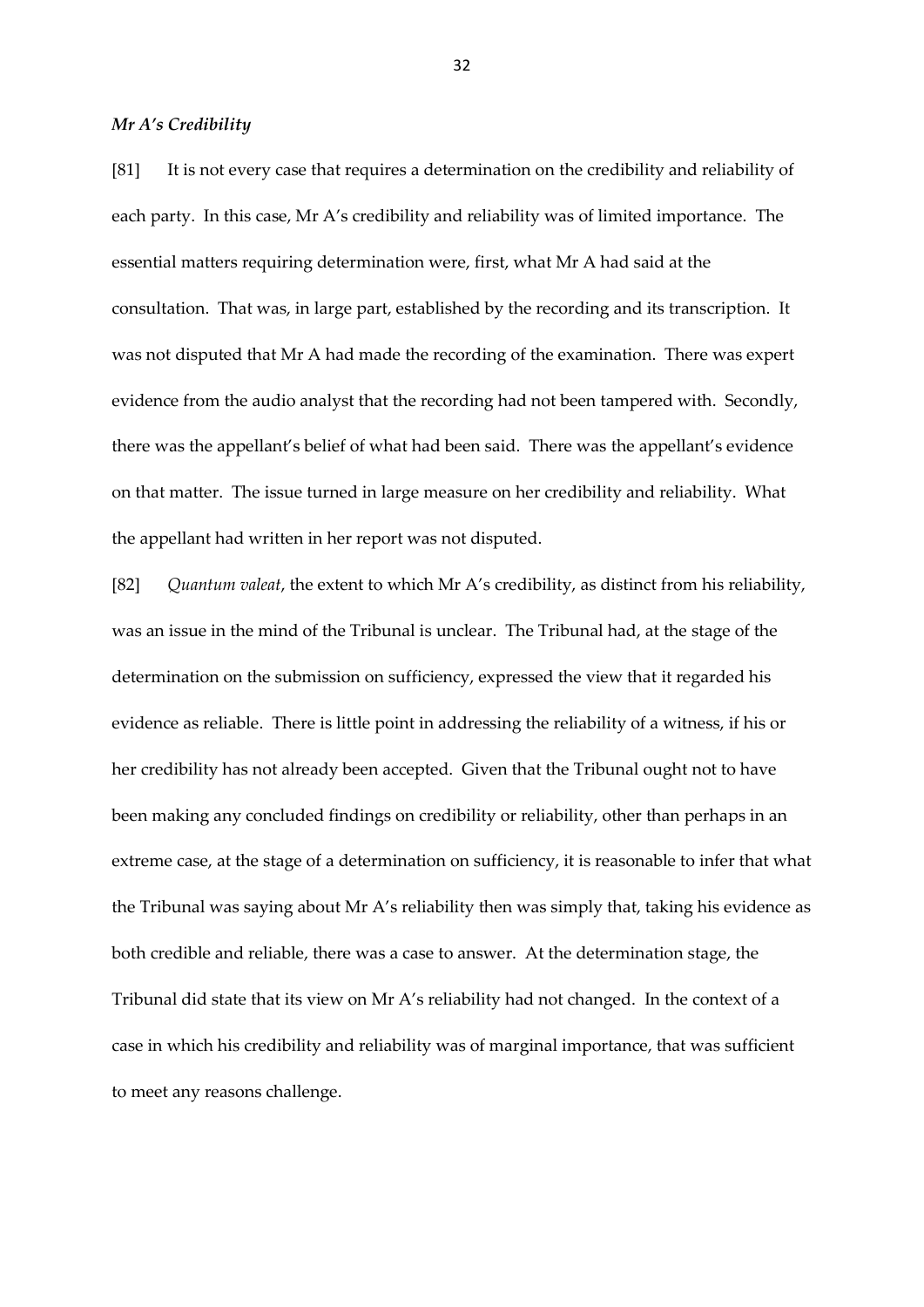### *The Finding of Dishonesty*

[83] The Medical Practitioners Tribunal is a specialist body which has been created by statute to examine and determine allegations of professional misconduct in the context of medical practice. As such, the issue of whether there has been serious misconduct is "preeminently" a matter for the Tribunal, which has the requisite expertise in matters of practice which it can bring to bear on the critical issue (*Robertson* v *Council of the Law Society* 2016 SLT 103, Lord Menzies, delivering the opinion of the court, at para 22, citing *Mallon* v *General Medical Council* 2007 SC 426, LJC (Gill), delivering the opinion of the court, at para [28]). Although there is some force in the argument that the court is equally, if not better, placed to assess a matter of dishonesty, the allegation is of dishonesty in a particular context; that is in the compilation of medical reports for legal proceedings. The manner in which examinations of patients are conducted and recorded by the medical practitioner, and the form and content of the report, fall within the Tribunal's area of specialism. Due deference therefore has to be given to the Tribunal's conclusion on the facts; it having had the advantage of seeing and hearing all of the evidence, especially that of the appellant herself (see now *General Medical Council* v *Raychaudhuri* [2019] 1 WLR 324, Sales LJ at para 57).

[84] It is not the case that the court cannot interfere with findings in fact simply because there is no transcription of the proceedings before the Tribunal. In certain situations, notably appeals from inferior or delegated courts, a transcription may be necessary before the court can review a finding in fact and substitute its own judgment, having detected an error in the inferior court's approach. Such substitution may not be possible without a transcript of the whole, or a substantial part, of the testimony. However, there are many other situations in which the court has an adequate account of the evidence which was given before an inferior court or tribunal. Some tribunals do not record proceedings *verbatim* and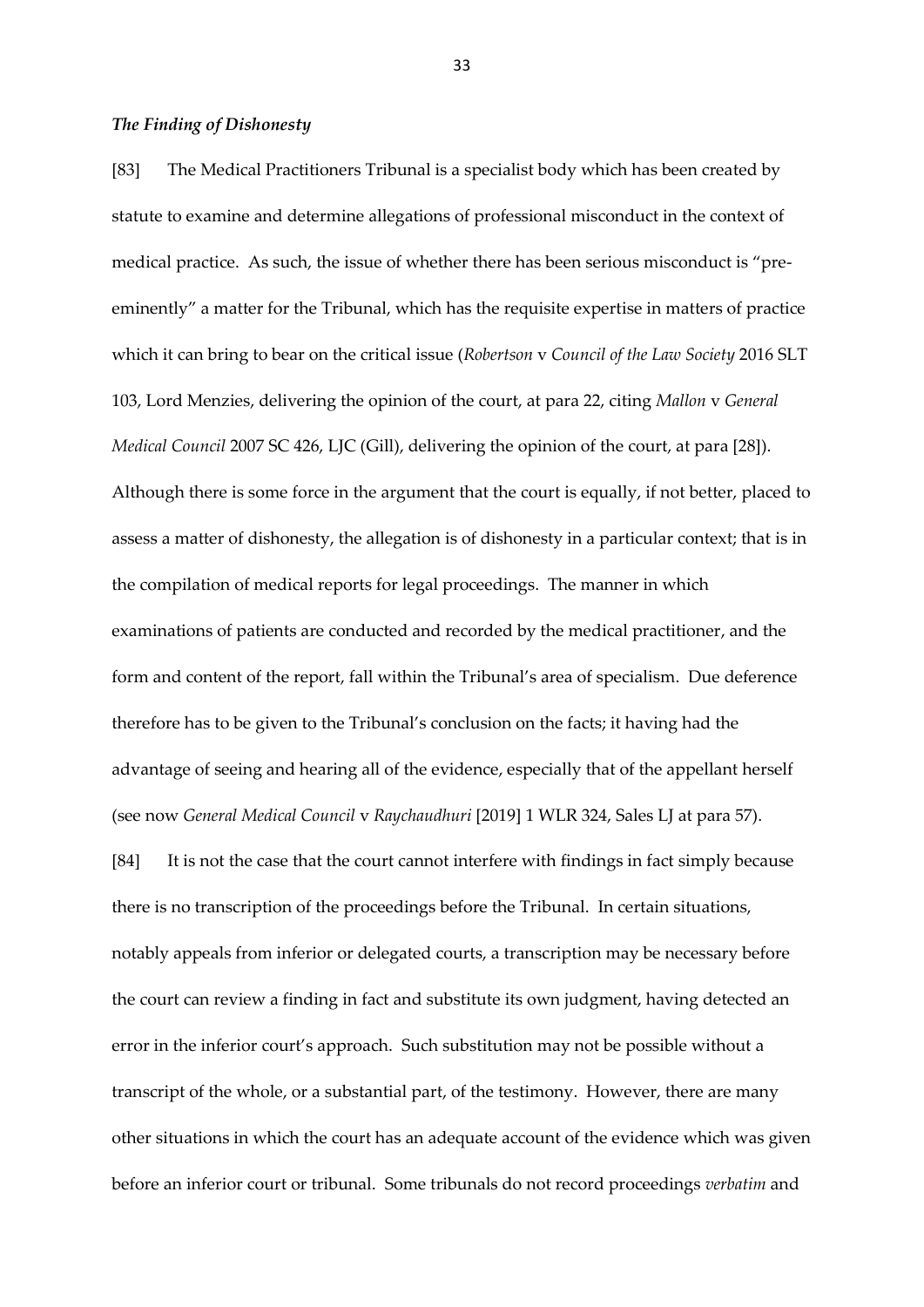such an account may, in any event, be quite expansive. The court may be able to detect an error, and quash the decision in relation to a particular finding in fact, on the basis of, for example, an erroneous conclusion which unmistakably appears from the account of the evidence provided. Where, as here, the Tribunal has set out an adequate narrative of the evidence, it would be unreasonable to require a party to produce a transcription of 26 days of proceedings in order to present an appeal.

[85] Nevertheless, the test for reviewing matters of fact, especially in a situation where there is no transcript, remains a high, but by no means an impossible, one (cf *Southall* v *General Medical Council* [2010] EWCA Civ 407, Leveson LJ at para 47: "virtually unassailable" citing, *inter alia*, *Gupta* v *General Medical Council* [2002] 1 WLR 1691, Lord Rodger at para [10]). The traditional test has been that the finding must be capable of being described as "plainly wrong" (*Clarke* v *Edinburgh and District Tramways Co* 1919 SC (HL) 35, Lord Shaw at 37, adopted in *Thomas* v *Thomas* 1947 SC (HL) 45, Lord Thankerton at 55, Lord Macmillan at 59). This simply means, in modern parlance, that the inferior court or tribunal has reached a decision on a particular fact which no reasonable judge could have reached or that the decision on that fact cannot reasonably be explained or justified (*Henderson* v *Foxworth Investments* 2014 SC (UKSC) 203, Lord Reed at paras 62 and 67; *HS* v *FS* 2015 SC 513, LJC (Carloway), delivering the opinion of the court, at para [19] *et seq*).

[86] It may be accurate to describe an assessment of the quantity of a person's swearing in a person's speech as an evaluative judgment, which depends to a large degree on the subjective view of the person describing the frequency of the oaths used. There may also be a degree of force in the contentions that: an arithmetical approach may not provide a complete answer; and the high level of inaudible passages in the transcript of the examination could have been dealt with in a more comprehensive fashion. The Tribunal did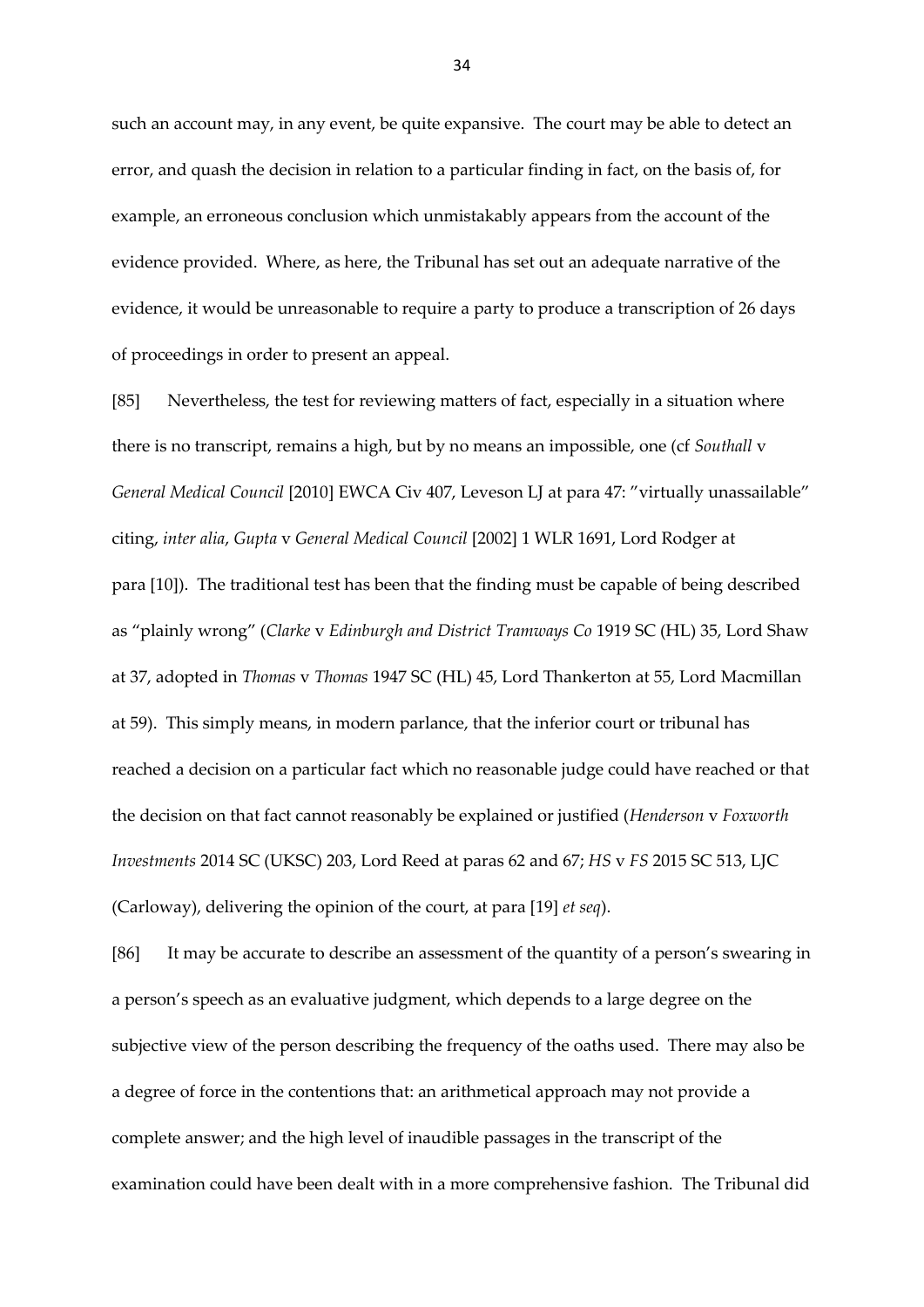explain that, although there were over 200 inaudibles, many were no more than a second in length and many were during the appellant's speech. They amounted to a very small part of the total. In these circumstances, and having regard to the limited number of occasions which were detectable, it cannot be said that the Tribunal was plainly wrong, not only in holding that what had occurred did not involve a heavy peppering of swear words or cursing freely, but also that the appellant knew that to be the case. Although, were this to have been the only allegation of dishonesty, the Tribunal's reasoning may have been the subject of a more critical analysis, the combination of the swearing with the individual findings of dishonesty, and the cumulative effect of multiple findings in that regard, renders the Tribunal's conclusions on this aspect fully justified and reasoned.

[87] It is not the swearing or the appellant's approach to it which merits the greater consideration. What was under investigation were a large number of attributed statements in a single report which, it was established, Mr A had not said. The circumstances in which this occurred were that the appellant, as a respected member of the medical profession, knew that her report would be relied upon in legal proceedings, which had been initiated by the subject of the report with a view to establishing disability discrimination. The importance of a high degree of accuracy would have been obvious. The Tribunal was able to establish not only that Mr A had not said what he was, in indirect speech, described as saying (eg absence of depression pre CICA, freely cursing) but that he had not said particular words which had been attributed to him in direct speech. The latter included: describing himself as "f....d off" at CICA applicants; referring to CICA applicants as "these f...ing girning bastards"; calling his employers' remarks to him as the "f...ing lies the f...ing bastards telt"; and seeing "some of the "f...ing lies" that his employers had composed. As the Tribunal reasoned, it is extremely difficult, in circumstances in which it is proved that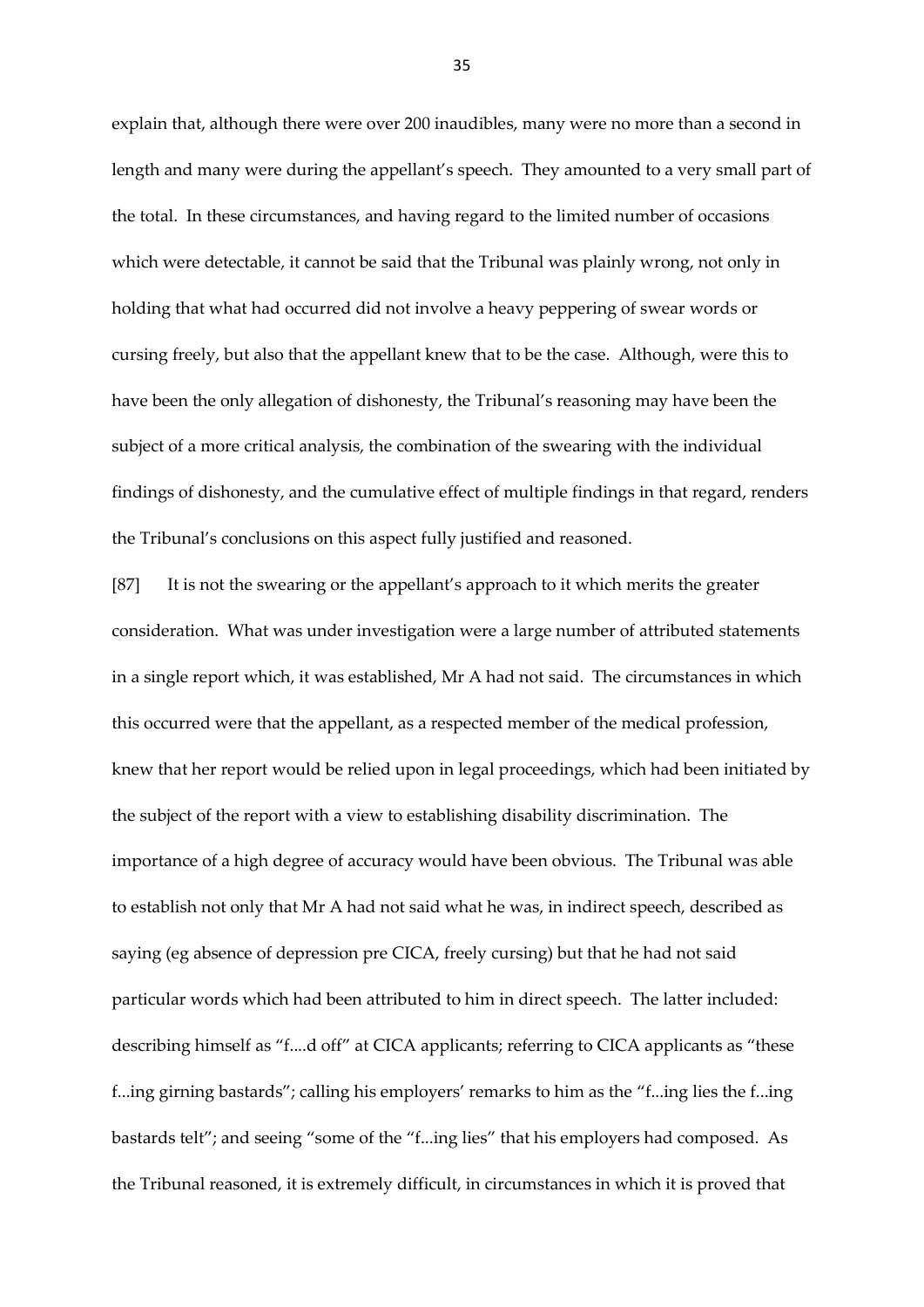Mr A did not use these phrases, to attribute such specifics to anything other than dishonesty; that the appellant knew that what she was reporting was fabrication.

[88] There is no reasonable explanation, other than dishonesty, for the appellant stating that Mr A had said he had no problems prior to working with the CICA when not only had he not said that but also he had said the opposite. Similarly, in the description of Mr A's behaviour during the examination, stating that he had been "verbally aggressive" when, on listening to the recording, he was not, is reasonably attributable only to dishonesty. Most significant in all of this was the multiple nature of the proved or accepted erroneous attributions. It is not possible to categorise the Tribunal's finding of dishonesty as plainly wrong in these circumstances.

[89] It may be somewhat speculative to conclude that the appellant had composed a report which was adverse to Mr A's interests simply because she had disliked him. What is clear is that the false details and embellishments, which the appellant had incorporated in the report, gave it a veneer of attention to detail, and thus professional skill and competence, which would not otherwise have been present. Although it may be that the errors in the report had not affected the appellant's overall conclusion, the persuasive nature of the report stemmed at least in part from the convincing nature of the detailed analysis of what Mr A had said, including the references to direct speech, and his peppering of expletives. Without the false elaboration, the weight which the Employment Tribunal placed on its content may have been altogether different.

[90] The appellant submitted that the Tribunal had misunderstood how the memory worked. Although there was no attempt on the appellant's part at the hearing of the appeal to describe the way in which memory did work, in contrast to the Tribunal's understanding, the suggestion was that false memory (confabulation) could have played a part. It would be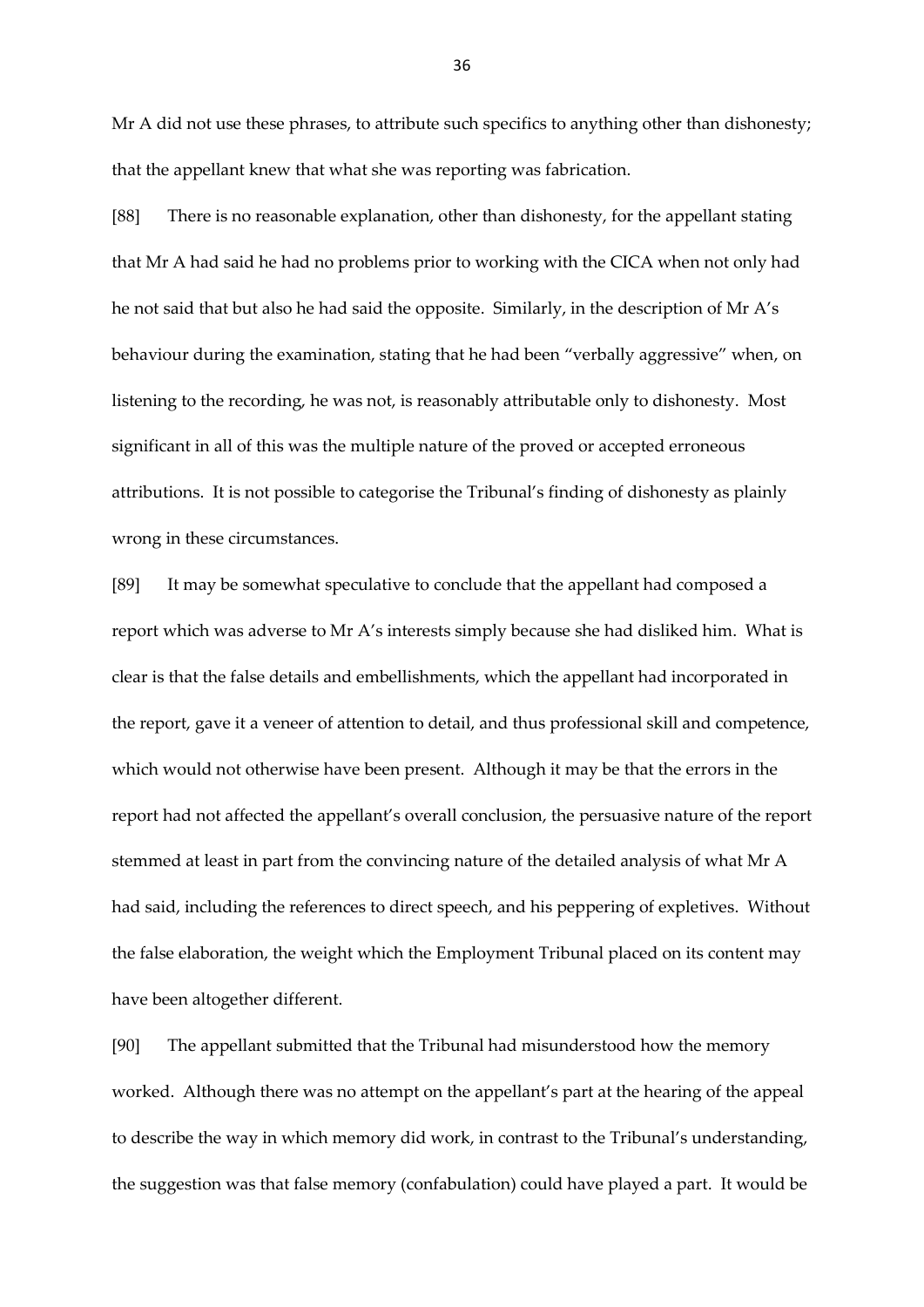extremely alarming to the legal system if false memory were to play a part in the work of medical professionals when producing reports upon examinations, even if composed three weeks later. The Tribunal did not consider that to be a possibility. They were correct to do so.

[91] In relation to each item, the Tribunal explained the reason for its decision on the particular discrepancy. Its reasoning is clear in each case. It leaves the informed reader in no real or substantial doubt as to what the reasoning for the decision was and what material considerations had been taken into account in arriving at it.

[92] The appeal should accordingly be refused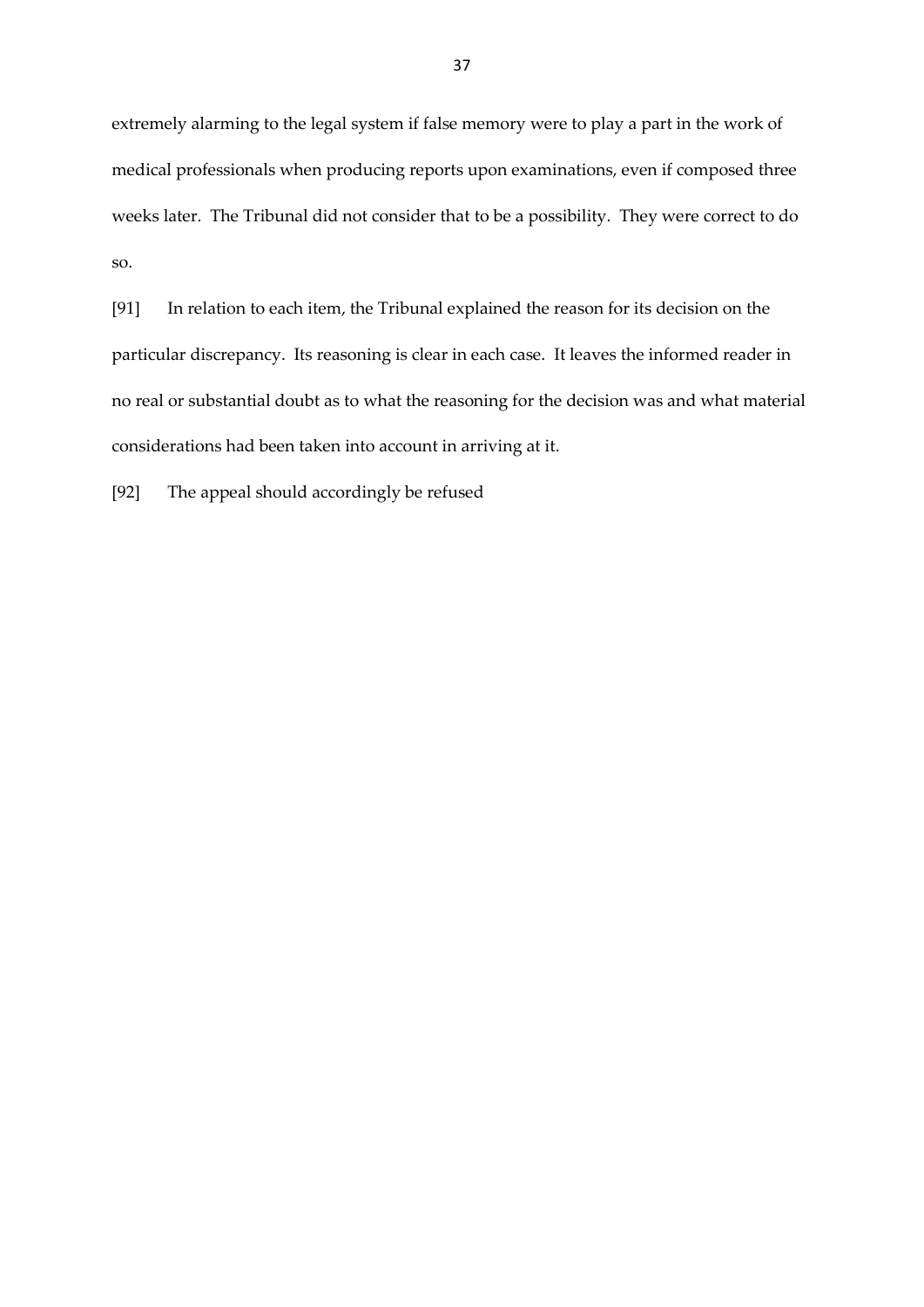

## **FIRST DIVISION, INNER HOUSE, COURT OF SESSION**

**[2020] CSIH 12** XA35/19

Lord President Lord Menzies Lord Glennie

## OPINION OF LORD MENZIES

in the appeal by

### DR JANE MARY McLENNAN

Appellant

against

THE GENERAL MEDICAL COUNCIL

**Respondents** 

**Appellant: Duncan QC, P Reid; BTO Solicitors LLP Respondents: Dunlop QC; Eversheds**

\_\_\_\_\_\_\_\_\_\_\_\_\_\_

9 April 2020

[93] I am in complete agreement with your Lordship in the chair, and there is little further that I wish to add. For the reasons given by your Lordship, I agree that the appeal should be refused.

[94] I do not suggest that the Tribunal's decision is completely flawless, but I am satisfied that the Tribunal was entitled to reach the conclusions which it did, and I can find no error of law such as might vitiate its decision. The issue which has most influenced my assessment of the Tribunal's decision is item 1 of Schedule 1, which is set out at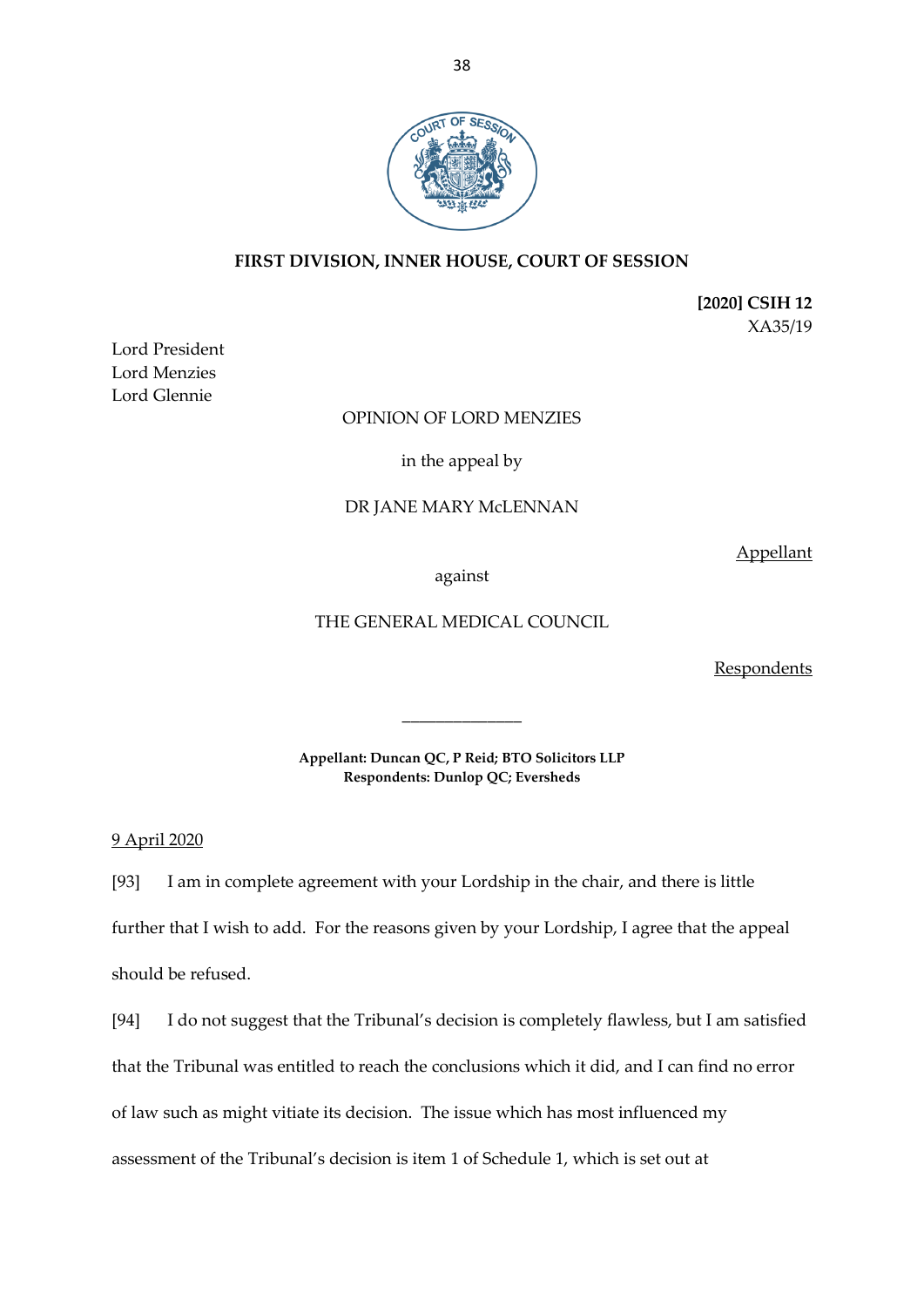paragraphs [26] & [27] above. At an early stage in the appellant's report, in paragraph 2.01, which was the opening paragraph of the section of the report dealing with Mr A's past medical & psychiatric history, the appellant stated as follows:

"Mr A said he had kept exceptionally well in the past, prior to working with CICA. He said he had never had problems with anxiety, depression or his bowels prior to commencing work with them in 2009. This is not consistent with the evidence in his case notes."

[95] It was accepted before the Tribunal that the statements attributed to Mr A were never said by him, and indeed that he stated the opposite. The effect of this paragraph was to cause the reader to regard Mr A as lacking credibility, or at least as being unreliable. This laid the foundation for other observations in the report which were more or less critical of Mr A, and were generally unfavourable (see the submissions for the Respondents at paragraph [61] above). As your Lordship in the chair observes at paragraph [87] above, there is no reasonable explanation, other than dishonesty, in the appellant stating that Mr A had said he had no problems prior to working with the CICA when not only had he not said that but also he had said the opposite.

[96] The Tribunal is a specialist body, and so its conclusions are due the deference which the court accords such bodies. Even without such deference, I can find no error of law in the Tribunal's conclusion that the appellant had acted dishonestly with regard to item 1. This alone, even leaving aside the other items relied on (and I do not suggest that they should be ignored), is in my view enough to justify the Tribunal's decision, and the refusal of this appeal.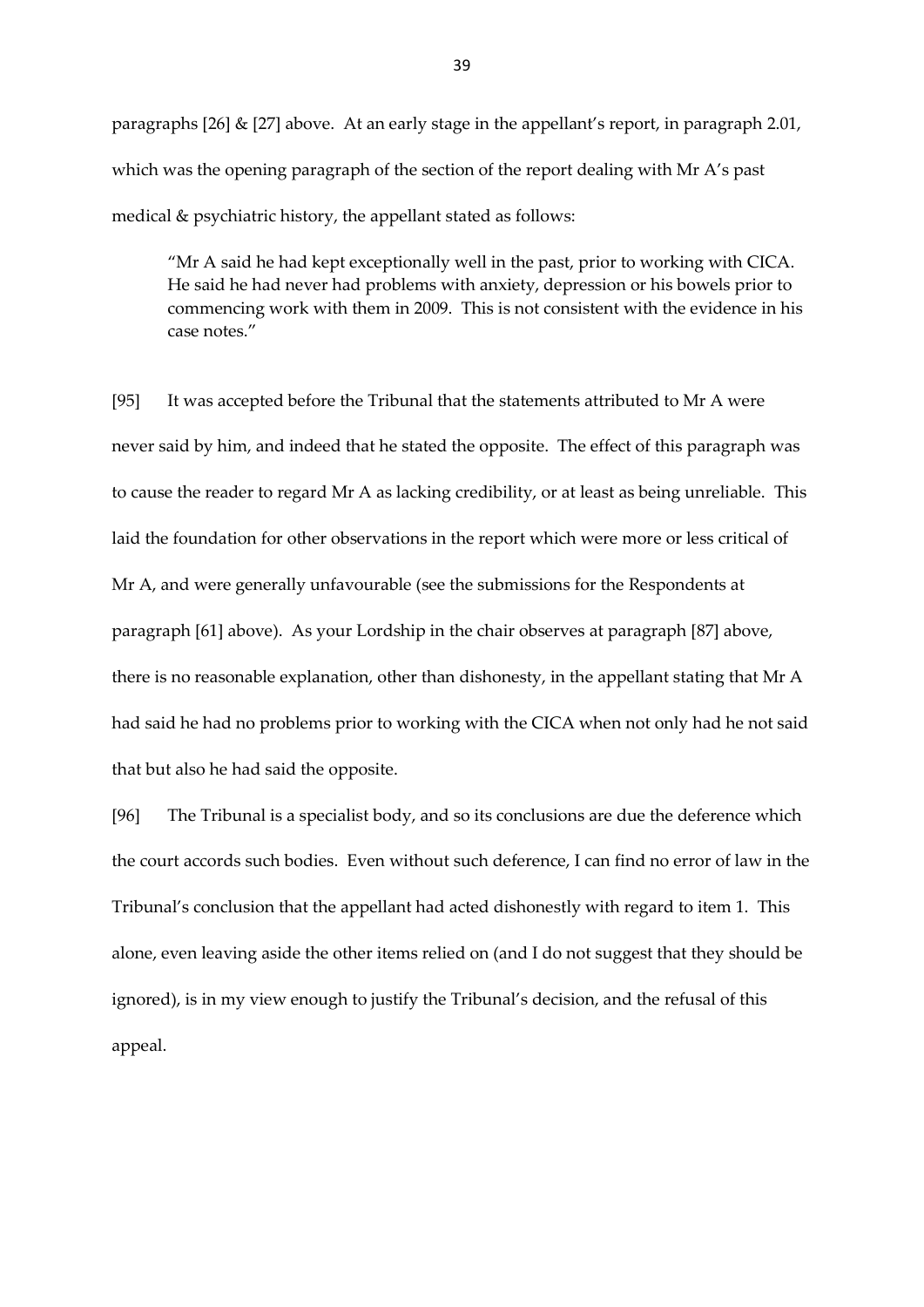

### **FIRST DIVISION, INNER HOUSE, COURT OF SESSION**

**[2020] CSIH 12** XA35/19

Lord President Lord Menzies Lord Glennie

## OPINION OF LORD GLENNIE

in the appeal by

### DR JANE MARY McLENNAN

Appellant

against

THE GENERAL MEDICAL COUNCIL

**Respondents** 

**Appellant: Duncan QC, P Reid; BTO Solicitors LLP Respondents: Dunlop QC; Eversheds**

\_\_\_\_\_\_\_\_\_\_\_\_\_\_

9 April 2020

[97] Your Lordship in the chair has helpfully set out the nature of the appeal, the relevant decisions and reasoning of the Tribunal and has summarised the arguments on both sides. I gratefully adopt all of that. In addition, I respectfully agree with what your Lordship says about a number of discrete points under various headings, *viz*. sufficiency of evidence, standard of proof for dishonesty, evidence of character and Mr A's credibility. I also agree with what your Lordship says in paras [83]-[85] about the approach of the court to fact findings of a specialist body such as the Medical Practitioners Tribunal and, indeed, any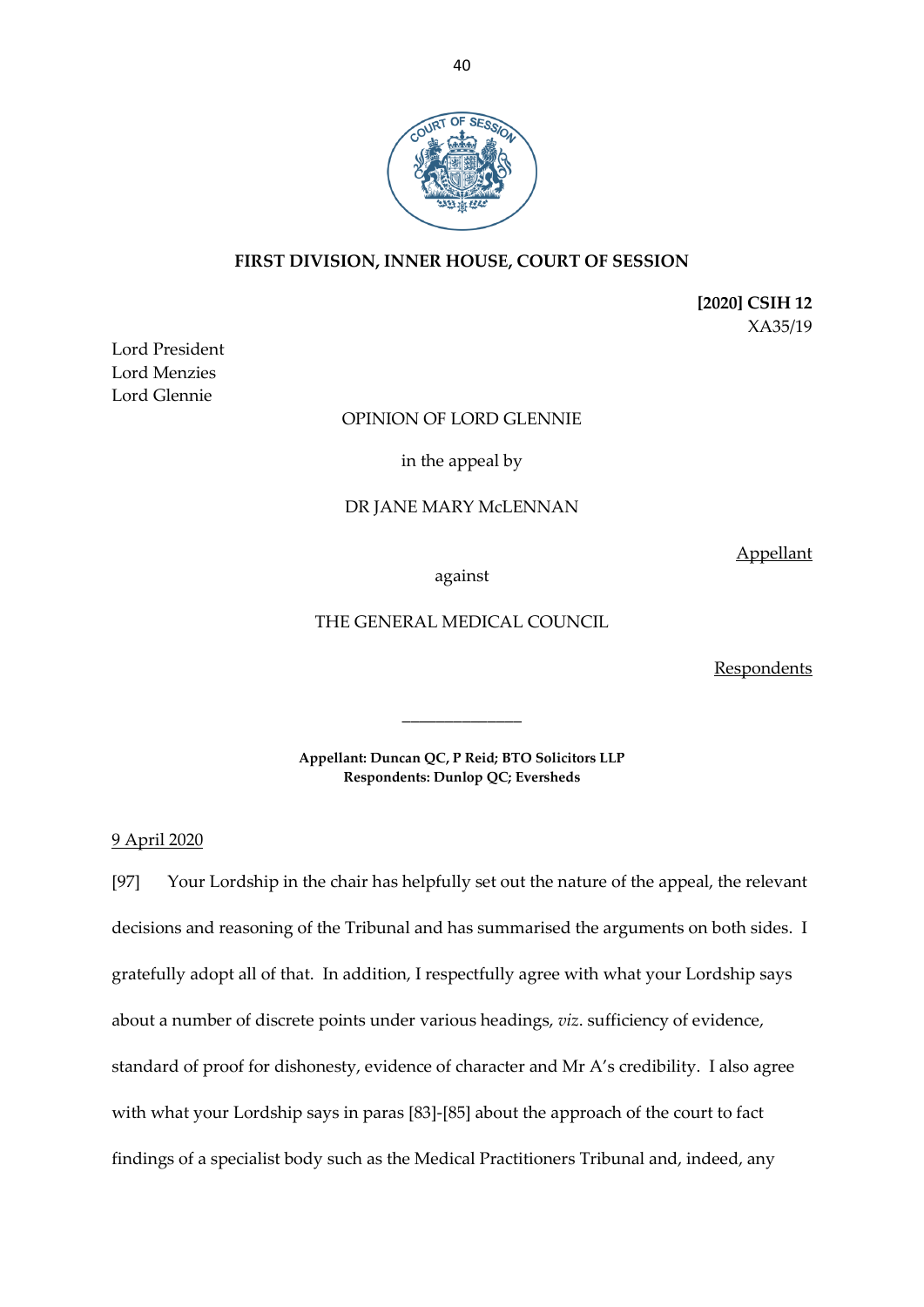inferior court or tribunal. Nonetheless I feel bound to disagree with your Lordship's conclusion that the appeal should be refused and the decision of the Tribunal upheld. In my opinion the Tribunal's reasoning on a significant number of the individual items which it had to consider is seriously flawed, not only calling into question their conclusions on these items but also casting doubt upon the validity of their decisions on other items and the fairness of the process. For my part, I would allow the appeal and quash the Tribunal's decision. My reasons for coming to this conclusion appear from the following paragraphs. [98] In assessing the strengths of any challenge to the Tribunal's decision, much depends, so it seems to me, on where one starts. If one were to start with the finding at item 1 – a finding that the appellant deliberately misreported Mr A as having said that he had never had depression prior to commencing work with CICA in 2009, in order to contrast this with his medical records showing that he had had symptoms of depression considerably earlier than that, and thereby showing his account to be inconsistent and, in places, "tinged with mendacity" – one might readily come to the view that any criticism of particular findings by the tribunal on other individual items of the complaint paled into insignificance compared with this clear and obvious example of the appellant's dishonesty. But the finding of dishonesty in relation to item 1, like all other findings of dishonesty in relation to other items in the complaint made against the appellant, turned ultimately on the tribunal's assessment of the appellant's credibility. The Tribunal disbelieved her when, in respect of some items, she insisted that her account was accurate and, in respect of those and other items, disbelieved her explanation of how errors might have arisen without any dishonesty on her part. Although in respect of individual items in the complaint the Tribunal endeavoured to set out its reasons for rejecting the appellant's explanation, it is, in my opinion, impossible to divorce this exercise from the adverse view which the tribunal had formed as to the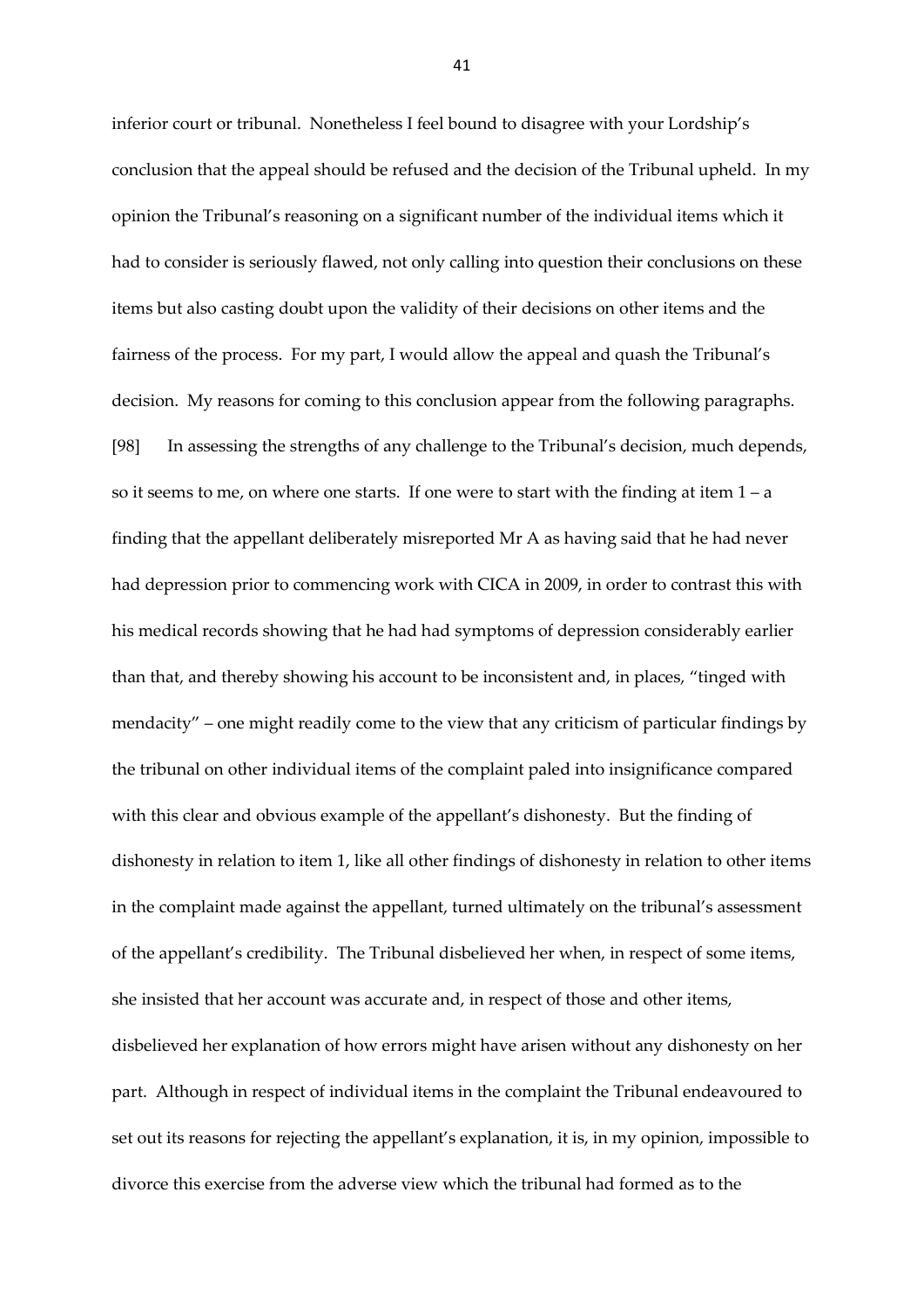appellant's overall credibility. That view was heavily influenced by the conclusion to which the Tribunal came on the question of the appellant's statements concerning Mr A's swearing during the interview.

[99] It is convenient to look compendiously at those items in Schedule 1 of the Tribunal's decision which relate to the appellant's account, in her report, of Mr A's swearing in the course of her interview with him. The relevant items are set out below. The words in quotations are words from the appellant's report which, so it is alleged, to the appellant's knowledge, did not reflect what Mr A had said during the interview. The paragraph numbers are numbers in the appellant's report.

| Item in<br>Schedule 1 | Words complained of                                                                                                                | Para in<br>appellant's report |
|-----------------------|------------------------------------------------------------------------------------------------------------------------------------|-------------------------------|
| Item <sub>2</sub>     | "He cursed freely                                                                                                                  | Para 3.01                     |
| Item <sub>3</sub>     | "He said he became 'fd off' at the language<br>that CICA Applicants used when they were on<br>the phone with him"                  | Para 3.02                     |
| Item 4                | "He did not feel he should be subjected to such<br>language from 'these fing girning bastards'"                                    | Para 3.02                     |
| Item 5                | "His range of expletives increased at this<br>point"                                                                               | Para 3.10                     |
| Item 6                | " he kept recordings of conversations with<br>them, to demonstrate the 'fing lies the fing<br>bastards telt"                       | Para 3.13                     |
| Item 7                | " he had seen some of the 'fing lies' his<br>Managers had put into references "                                                    | Para 3.14                     |
| Item 13               | "His conversation was somewhat difficult to<br>follow at times, partly because of the number<br>of expletives he peppered it with" | Para 6.01                     |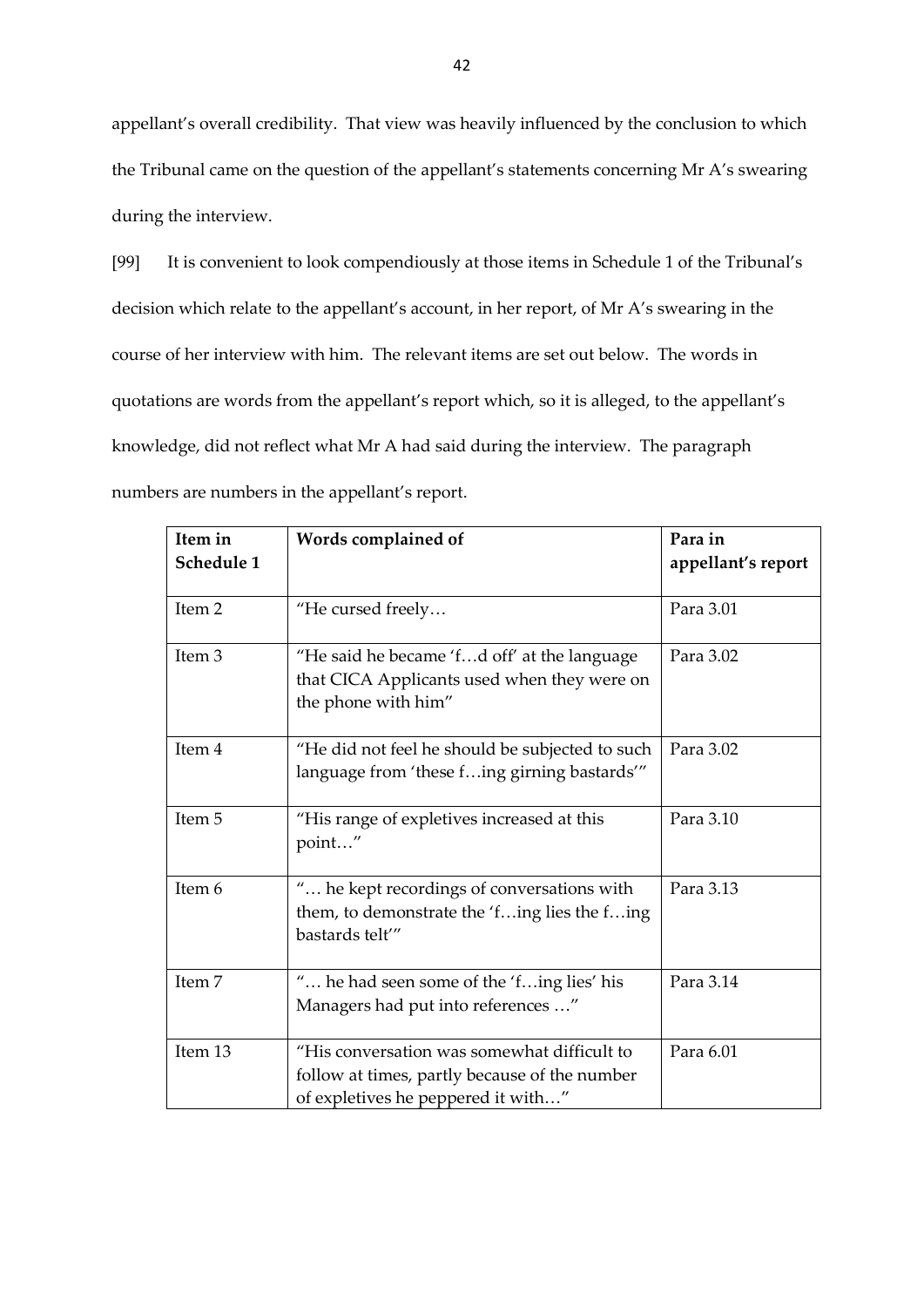In addition, there is an allegation at para 2 of the complaint that the following passage in the appellant's report was untrue:

| Para 2 of | this speech was heavily peppered with | Para 8.01 |
|-----------|---------------------------------------|-----------|
| complaint | expletives"                           |           |
|           |                                       |           |

[100] In considering these parts of the complaint, the Tribunal heard evidence from the appellant and from Mr A. It also had before it the appellant's notes of the interview, such as they were (and they were admittedly inadequate). In addition, the Tribunal had the advantage of hearing the recording of the appellant's interview with Mr A, of considering a professionally prepared transcript of that recording (Mr A's own transcription having been shown to be inaccurate in material respects) and of hearing expert evidence as to how the recording was deciphered and what could or could not be heard on it. We did not have a transcript of the evidence from the appellant or of that from Mr A. Nor did we listen to the recording. To that extent I recognise that the Tribunal was, in many respects, in a better position than this court to evaluate the evidence. Nonetheless, we were given a copy of the transcript of the interview (6/2 of process, "Record of Patient Consultation") and the Tribunal set out clearly its reasoning and its conclusion as regards the use of expletives during the interview as evidenced by the transcript. In my opinion, therefore, we are able to consider critically that reasoning and conclusion, and should only hold back from such adverse comment as might appear to be warranted if there is a possibility that other material, which we have not seen, might cast a more favourable light on it.

[101] The interview lasted just over an hour and three quarters. The transcript of the interview runs to 36 pages. It begins with an exchange of pleasantries on Mr A's arrival and concludes when, as the transcript records, "the patient appears to have left the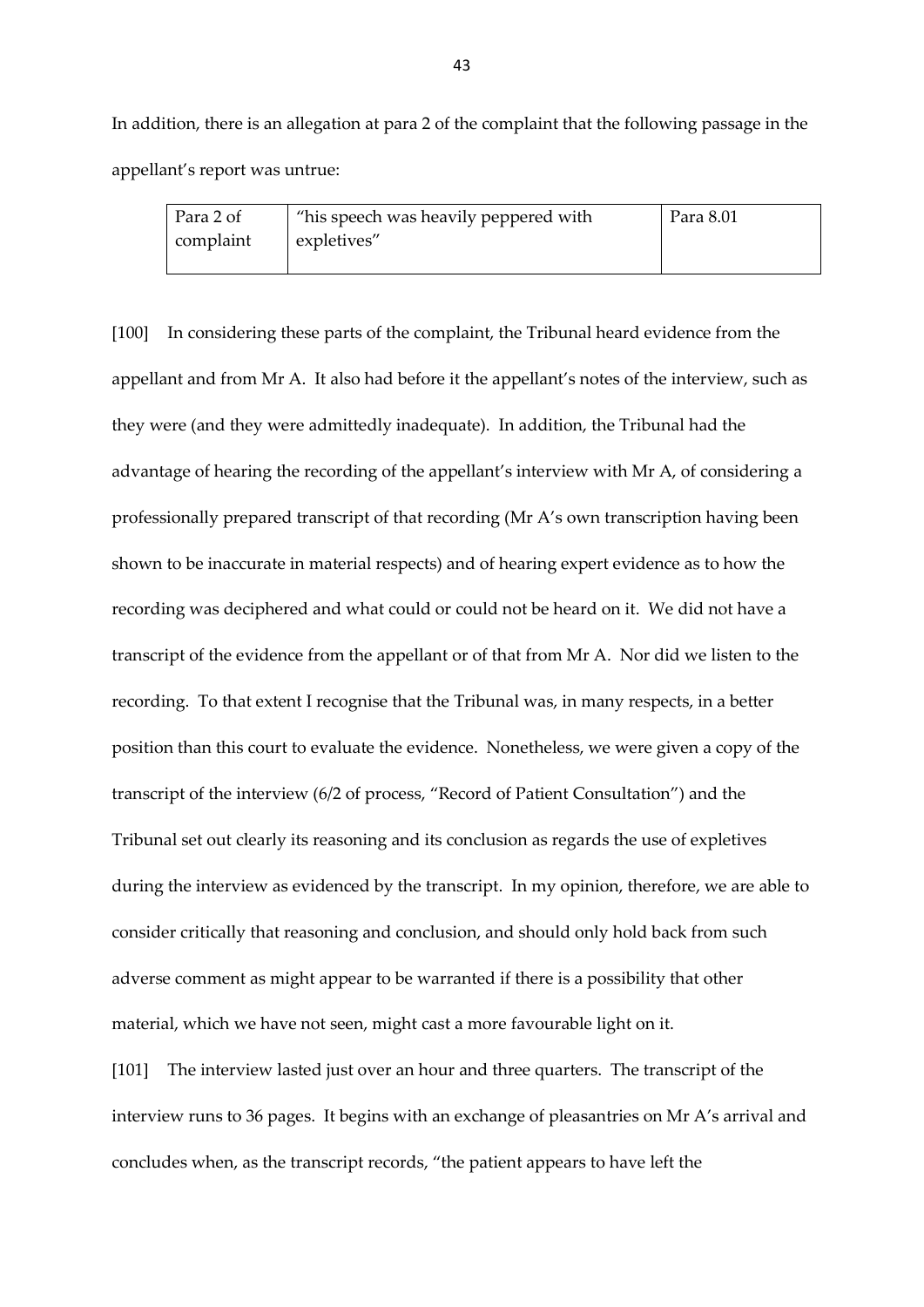consultation". For present purposes I am interested only in the "inaudibles", ie those parts of the conversation where the word "[inaudible]" appears in the transcript, indicating that the transcriber could not make out what was being said. Given that the recording was being made surreptitiously by Mr A, it is perhaps not surprising that there were a large number of inaudibles. The number of inaudibles fluctuates but tends to increase as the interview proceeds. To give an impression of the frequency

- on page 2 there are only three inaudibles, two of which are when the appellant was speaking;
- on page 3 there are nine inaudibles, four of which occurred while the appellant was speaking;
- on page 8 there were eight inaudibles, all of them occurring while Mr A was speaking;
- on page 13 there were only three inaudibles, two of them while Mr A was speaking.

However, and this is an illustration of the number of inaudibles tending to increase as the

interview went on,

- there were 12 inaudibles on page 18, all but two of which were attributable to Mr A:
- on page 19, there were 14 inaudibles, all but one of which were attributable to Mr A

Going further forward into the transcript, and counting the number of inaudibles on the last

seven pages,

- on page 29 there are 10 inaudibles, eight of them attributable to Mr A;
- on page 30 there are 14 inaudibles, 13 of which are attributable to Mr A;
- on page 31 there are 13 inaudibles, all but one attributable to Mr A;
- on page 33 there are 17 inaudibles, all but one of which is attributable to Mr A;
- on page 34 there are 15 inaudibles, all but one attributable to Mr A;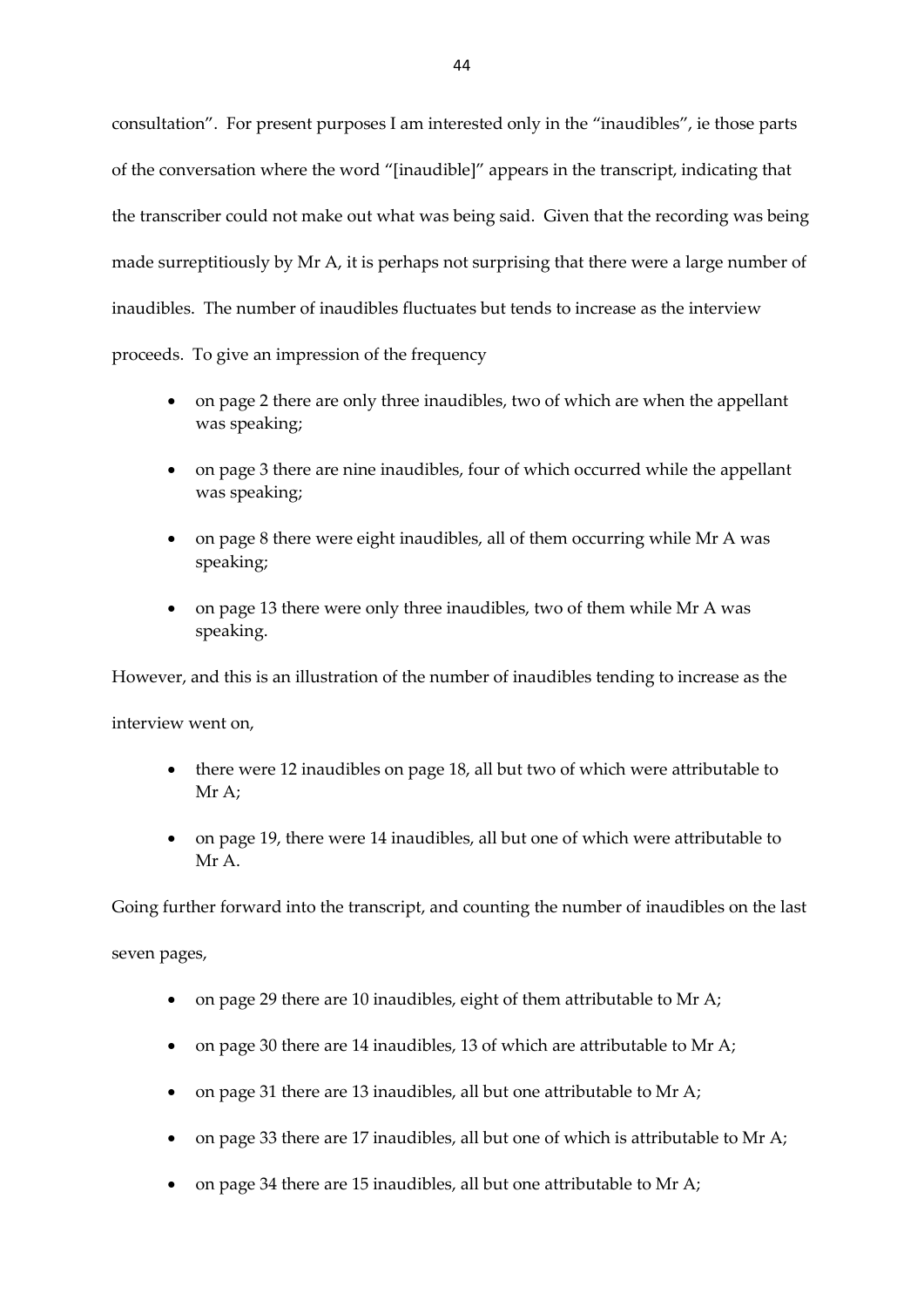- on page 35 there are seven inaudibles, all but one attributable to Mr A; and
- on page 36 there are 16 inaudibles, all of them attributable to Mr A.

[102] That is the transcript of the interview which the Tribunal had before it. In paragraph 34 of its decision on the question of sufficiency under Rule  $17(2)(g)$  of the General Medical Council (Fitness to Practise) Rules 2004 (as amended), the Tribunal made these remarks about the number of times Mr A used expletives during the course of the interview with the appellant. It did so under reference to the transcript of the interview to which I have referred:

"34. … Taking the available expert evidence at its highest (and even taking into account those that have not been identified by both experts) the Tribunal has not identified more than eight expletives, the presence of five of which were confirmed by the GMC expert … Whilst there are over 200 inaudible sections in the recording, many of these are no more than a second in length, and many occur when [the Appellant] herself is speaking. Further, the inaudibles are not always contextually relevant to the allegation. They also amount to only a very small percentage of the total recording. The Tribunal cannot conceive that it would be practically possible for Mr A to have consistently masked the use of expletives in the recording, and in any event notes his view that such use is acceptable."

[103] Although this was said in the context of the question of sufficiency, it is clear that it was a determination to which the tribunal adhered throughout its decision-making. Thus:

• In its final decision, for example, it made the following finding as regards item 2 ("he cursed freely"):

"… The Tribunal has only been able to identify eight sections of the 1 hour and 48 minute recording and transcript of the recording where a swear word was used. … The Tribunal could find no evidence to support the assertion that Mr A had sworn "freely". This allegation is therefore proved …"

 As regards item 3 (where the appellant is criticised for having said that Mr A used the expression "f…ed off", the Tribunal said that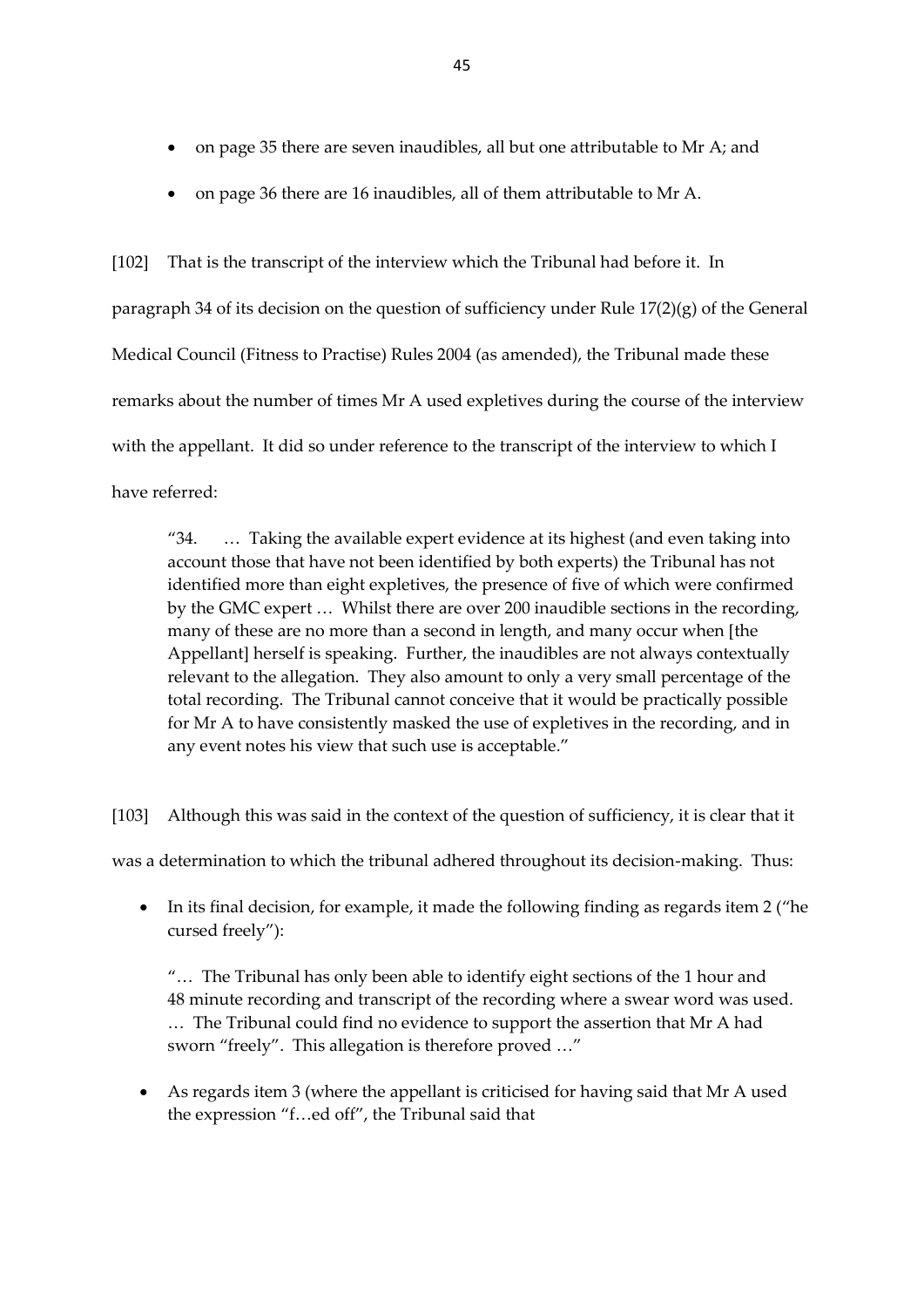"Having listened to the audio recording and read the transcripts, the Tribunal could find no evidence that Mr A had said this. Neither expert identified this expletive within their reports. This allegation is therefore proved...."

- As regards item 4 ("f…ing girning bastards"), the Tribunal found that Mr A had used the word "bastards" but could find no evidence from the recording or the transcript that he had used either of the other two words ("f…ing girning"). It therefore found the allegation proved.
- Similarly, with item 5, where it was said that the range of expletives increased from a certain point, the tribunal identified from the transcript that from the relevant point

"… no new swear words were used beyond this point, which had not been used previously. The range did not therefore increase at this stage and this allegation is therefore proved."

- As regards item 6 ("f…ing lies the f…ing bastards telt") the Tribunal said that it had listened to the recording and read the transcripts and could find no evidence that supported this. The appellant tried to identify three places in the transcript where it might have been said but, having listened to all three sections, the Tribunal concluded not only that it did not hear this being said but that it would not fit contextually with the comment made in those sections.
- As regards item 7 (which was concerned with whether the appellant had correctly recorded Mr A as having referred to "some of the 'f…ing lies'" his managers had put into references for him), the Tribunal noted that neither expert had identified the swearing in their reports of the recording and the Tribunal did not hear it either – and since the appellant did not herself have any notes of this they found the allegation proved.
- As regards item 13 ("His conversation was somewhat difficult to follow at times, partly because of the number of expletives he peppered it with…"), having identified that the concern related to the accuracy of referring to expletives rather than the conversation being somewhat difficult to follow, the Tribunal said this:

"… The Tribunal refers to its findings for allegation 2. This allegation is therefore found proved. … Given the length of the consultation and the use of a swear word on only eight occasions, [the Appellant] would know this did not constitute being "heavily peppered". This allegation is therefore proved."

• The reference in that quoted passage is a reference to the allegation made in paragraph 2 of the complaint ("His speech was heavily peppered with expletives"). Having explained that it was prepared to accept the appellant's definition of what constituted an expletive, the Tribunal said that it

"… found eight examples of expletives under her definition … Bearing in mind the consultation lasted 1 hour and 48 minutes, the Tribunal considered that these eight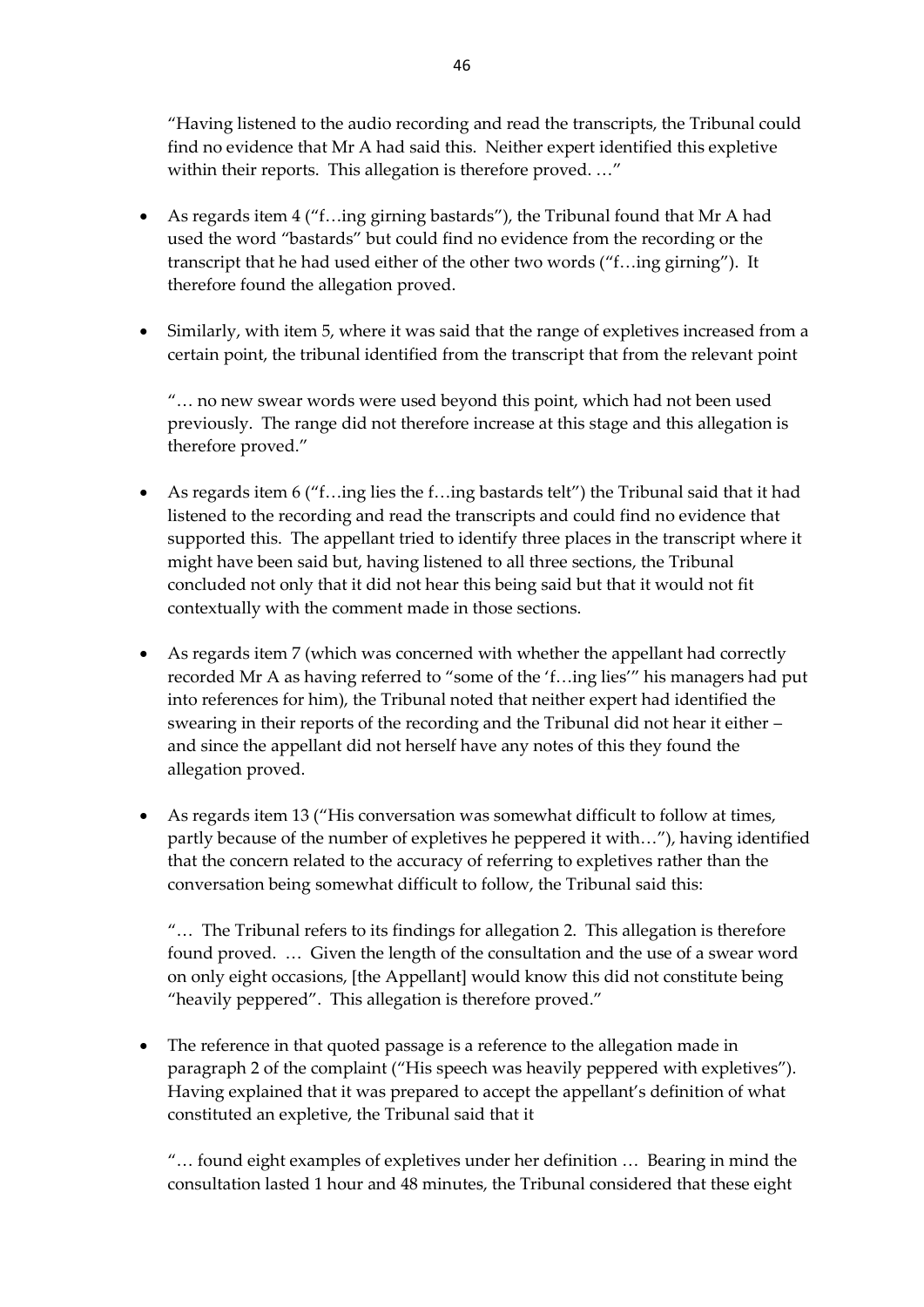examples did not amount to Mr A's speech being 'heavily peppered with expletives' …"

[104] The Tribunal's reasoning on the question of Mr A's use of expletives can be summarised in this way. Having listened to the recording and read the transcript, they could only be sure that swearing could be heard in eight places. Therefore – and this is a logical non-sequitur – there were only eight occasions on which Mr A swore or used expletives. The appellant was wrong to suggest that Mr A swore or used expletives on more than eight occasions. She must have known, therefore, that his language was not full of expletives as stated by her – and any statement in her report that Mr A used expletives on more than these eight occasions was therefore dishonest.

[105] That approach by the Tribunal is manifestly illogical and unfair. It is obvious that the fact that the Tribunal could only identify eight occasions on which expletives were used does not mean that there were only eight such occasions. Their reasoning gives no credence to the possibility that many of the countless inaudible passages in the transcript may have contained swearing or the use of expletives by Mr A. Given his view, mentioned by the Tribunal, that such language was acceptable, there is no reason to think that he would not have used expletives on more than those eight occasions. The Tribunal makes the point, in the passage quoted from paragraph 34 of their decision on the sufficiency argument, that "many" of the inaudibles in the transcript were "no more than a second in length" – but its use of the word "many" implies that some such passages were clearly longer than that, and, in any event, there are few swear words which cannot be spoken within the space of a second. The Tribunal also makes the point that some inaudibles occur when the appellant was speaking – but, as indicated above, by far the majority of the inaudibles occurred in the speech of Mr A. The Tribunal says that the inaudibles were "not always contextually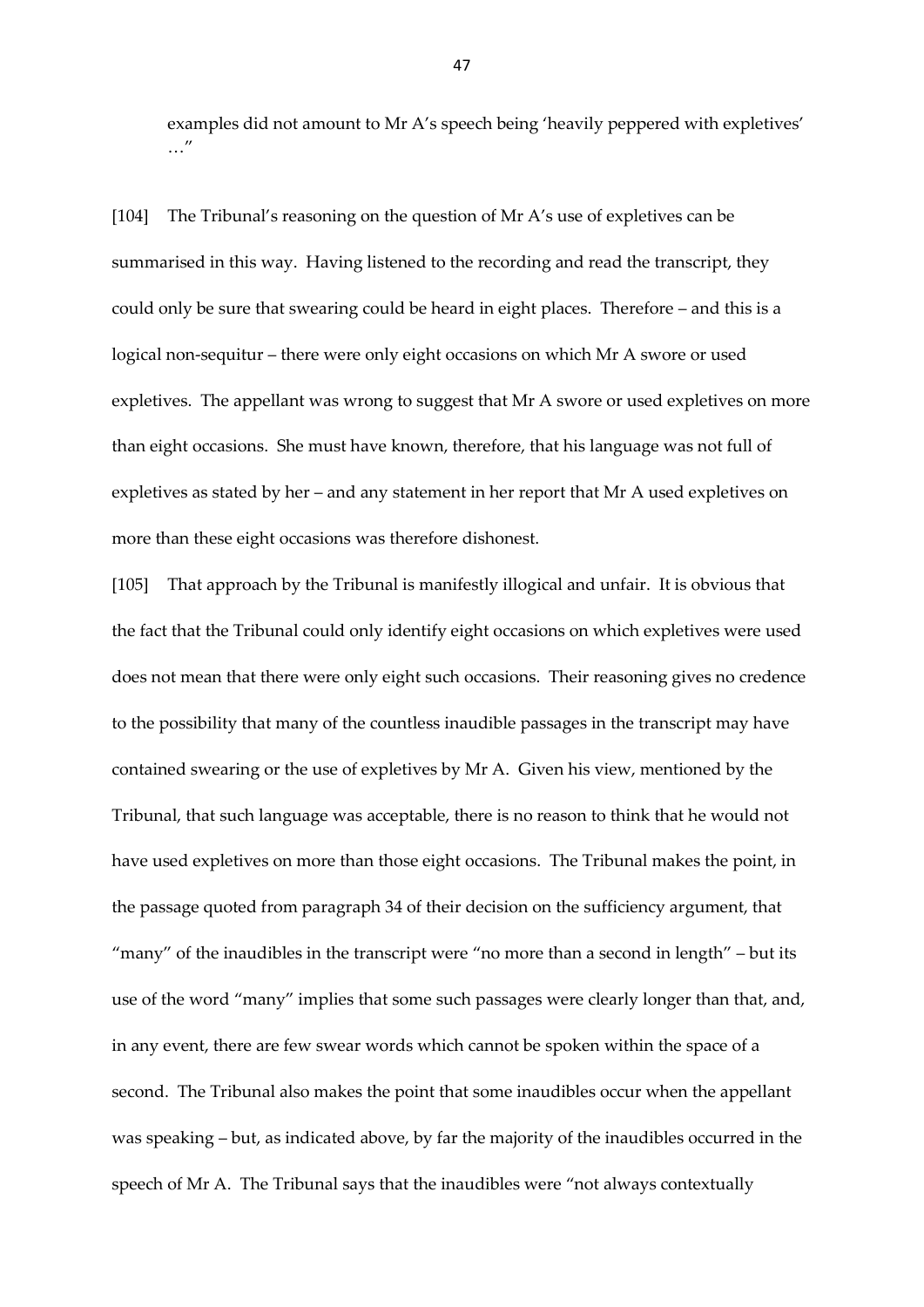relevant to the allegation" – but you do not need many to be "contextually relevant" (only a couple of the items refer to language where context might be relevant), and, in any event, there is no relevant "context" to the assertion in the appellant's report about, for example, the range of swear words increasing or Mr A's account being "peppered" with expletives. The Tribunal says that these inaudibles amount to only a very small percentage of the total recording – but many pages show inaudibles in double figures, and if only a few of those inaudibles masked the existence of swear words the picture would be entirely different. Finally, the Tribunal says that it would not have been practically possible for Mr A to have consistently masked the use of expletives in the recording, but that is not the point – it does not follow that he was not inadvertently mumbling, dropping his voice or becoming semiindistinct when swearing.

[106] Taking as their starting point, almost as an established fact, the proposition that Mr A resorted to expletives on only eight occasions during the interview lasting 1 hour and 48 minutes, the Tribunal not only disbelieved the appellant's evidence about the frequency and range of his use of expletives, but also refused to accept her evidence of particular things being said when this was not apparent from the transcript and she could not support her evidence by reference to her admittedly inadequate manuscript notes of the interview. It is clear, in my opinion, that the Tribunal formed the view, based upon its analysis of the transcript of the interview, that the appellant was not to be believed. There was no rational basis for that conclusion.

[107] In my opinion that undermines the findings of the Tribunal in respect of items 2, 3, 4, 5, 6, 7 and 13, as well as its finding in relation to the allegation in paragraph 2 ("his speech was heavily peppered with expletives"). But it goes further than that. In respect of all the other items the Tribunal had to make an assessment not only of whether Mr A had said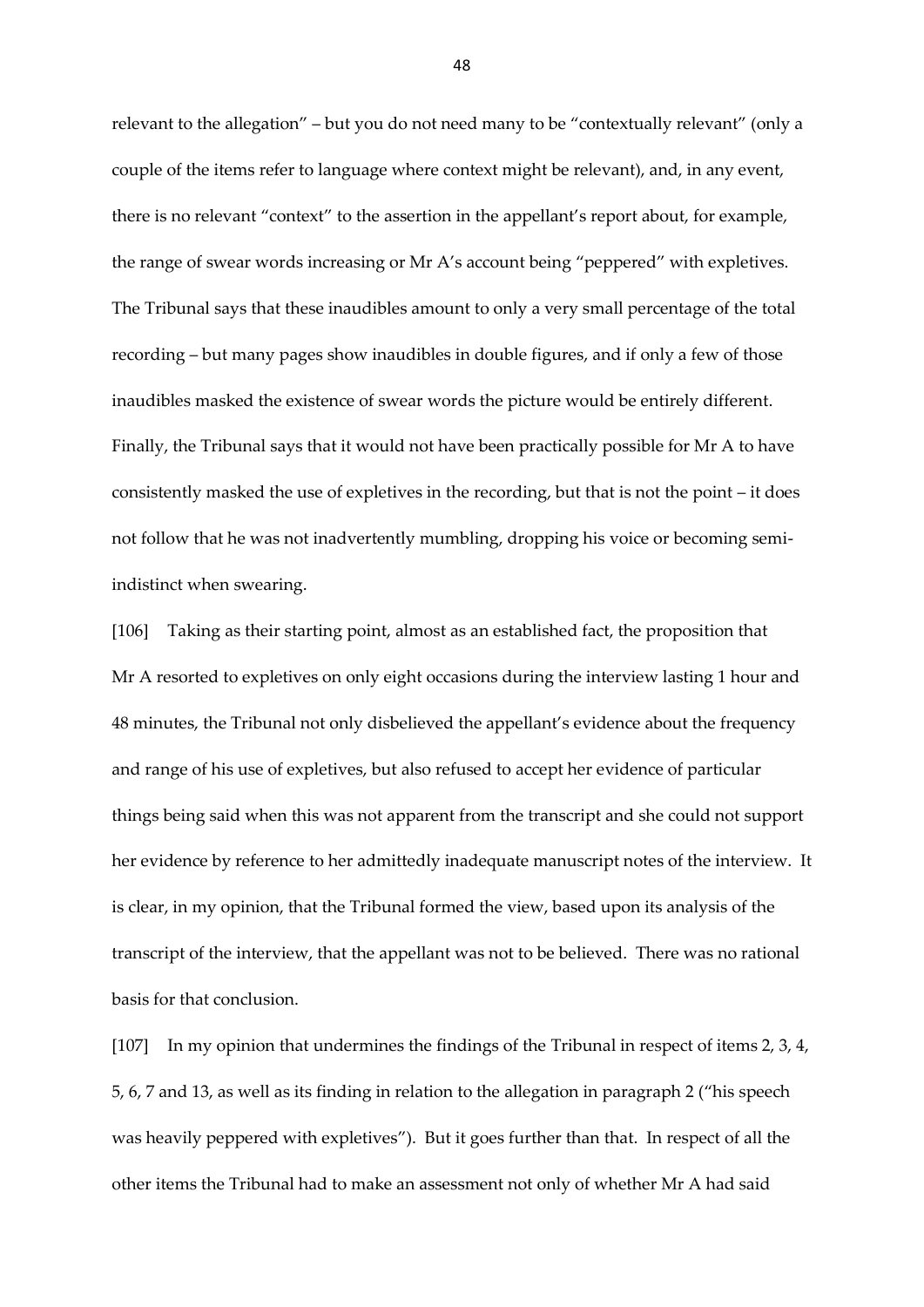what he was reported to have said by the appellant in her report, but also, if he had not said that, whether the appellant had acted dishonestly in including the relevant passage in her report. In every instance the Tribunal decided that the misstatement of Mr A's position was not, as she contended, the result of error on her part but was done by her deliberately, knowing it to be false, and therefore dishonestly. It is, to my mind, impossible to conceive that in reaching its conclusion on these various matters, the Tribunal was not influenced to a significant extent by its finding that the appellant was engaged in an exercise of badmouthing Mr A by making him out to be foul-mouthed throughout the interview when, according to the Tribunal, he only swore on eight occasions. I consider that the whole of the Tribunal's decision – including the finding of dishonesty in relation to item 1 – is likely to have been infected by its manner of dealing with the question of the use of expletives under reference to the transcript of the interview.

[108] There are aspects of the Tribunal's decision in respect of other items which I find difficult to comprehend; but, except for saying that they too may well have been arrived at in part because of the irrational view reached by the Tribunal on the issue of swearing, they are of relatively minor importance and I do not propose to deal with them further.

[109] In light of the unsatisfactory manner in which the Tribunal has proceeded, as set out above, I would allow the appeal and quash the decision of the Tribunal. In the ordinary course the appropriate order to make would be to remit the matter to a freshly constituted Tribunal to reconsider the complaints made against the appellant. However, given that the hearing before the Tribunal took some 26 days, given that the events with which these proceedings are concerned took place in 2014, and given that, so we were informed, the appellant has now retired, it seems to me that it would serve no useful purpose to remit the